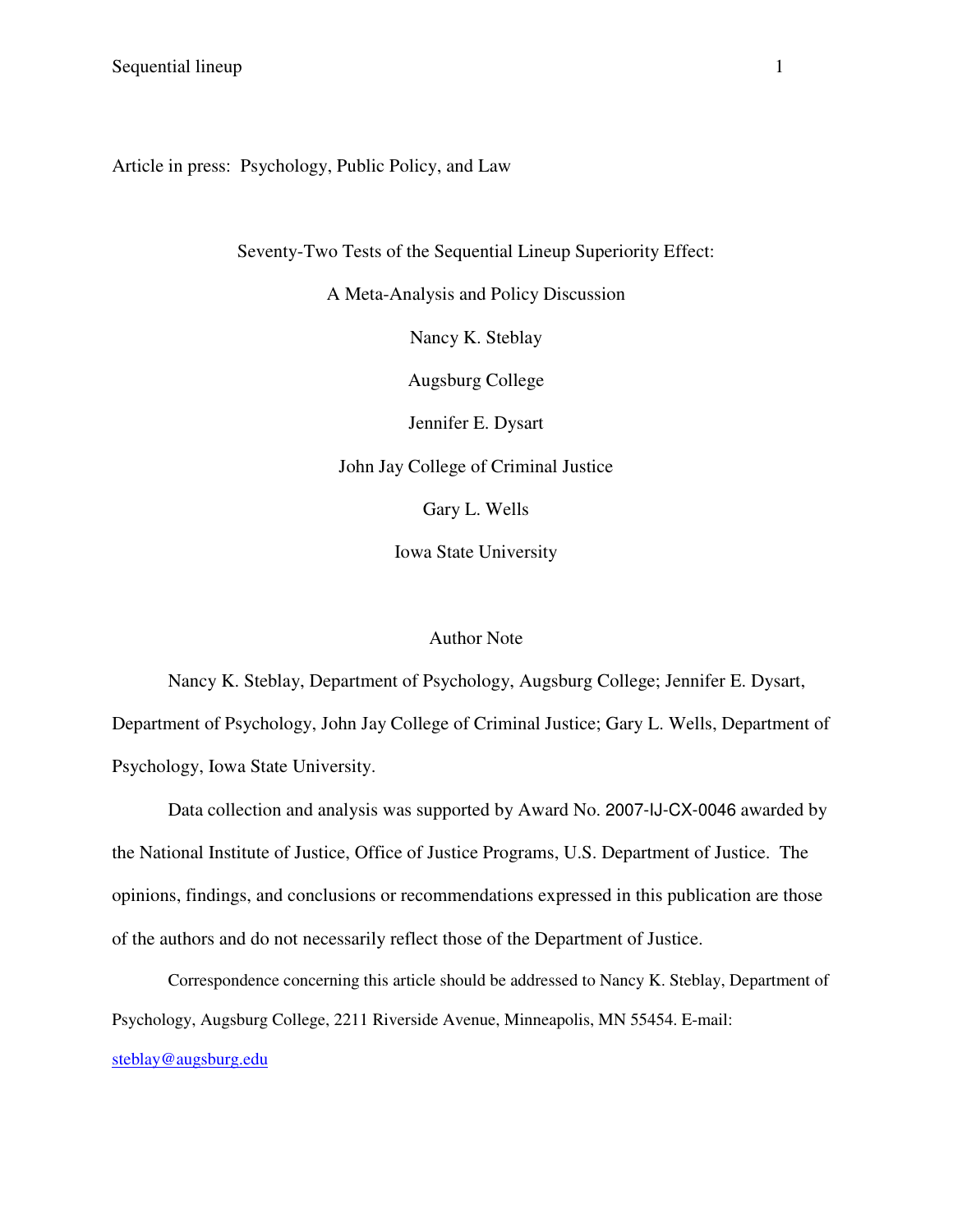#### Abstract

Nearly a decade ago, a meta-analysis showed that identification of a suspect from a sequential versus a simultaneous lineup was more diagnostic of guilt (Steblay, Dysart, Fulero, & Lindsay, 2001). Since then, controversy and debate regarding sequential-superiority has emerged. We report the results of a new meta-analysis involving 72 tests of simultaneous and sequential lineups from 23 different labs involving 13,143 participant-witnesses. The results are very similar to the 2001 results in showing that the sequential lineup is less likely to result in an identification of the suspect, but also more diagnostic of guilt than the simultaneous lineup. An examination of the *full diagnostic design dataset* (27 tests that used the full simultaneous/ sequential x culprit-present/culprit-absent design) showed that the average gap in correct identifications favoring the simultaneous lineup over the sequential lineup—8%— is smaller than the 15% figure obtained from the 2001 meta-analysis (and from the current full 72-test dataset). The lower error rate incurred for culprit-absent lineups with use of a sequential format remains consistent across the years, with 22% fewer errors than simultaneous lineups. A Bayesian analysis shows that the posterior probability of guilt following an identification of the suspect is higher for the sequential across the entire base rate for culprit presence/absence. New ways to think about policy issues are discussed.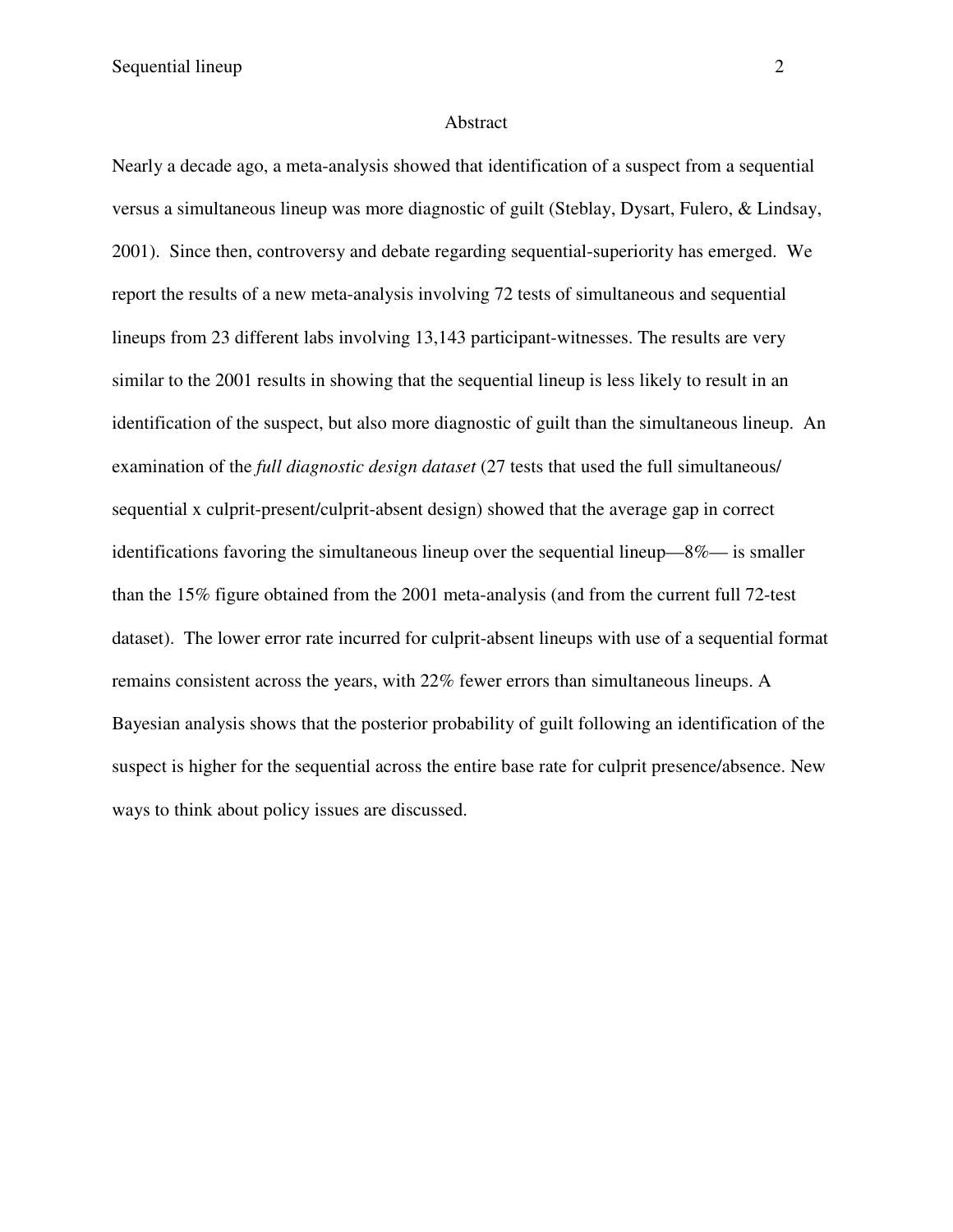Seventy-Two Tests of the Sequential Lineup Superiority Effect:

## A Meta-Analysis and Policy Discussion

The problem of wrongful conviction has drawn attention to a decades-long research effort by eyewitness scientists concerning the conditions under which eyewitness memory is less or more reliable. Experimental findings have led to specific recommendations for improvements in eyewitness evidence collection procedures, particularly for police lineups (e.g., Technical Working Group for Eyewitness Evidence, 1999; Wells, Malpass, Lindsay, Turtle, & Fulero, 2000). One recommendation is that all lineups, photographic or live, be presented to the witness one member at a time (sequentially) rather than in the traditional all-at-once (simultaneous) format (Wells, 2006).

A comparison of sequential and simultaneous lineups was published nine years ago, in a meta-analytic review of 23 experimental reports available at that time (Steblay, Dysart, Fulero, & Lindsay, 2001). The research question was whether eyewitness accuracy is affected by the display format of the lineup, and the meta-analysis established that adult witnesses who view a lineup of sequential format are significantly less likely to make a pick from the lineup compared to witnesses who view a simultaneous lineup. This difference in choosing rate translated into two key outcomes for identification accuracy. First, when the culprit was present in the lineup, the simultaneous lineup produced significantly more correct identifications of the offender  $(r =$ .14). Second, when the culprit was not in the array and thus any pick from the lineup a mistake, the sequential lineup produced significantly fewer mistaken identifications  $(r = .24)$ . Likewise, a subset of nine tests in which the culprit was replaced with a similar-appearing person yielded significantly fewer false identifications of this designated innocent suspect from the sequential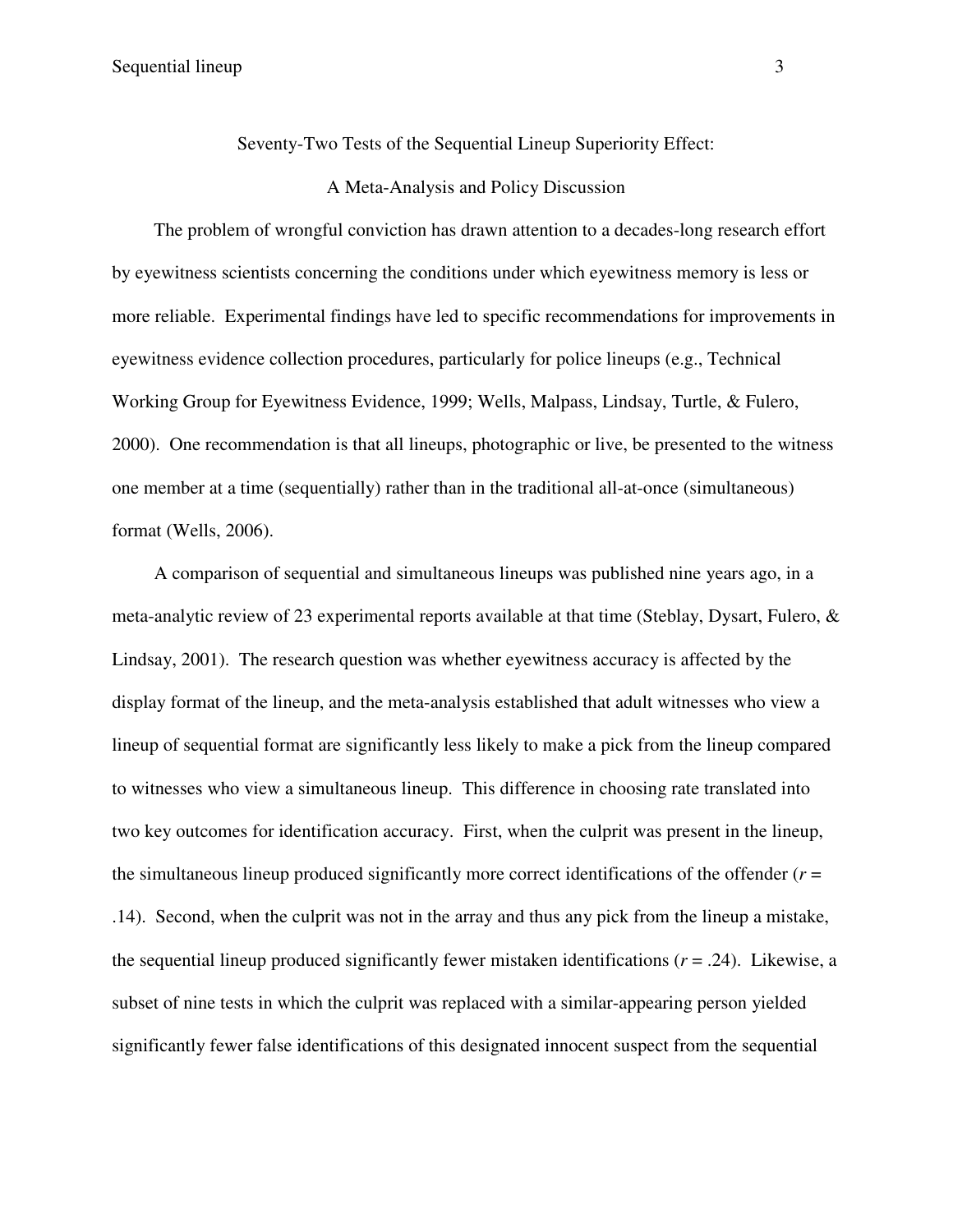compared to the simultaneous lineup  $(r = .23)$ . The results prompted the authors to claim a *sequential-superiority effect*.

In the following years further testing of the sequential lineup has occurred, and the number of sequential-simultaneous comparisons has more than doubled to 72 experimental tests. The past decade also has seen the movement of double-blind sequential lineups into police practice and law enforcement policy (e.g., Gaertner & Harrington 2009; Klobuchar, Steblay, & Caligiuri, 2006). The sequential lineup continues to draw interest, approval, and, sometimes fire, therefore examination of the extant data is a timely endeavor. Beginning with a refined definition of lineup "superiority", the current analyses focus on four issues relevant to the eyewitness research community and to policy-makers: a reassessment of the *sequential-superiority effect* in light of new data; a closer examination of the operational specifics of the sequential procedure; the comparative diagnosticity (cost-benefit ratio) of sequential and simultaneous lineups; and policy implications of the findings.

#### **Defining Superiority**

 Lineup superiority is defined in this meta-analysis as a higher diagnosticity ratio (more simply called *diagnosticity*; Wells & Lindsay, 1980; Wells & Turtle, 1986). Diagnosticity indicates how much more likely one event is relative to another; in the case of eyewitness identification, this ratio reflects identifications of the culprit to identifications of an innocent suspect. Lineup performance can be evaluated by computing diagnosticity for each of the two lineup formats, simultaneous and sequential. Then, given any two diagnosticity ratios, the higher of the two is stronger evidence for the proposition that the suspect is the culprit. In the legal system, diagnosticity is known as the index of probative value, the tendency to prove or disprove the truth of an allegation. Therefore, greater lineup diagnosticity is a particularly useful index of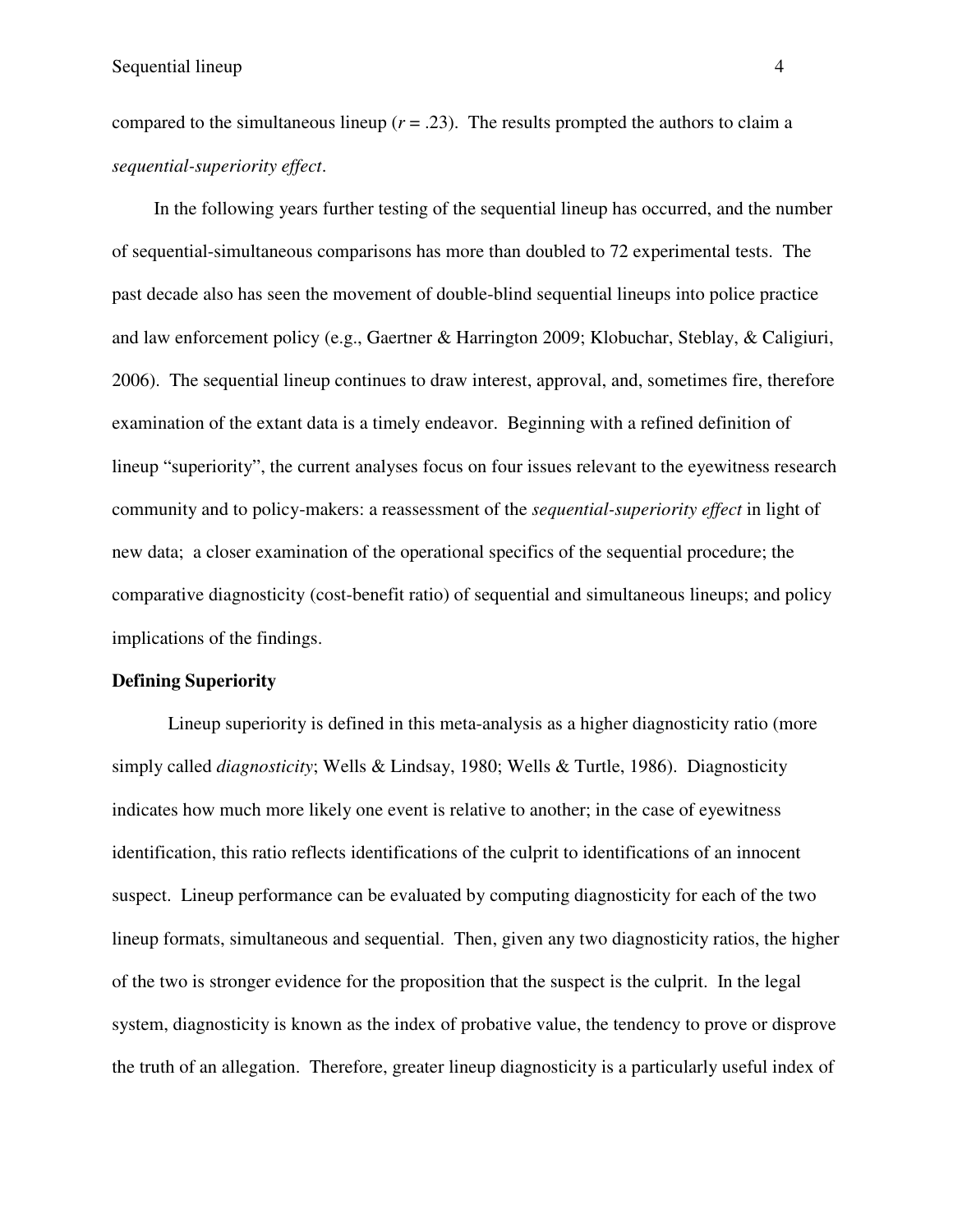superiority as it indicates that a witness's decision stemming from a specific lineup format is more probative of guilt.

**Calculation of diagnosticity***.* A properly-constructed lineup includes only one suspect. If the suspect is in fact the culprit (culprit-present lineup), then an innocent suspect cannot be identified from that lineup (the other lineup members are known-innocent fillers). Likewise, if the suspect is in fact innocent (culprit-absent lineup), then an accurate identification of the culprit is not possible. Accordingly, diagnosticity is calculated as the ratio of identifications of the criminal from culprit-present lineups to identifications of the innocent suspect from culpritabsent lineups. For eyewitness identification studies in which there is no a priori designated innocent suspect in the culprit-absent lineup, the rate of mistaken identification of an innocent suspect is estimated from the choosing rate (choosing rate divided by the number of lineup members). For example, if 50% of witnesses pick the culprit from a culprit-present lineup and the choosing rate in the (6-person) culprit-absent lineup is 30%, then the diagnosticity ratio would be  $50\% \div 5\% = 10.0$ .

**Diagnosticity in the meta-analytic dataset.** The calculation of diagnosticity for a comparison of sequential and simultaneous lineups relies on the assumption that conditions for testing culprit-present lineups and culprit-absent lineups are matched within each study. In other words, features of the crime event, lineup stimuli, participant-witness populations, and all other factors must be held constant between culprit-present and culprit-absent lineups and between simultaneous and sequential lineups. Only studies that included the full 2 (culprit present/absent) X 2 (simultaneous/ sequential) design using a fully randomized procedure can meet this important criterion. If studies that did not use the fully randomized 2 X 2 design were included, then the diagnosticity ratio would be untrustworthy because it would involve comparisons of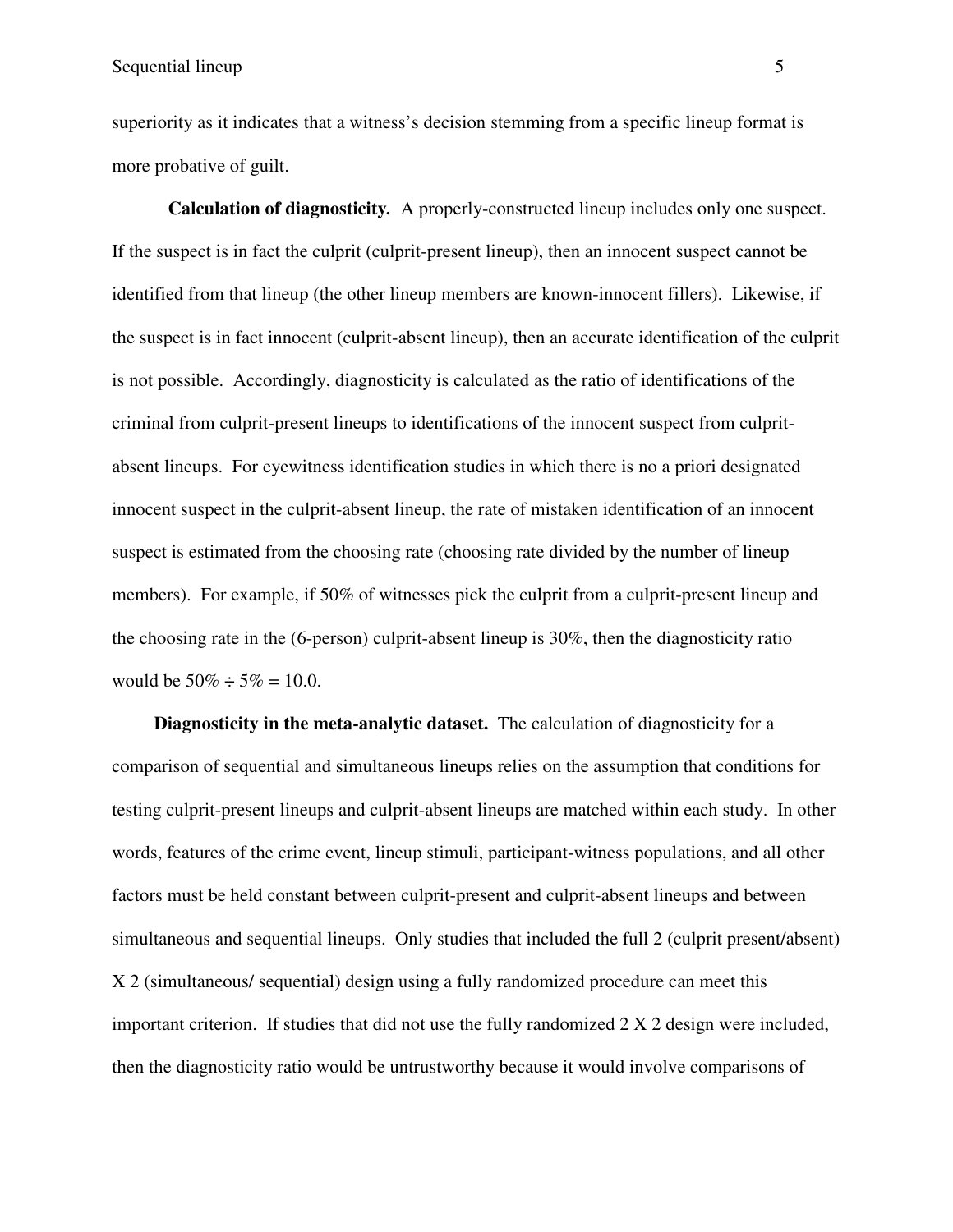simultaneous lineups from one study against sequential lineups from another study or comparisons of the culprit-present conditions of one study to the culprit-absent conditions of another study. These studies would almost always differ in other ways, thereby not permitting a full-design estimate of the diagnosticity ratio.

 **Posterior (after identification) probabilities of guilt.** Diagnosticity is important for another reason. The diagnosticity ratio is the likelihood ratio in Bayes' Theorem that permits the calculation of posterior probabilities. The posterior (post-identification) probability that the identified suspect is in fact the culprit depends critically on the diagnosticity ratio. The exact calculation of the posterior probability of guilt requires knowledge of the base rate (prior probability that the lineup contains the culprit). However, the higher of any two diagnosticity ratios always produces the higher posterior probability of guilt for all values of the base rate between 0% and 100%. Later in this article, we present posterior probability curves to illustrate this point.

### **Relative and Absolute Judgments: The Theory Underlying Lineup Format Effects**

 A traditional lineup allows the witness to make a side-by-side comparison of simultaneously displayed photos or live lineup members, and the witness may choose the lineup member who most closely resembles the offender *relative* to the others. The original theory behind the sequential lineup was that the witness should instead be forced to make an *absolute* judgment about each lineup member (by comparing each lineup member to a decision criterion). Absolute judgments were expected to produce better accuracy than relative judgments (Wells, 1984; Lindsay & Wells, 1985). At the theoretical level, a criticism of this position is that what is meant by *absolute* and *relative* judgments is not totally clear; furthermore, there has been no direct evidence that absolute judgments produce better identification accuracy than relative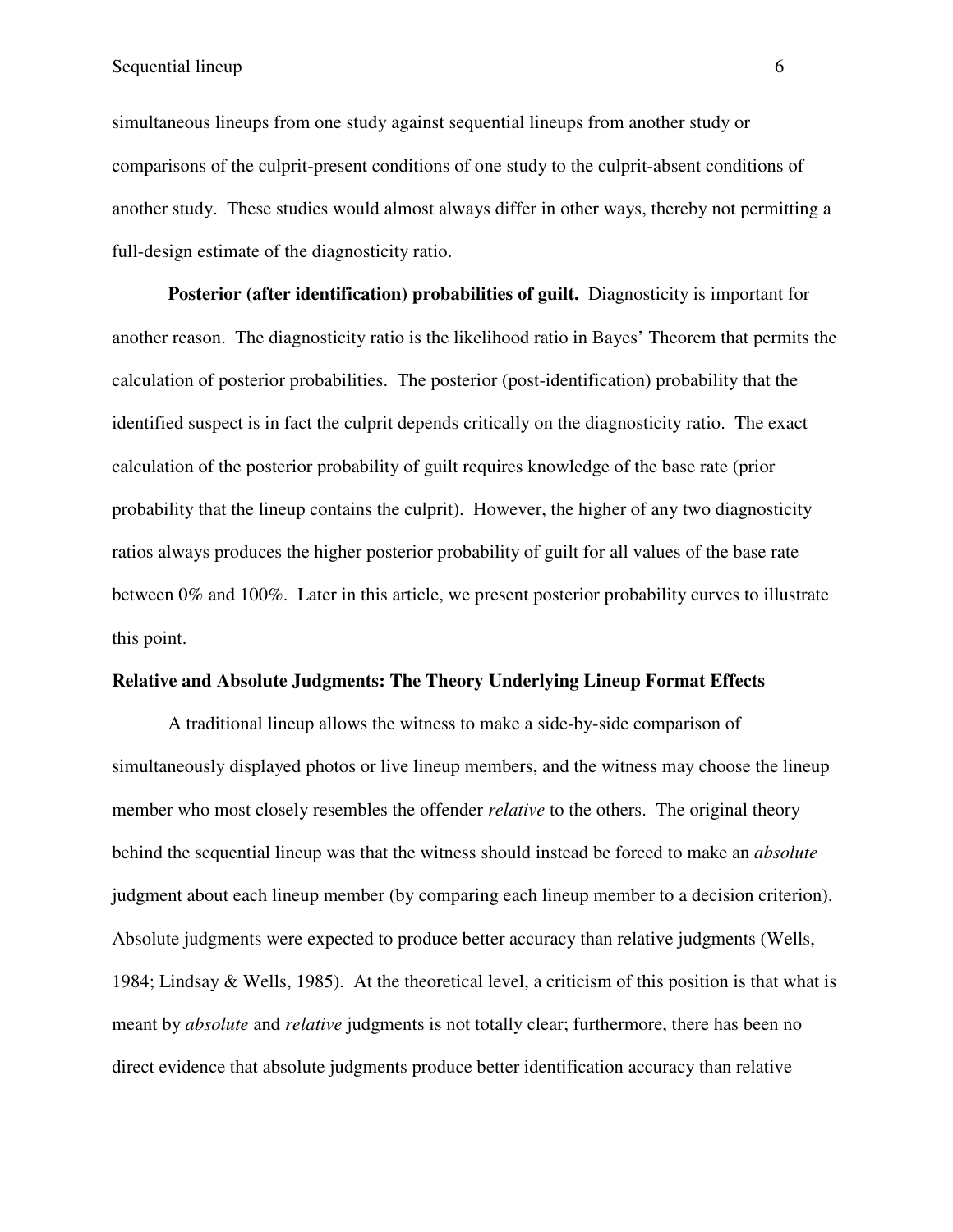judgments. Recently, computational modeling has offered some clarification: lineup identification tests of various versions of relative against absolute judgment have revealed that absolute processing produces better overall accuracy (Clark, Erickson, & Breneman, in press). Hence, the theoretical foundation has been placed on a more solid footing. Nevertheless, the superiority of absolute over relative judgments does not necessarily mean that sequential lineups are superior to simultaneous lineups. Likewise, a superiority of sequential lineups over simultaneous lineups does not automatically mean that the superiority is due to greater reliance on absolute judgments. With this caveat in mind, we focus on the question of what the overall literature shows about the sequential-superiority hypothesis.

# **Operational Specifics of the Sequential Lineup Procedure**

At the core of the sequential lineup is the one-at-a-time presentation format. However, the standard sequential lineup is comprised of a package of procedural components that accompany and facilitate this lineup format. For example, the eyewitness does not know how many photos will be shown (a "back-loaded" lineup) nor is able to compare photos side-by-side, each photo requires a decision from the witness before the next is shown, and the lineup is not repeated (no "laps"). As such, simultaneous and sequential lineups differ in more than just the one feature of lineup format. Related to this, a second theoretical criticism leveled at the sequential lineup involves a demand for a more precise accounting of the cause-and-effect relationship between each component of lineup procedure and eyewitness performance. Uncertainty about the precise role of each element in the sequential protocol has yielded a belief for some that knowledge about the sequential lineup is underdeveloped and a poor basis for public policy. However, it is also apparent that the experimental parsing of these lineup features may not be a viable endeavor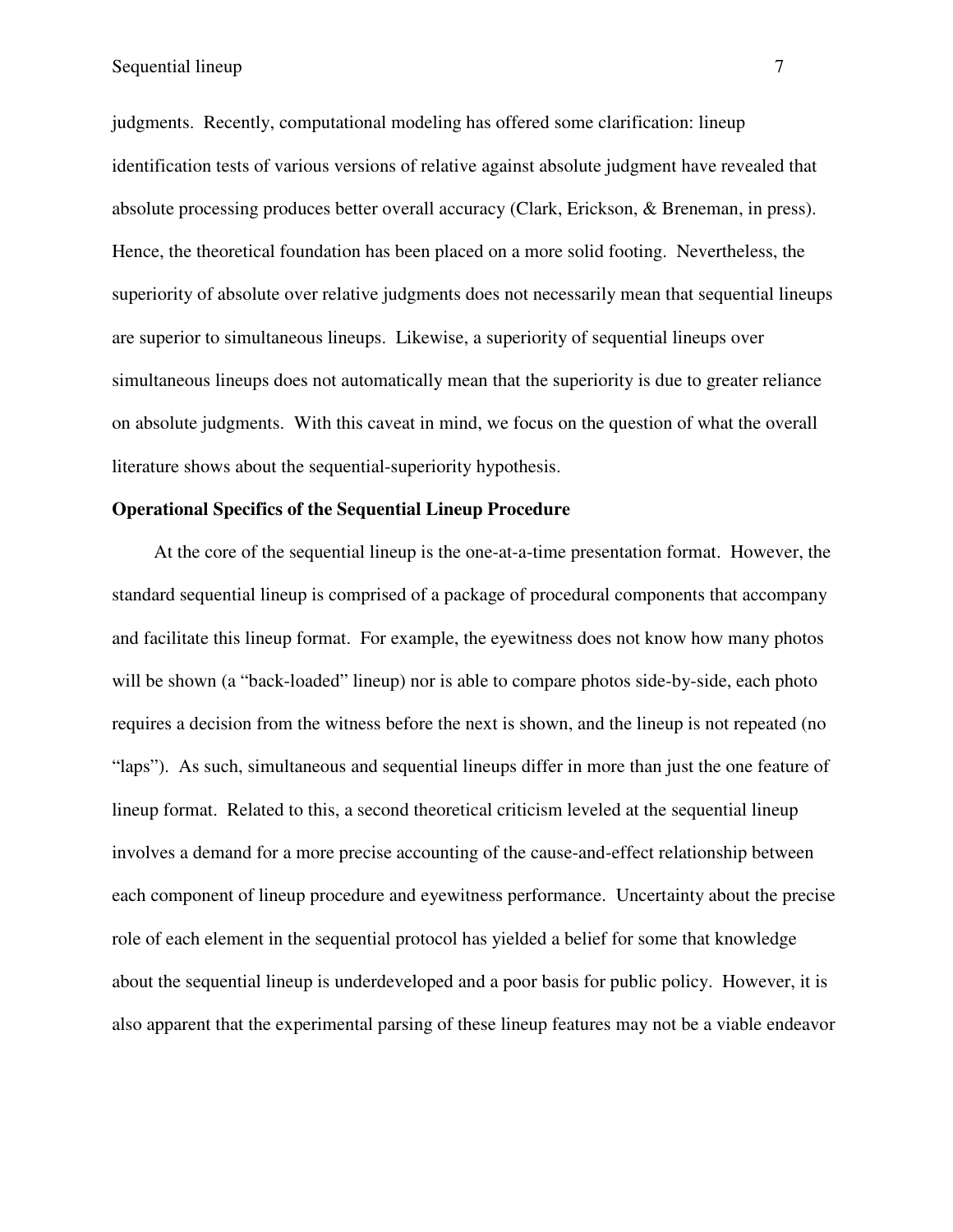(for a discussion of this issue, see Lindsay, Mansour, Beaudry, Leach, & Bertrand, 2009a,b; Malpass, Tredoux, & McQuiston-Surrett 2009a,b).

Our objective for this meta-analysis is not to dissect the sequential procedure for theoretical purposes but to more clearly articulate the components of the sequential lineup and thereby to define the parameters for effective sequential practice. Over the years the prescriptive sequential protocol has been differently interpreted or intentionally adjusted by researchers. One such instance is the "stopping rule" employed by some researchers that ends the lineup at an identification, presumably to prohibit the witness from a subsequent decision change. The original sequential procedure (Lindsay & Wells, 1985) required that the witness view each of the photos even if an identification was made early in the lineup. Perhaps not surprisingly, practical questions then arise about the correct or most effective sequential protocol. Related to the stopping rule, Clark and Davey (2005) report a sequential advantage moderated by an order effect: culprit identifications were lower when a "next-best" filler was presented prior to the culprit. Memon and Gabbert (2003a) likewise found that the individual viewing a sequential lineup sometimes spent his or her choice on a similar-looking filler that preceded the culprit. These outcomes have implications for effective lineup composition and procedure; therefore, these aspects of lineup procedure will be addressed in our analysis.

### **Robustness of Sequential Lineup Effects**

A primary benefit of meta-analysis is the examination of patterns across studies, in this case to identify consistent effects of lineup presentation on eyewitness decisions. In addition, moderator variable analyses can reveal the boundaries of lineup format effects. Lineup format impact may be accentuated or attenuated by moderators such as methodological features of the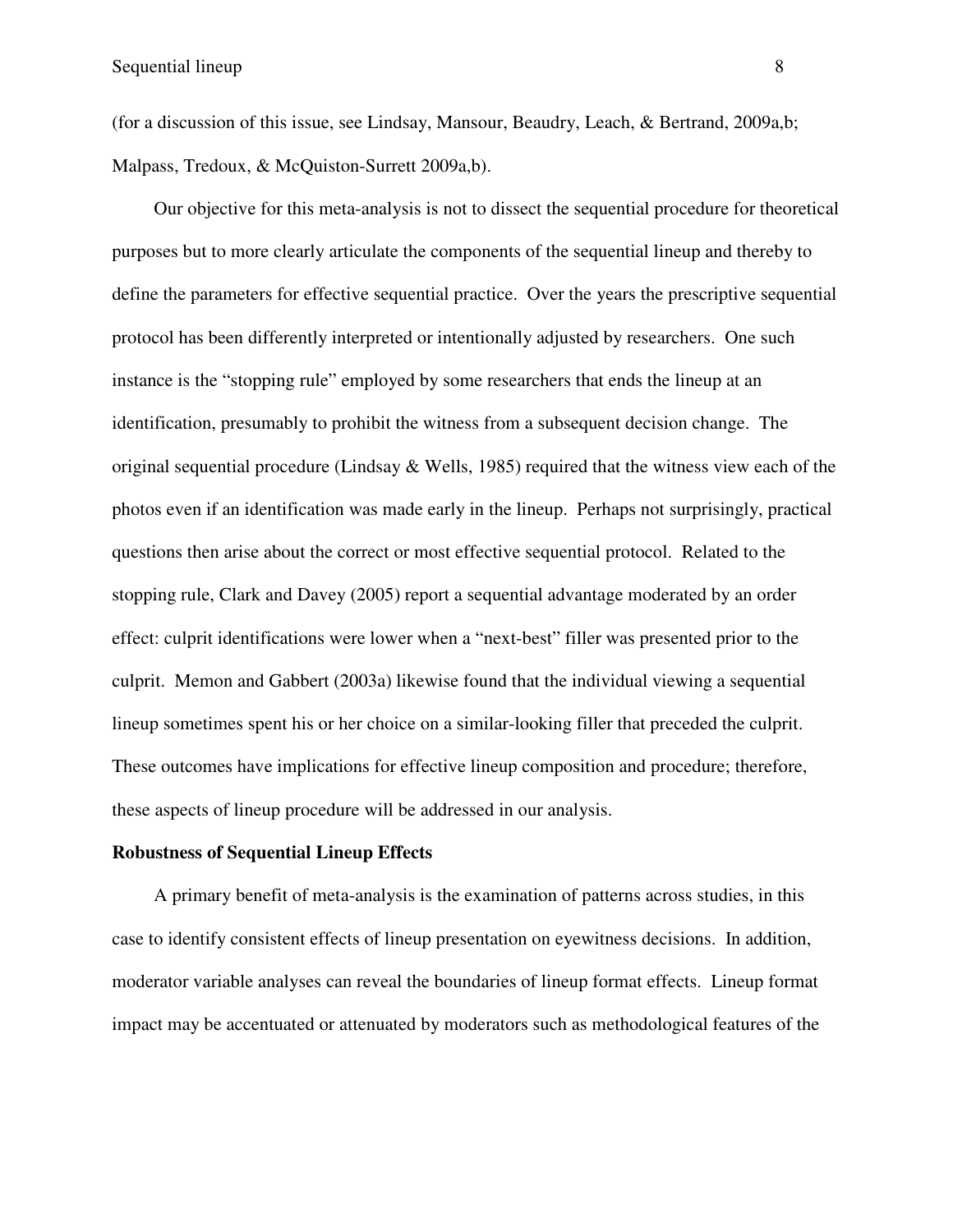original studies (e.g., child versus adult participants, stimulus materials, lineup structure) or procedural aspects of the lineup (e.g., witness instructions, back-loading, stopping rule).

The robustness of what was dubbed the *sequential-superiority effect* in 2001 has been directly challenged by McQuiston-Surrett, Malpass, and Tredoux (2006), who express concern that the R.C.L. Lindsay laboratory accounted for much of the data to 2001, a potential problem if an unrecognized idiosyncratic factor of the Lindsay lab contributed to the effects obtained. At base, this is an argument about the generalizability of the sequential-superiority effect. McQuiston et al. state: "Bluntly put, outside of the corpus of published studies emanating from the single laboratory, there is no evidence that SEQLs [sequential lineups] are in overall terms superior to SIMLs [simultaneous lineups]." (p. 141). The current meta-analysis will address this claim regarding a Lindsay lab moderator variable, as well as McQuiston-Surrett et al.'s assertion that failure to counterbalance lineup member positions (a point of research design) may undermine a sequential-superiority effect.

An intriguing moderator recently has been posited by Clark, Howell, and Davey (2008) who compared the effects of simultaneous and sequential formats by examining past studies, some that directly compared the two formats and others from a larger corpus of simultaneous lineup conditions. These authors suggest that the frequently biased lineups used in simultaneoussequential comparisons are unrepresentative of the full range of lineups and that when lineups are unbiased, the sequential advantage may not hold. Thus, a sequential lineup advantage may be predominantly a phenomenon of biased lineups, a moderator that will be assessed through this meta-analysis.

### **Objectives for the Current Meta-Analysis**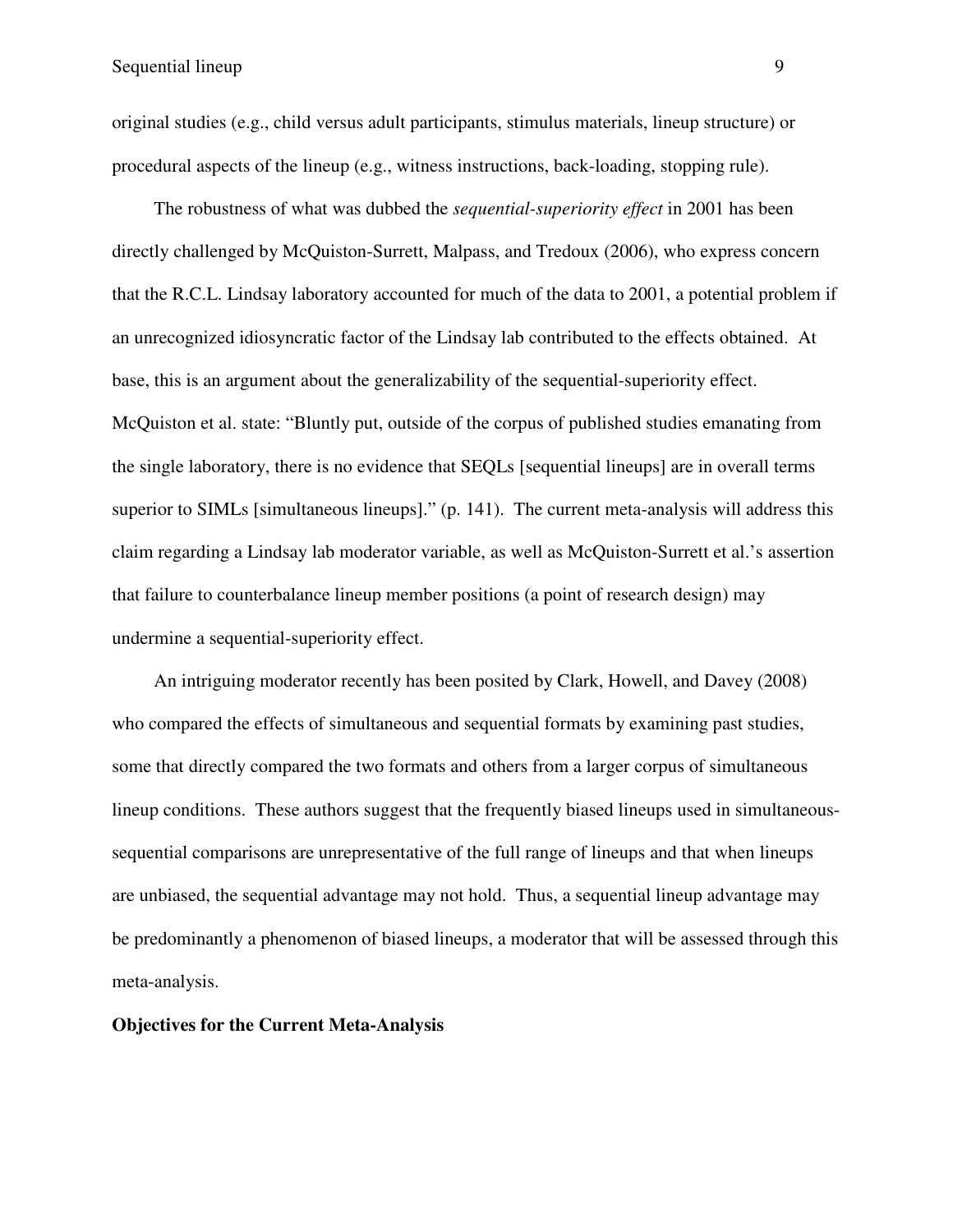The 2001 (Steblay et al.) meta-analysis and the studies upon which the analyses were based have served as a foundation for policy decisions, legal reasoning, and scientific analysis (see e.g., Wells, 2006). Since 2001, the number of experimental investigations of sequential versus simultaneous lineups has accelerated, and the number of independent labs contributing to the dataset has increased dramatically from seven to 23. The central objective of this meta-analysis is to assess the status of the lineup format effects across extant studies and to identify factors that moderate the effects. The new meta-analysis will statistically summarize the substantial new research, integrate it with earlier data, and address procedural and policy questions.

### **Method**

### **Dataset**

Following an electronic search, a review of conference programs, and personal email requests to approximately 50 eyewitness researchers, the resulting papers were screened according to the following criteria: (1) the study provided a statistical test that compared a sequential to a simultaneous lineup format, (2) the statistics required to directly compute a *z*-test and *r* (effect size) were available either within the article or from the author, and (3) the test was for event memory (not a facial recognition paradigm). Although great variability in design and method is acceptable and even desirable as the basis for moderator analyses, we excluded tests of within-subject comparisons of the lineup format manipulation, tests in which multiple culprits were positioned in a single lineup, and those in which witnesses were allowed multiple laps through the lineup (although we allowed first-lap data when participants were unaware of a second-lap option). All tests involved single-culprit (suspect) lineups in which the witness had only one viewing of a lineup (either simultaneous or sequential) for a given culprit.<sup>1</sup> The original data were collected in Canada, the United Kingdom, South Africa, Germany, and the United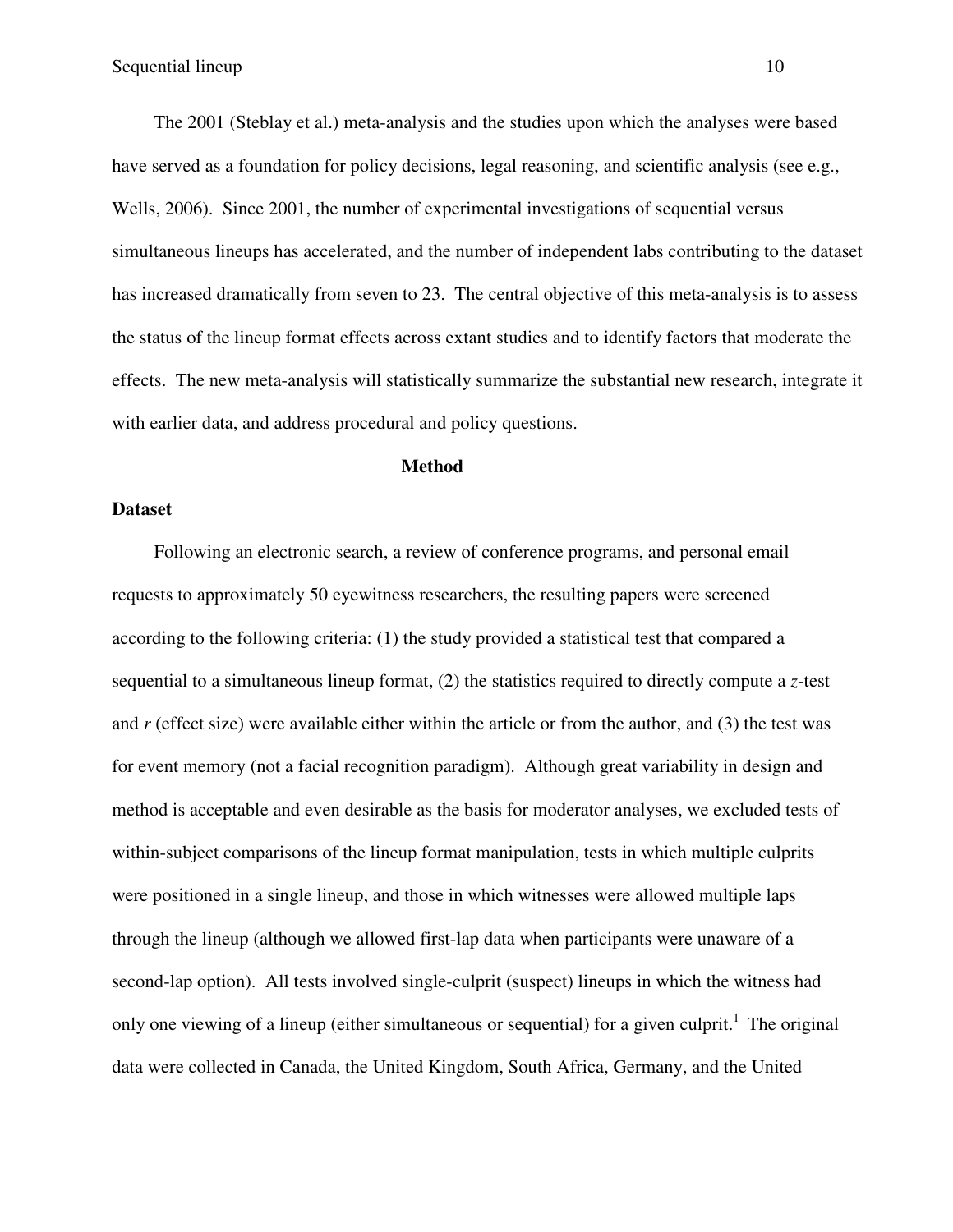States. Information beyond the written report was secured through follow-up contact with researchers.

Forty-nine papers with 72 (non-independent) tests of sequential versus simultaneous lineup format from 23 different labs were found acceptable based on the above criteria. This set includes 31 tests from studies represented in the 2001 (Steblay et al.) meta-analysis plus 28 new papers that offer 41 new tests. The dataset includes work from 1985 to 2010, representing 13,143 witness-participants, with 55 published (76%) and 17 unpublished tests.

Authors who reported participant samples in generic plural terms such as "undergraduate students" or "community residents" were assumed to have included both male and female participants; under this assumption 100% of the studies included both genders. Sample sizes ranged from 32 to 2529, with a mean of 182.54. (One sample of 2529 is an outlier; with this test removed, sample sizes ranged from 32 to 619, with a mean of 150.) All tests employed photo lineups and 89% of lineups were of size six. The culprit was male in 90% of the stimulus materials. Ninety-eight percent of the tests reported culprit exposure times of less than five minutes.

#### **Procedure and Statistics**

Two authors of the current paper independently reviewed each article, coded moderator variable information, and calculated decision frequencies. Following Rosenthal (1991), the primary statistics computed were *Z* as an unweighted test for differences between groups and the correlation coefficient *r* as an unweighted index of effect size. We have elected to follow the Steblay et al. (2001) meta-analysis and the McQuiston-Surrett, et al. (2006) paper in using unweighted values. The mean effect size for a group of hypothesis tests is referred to in subsequent discussion simply as *r*. A useful aspect of *r* in the comparison of eyewitness lineup decisions is that *r* closely approximates the difference in percentages between conditions. For example, an effect size of *r* = .05 to describe the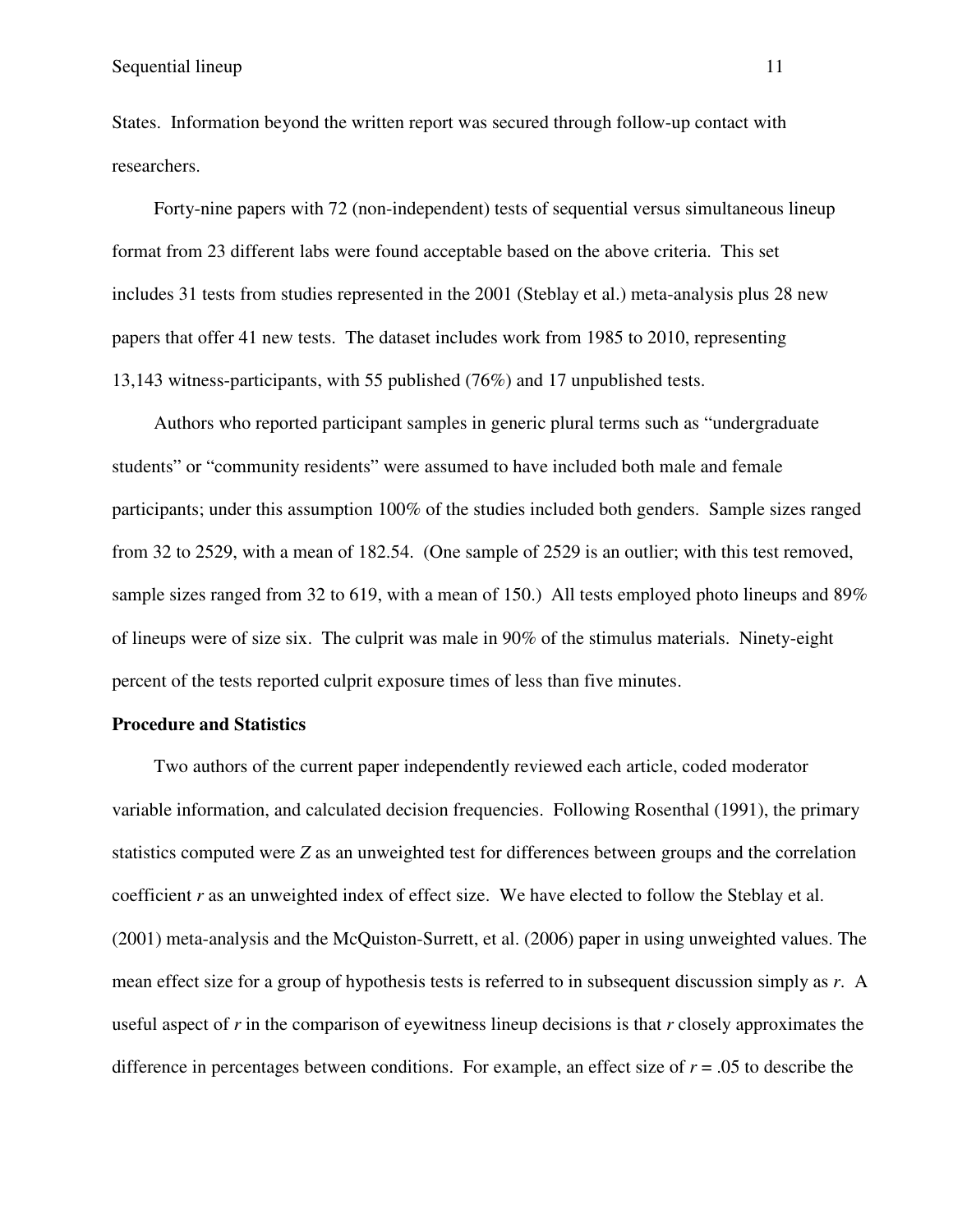difference in culprit identifications between the simultaneous and sequential lineup conditions will allow one to correctly surmise that the difference between the groups is approximately five percent.

A meta-analytic *Z* (*Zma*) was calculated by combining *Z*-scores of individual tests of the hypothesis using the Stouffer method (Rosenthal, 1991). This method produces an overall probability level associated with the observed pattern of results. Rather than using 0.00 ("non significant") or 1.65 ("significant") as an estimate for imprecisely reported *Z* values, we only included tests for which *r* and *Z* could be calculated. A fail-safe  $N(N_f)$  indicates the number of fugitive tests with null results that would be necessary to overturn a significant outcome. Alpha is set at .05 and all confidence intervals are calculated at 95%.

### **Results**

The Steblay et al., (2001) meta-analysis used the phrases *target-present* and *target-absent* to denote whether or not the culprit of the crime was in the lineup. To avoid some confusion that these terms have produced, this meta-analysis substitutes the phrases *culprit-present* and *culpritabsent.* The signed value of *r* and *z* statistics indicates the direction of the obtained results. Positive *r* and *Zma* values denote support of a sequential advantage, that is, eyewitnesses performed better in the sequential lineup condition. Negative *r* and *z* values indicate the opposite: witnesses in the simultaneous lineup condition were more accurate than participants in the sequential lineup condition. See Appendix A for a list of tests.

#### **All Tests**

The first analysis entails all 72 tests, each comparing the performance of eyewitnesses between simultaneous and sequential lineup formats. This set of studies includes many tests in which the very best principles of lineup practice were employed, but also some tests in which (usually intentionally) aspects of poor lineup practice were explored. Magnified effect sizes are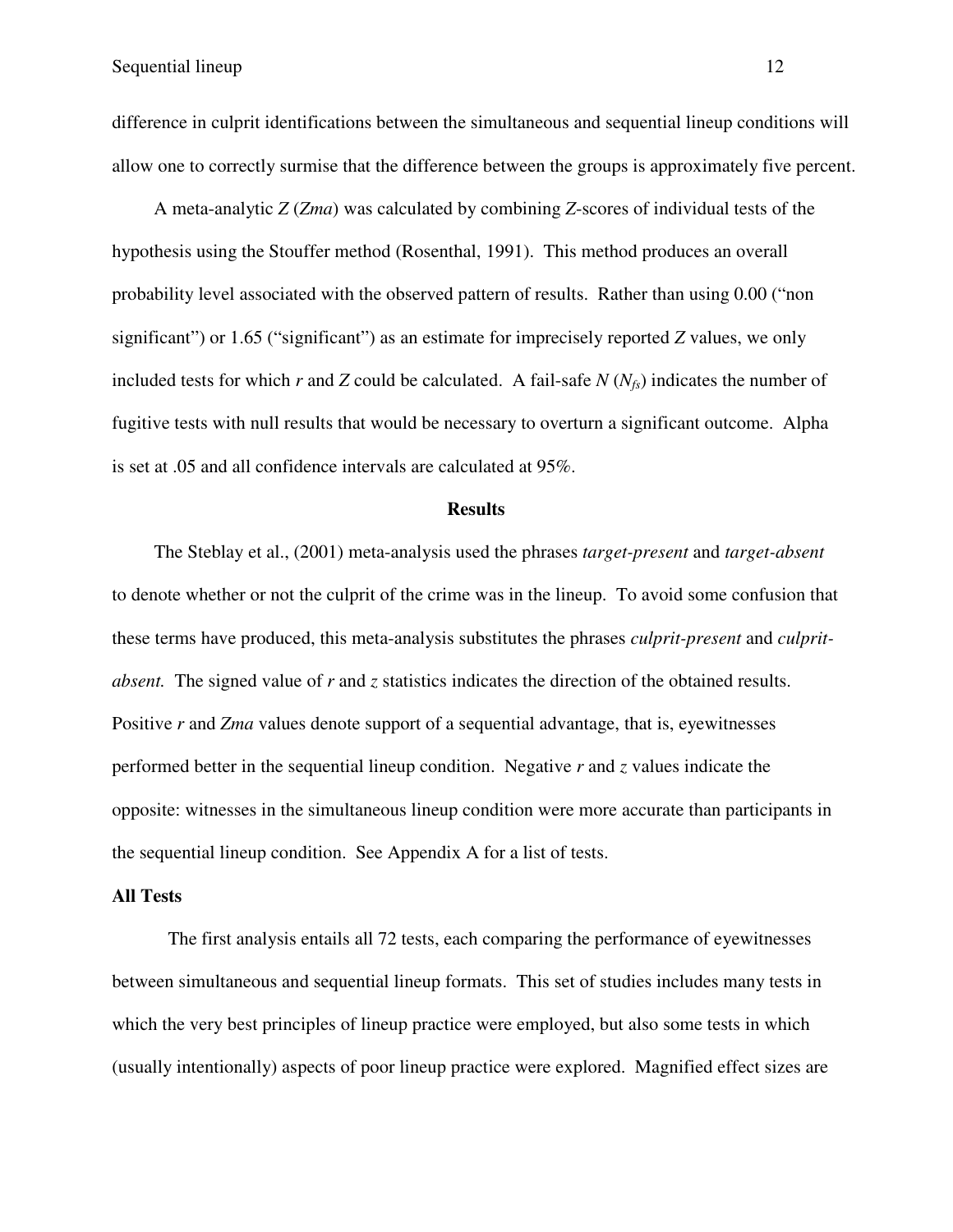often associated with specific experimental manipulations such as lineups biased with respect to foil similarity, instruction, or clothing (see, e.g., Blank & Krahe, 2000, Lindsay, Lea, Nosworthy, et al., 1991). A variety of lineup practices in the laboratory helps to mimic real-world variability and to define parameters of lineup format effects.

**Eyewitness decisions: Culprit-present lineups.** Three outcomes are possible for an eyewitness who views a culprit-present lineup: correct identification of the culprit, an incorrect choice of a filler (a known error) or an incorrect rejection of the lineup (no-choice). Culprit identifications from culprit-present lineups are significantly more frequent with the simultaneous lineup, *Zma* = -9.57, *p* < .0001, *k* = 58, and *r* = -.14, *Nfs* = 1905, with a 14% performance advantage (simultaneous lineup:  $M = .52$ , CI<sub>95</sub> [.47, .57]; sequential lineup:  $M = .38$ , CI<sub>95</sub> [.33, .43]; Table 1). <sup>2</sup> Filler pick rate is equal between lineup formats, at 24%; significant choosing rate differences between simultaneous and sequential lineups are therefore represented in the culprit identification rates.

 **Eyewitness decisions: Culprit-absent lineups.** An eyewitness who views a culpritabsent lineup will produce one of two outcomes: correct rejection of the lineup (no pick) or a mistaken identification. Correct rejections are 21% higher with the sequential lineup compared to the simultaneous lineup,  $Zma = 16.45$ ,  $p < .0001$ ,  $k = 64$ ,  $r = .22$ ,  $N_f = 6339$ , (sequential  $M =$ .64, CI<sub>95</sub> [.58, .70]; simultaneous  $M = .43$ , CI<sub>95</sub> [.37, .49]). For this dichotomous accuracy measure, mistaken identifications (and choosing rate) in the two conditions are the reciprocal percentages: 36% and 57%.

**Eyewitness decisions: The designated innocent suspect.** Twenty-seven research tests explored eyewitness reaction to an innocent but similar-appearing suspect planted in a culpritabsent lineup. False identification of the designated innocent suspect was significantly more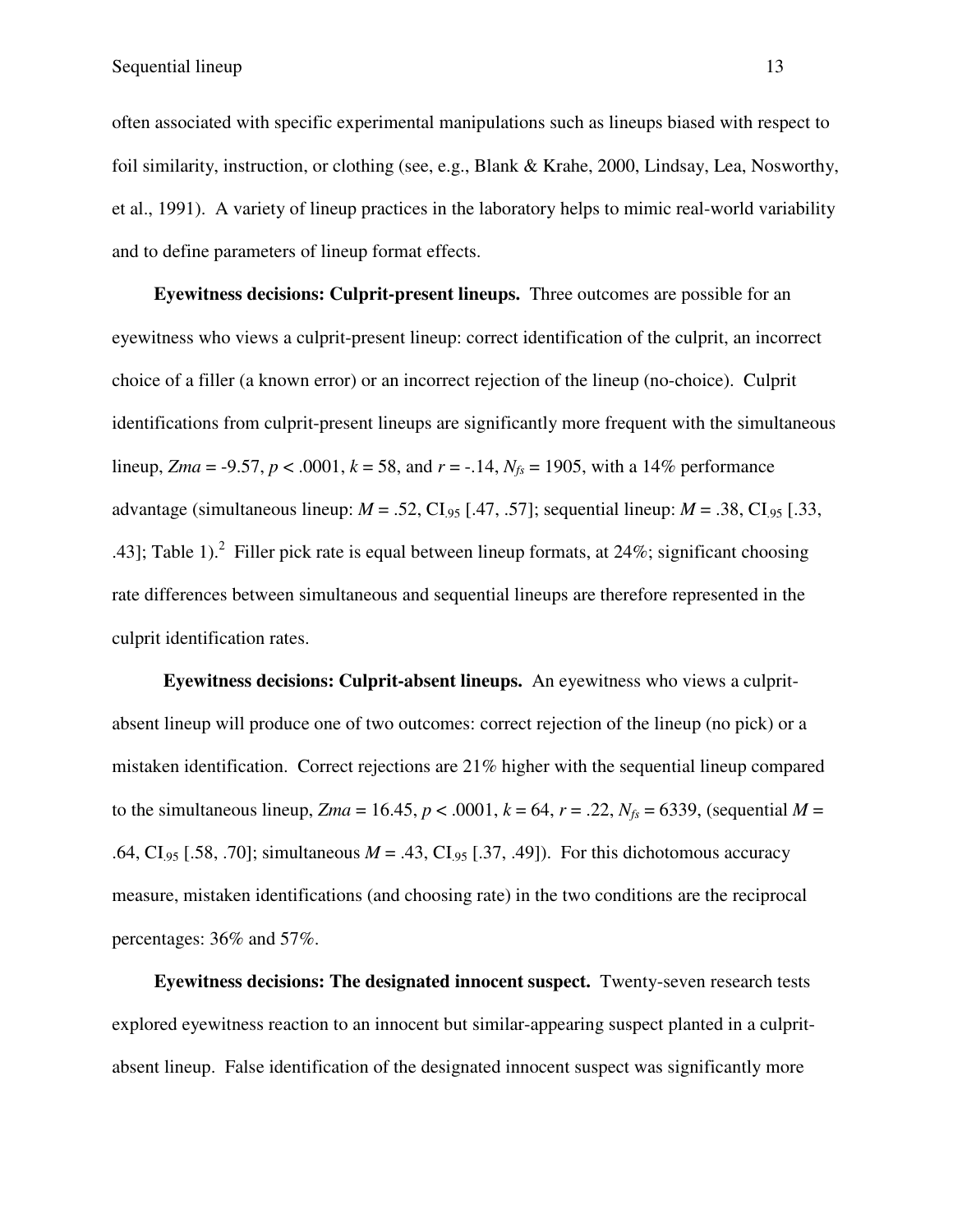frequent from the simultaneous lineup ( $M = .25$ , CI<sub>95</sub> [.18, .32]) than from the sequential lineup  $(M = .13, CI<sub>95</sub> [.09, .17]), Zma = 7.95, p < .0001, r = .14, N<sub>fs</sub> = 604.$ 

**Summary.**The results for 72 tests of sequential versus simultaneous lineups are remarkably similar to those obtained in the 2001 (Steblay et al.) meta-analysis and provide evidence for reliability of the obtained effects (Table 1).<sup>3</sup> When the culprit is present in the lineup, witnesses in the simultaneous lineup condition make significantly more culprit identifications. When the culprit is not in the lineup, participants in the sequential lineup condition make significantly fewer mistaken identifications. The stem-and-leaf plots for effect sizes of culprit present and absent conditions (Figures 1 and 2) illustrate the distribution of effect sizes around the means of -.14 for culprit-present lineups and +.22 for culprit-absent lineups.

**Moderator variables**. Subsequent analyses explore moderator variables, to describe the conditions under which differences in eyewitness accuracy between sequential and simultaneous lineups (effect sizes) become larger or smaller. It is important to first consider the uses of moderator analyses and the limits of their informational value. The key variable for comparison in this meta-analysis is lineup format: within each of the 72 tests was a direct comparison between the two conditions of the independent variable (a sequential and a simultaneous lineup). The experimental design of each study allows us to draw cause and effect conclusions about the impact of lineup format on eyewitness decisions both within each original study and in the aggregate results of the meta-analysis.

Moderator variable analyses offer a different and more limited form of evidence. A moderator analysis compares *between* studies a variable that was not experimentally manipulated *within* each study; a group of studies that possess some characteristic is compared to another group of studies that do not possess that characteristic. Moderator analyses can offer direct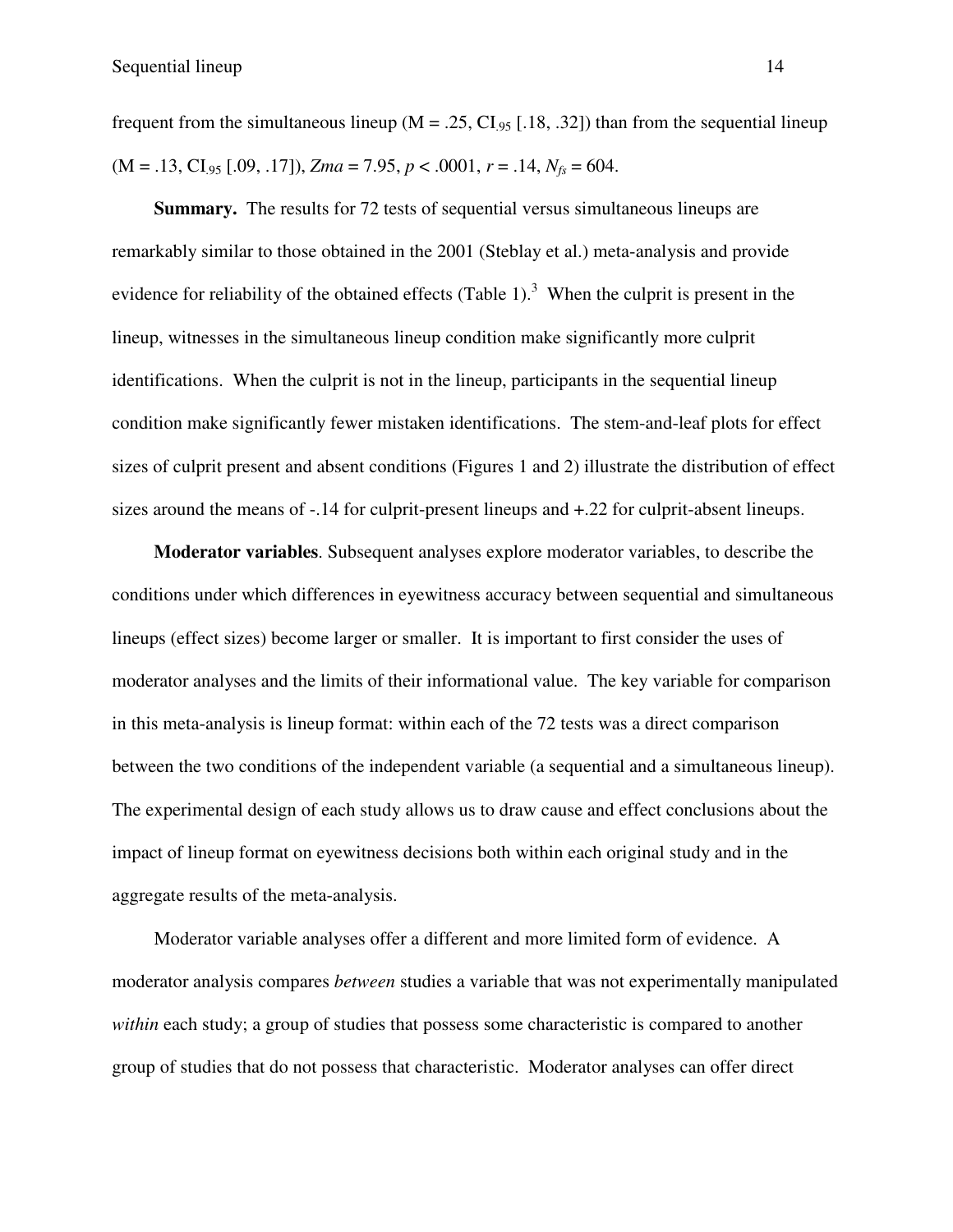evidence about some types of descriptive claims. For example, a conjecture that unpublished studies do not demonstrate the sequential advantage that is present in published work can be investigated by separating published from unpublished studies (publication status as the moderator variable) and examining whether the sequential advantage is absent in the unpublished work as predicted. But, because this comparison is pseudo-experimental, no evidence about cause-and-effect is established. (We will not be able to claim that the unpublished status of a group of studies *caused* the effect size to be different from published studies.) We cannot know *why* a specific effect occurred; only that it did. Without a true experimental design, confounding variables prohibit causal conclusions.

## **Moderator Variable Analysis: Robustness of Lineup Effects (Table 2)**

**Eyewitness age.** The 2001 meta-analysis (Steblay et al.) indicated that a sequential lineup was not of benefit when eyewitnesses were children. More recent research (e.g., Memon  $\&$ Gabbert, 2003a) indicates that older adults have difficulties with lineup decisions, generating considerable mistaken identifications. Table 2 illustrates that tests with older adults and those with children show a significant advantage of the simultaneous lineup in a culprit-present lineup condition, and older adults demonstrate a significant sequential lineup advantage in a culpritabsent condition. However, the general lesson from the few available tests is that older witnesses and children make large percentages of errors. When the culprit is absent from the array, the sequential format seems to inhibit choosing somewhat with older adults, but overall these tests show relatively high filler pick rates with both formats: 50% with sequential and 74% with simultaneous lineups. Similarly, in these tests, children chose from both sequential and simultaneous lineups at high rates (84% when the culprit is present, 75% when the culprit is absent), with very high error levels regardless of lineup format. In short, children and older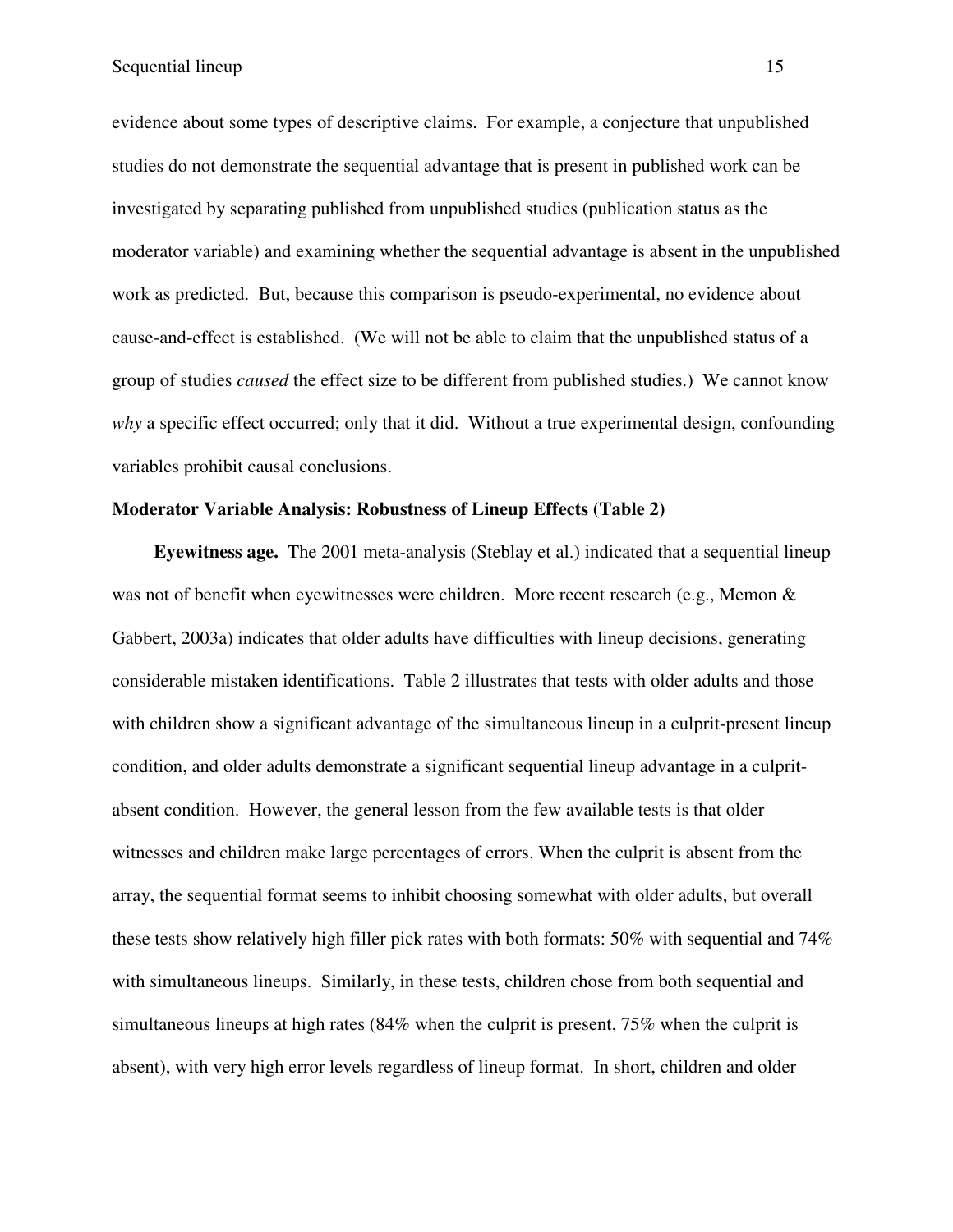adults show significantly different (and profoundly poorer) eyewitness performance compared to the (non-older) adult population regardless of whether they are using the simultaneous or the sequential format. Our subsequent analyses exclude tests of older adults and children.

**Lindsay lab.** Recent years have seen sequential lineup testing move well beyond the lab of its originators (Lindsay & Wells, 1985). Tests from the "Lindsay lab" (defined as any study for which R.C.L. Lindsay is a co-author or that originated from his Queens University lab) now comprise 36% of the adult witness dataset and 17% of the full-design dataset described below. This allows the opportunity to explore the robustness of lineup format effects across laboratories. Results of the comparison (adult witnesses only) reveal that the significant effects for both culprit-present and culprit-absent lineups produced through Lindsay's lab are reliably evident in other laboratories and vice versa (Table 2). $4$  One difference is that the Lindsay lab generates a significantly larger sequential advantage in the circumstance when a designated innocent suspect is planted in the culprit-absent lineup (false identification reduction of 20% in the Lindsay lab vs. 5% in other labs), t (23) = 4.37, p < .001. Lindsay, Lea, and Fulford (1991) explain that false identification rates should be inflated to the extent that an innocent suspect is physically similar to the offender, and the Lindsay lab has demonstrated a strong sequential advantage in this situation. However, physical similarity is only one means through which an innocent suspect may end up in a lineup. Importantly, tests from other labs without a designated innocent suspect produce the sequential advantage with the broader measure of mistaken identifications of any filler in a culprit-absent lineup. Significant lineup format effects are not exclusive to the Lindsay lab.

**Publication status.** Both published and unpublished tests show the common pattern of simultaneous benefit when the culprit is present and sequential benefit when the culprit is absent.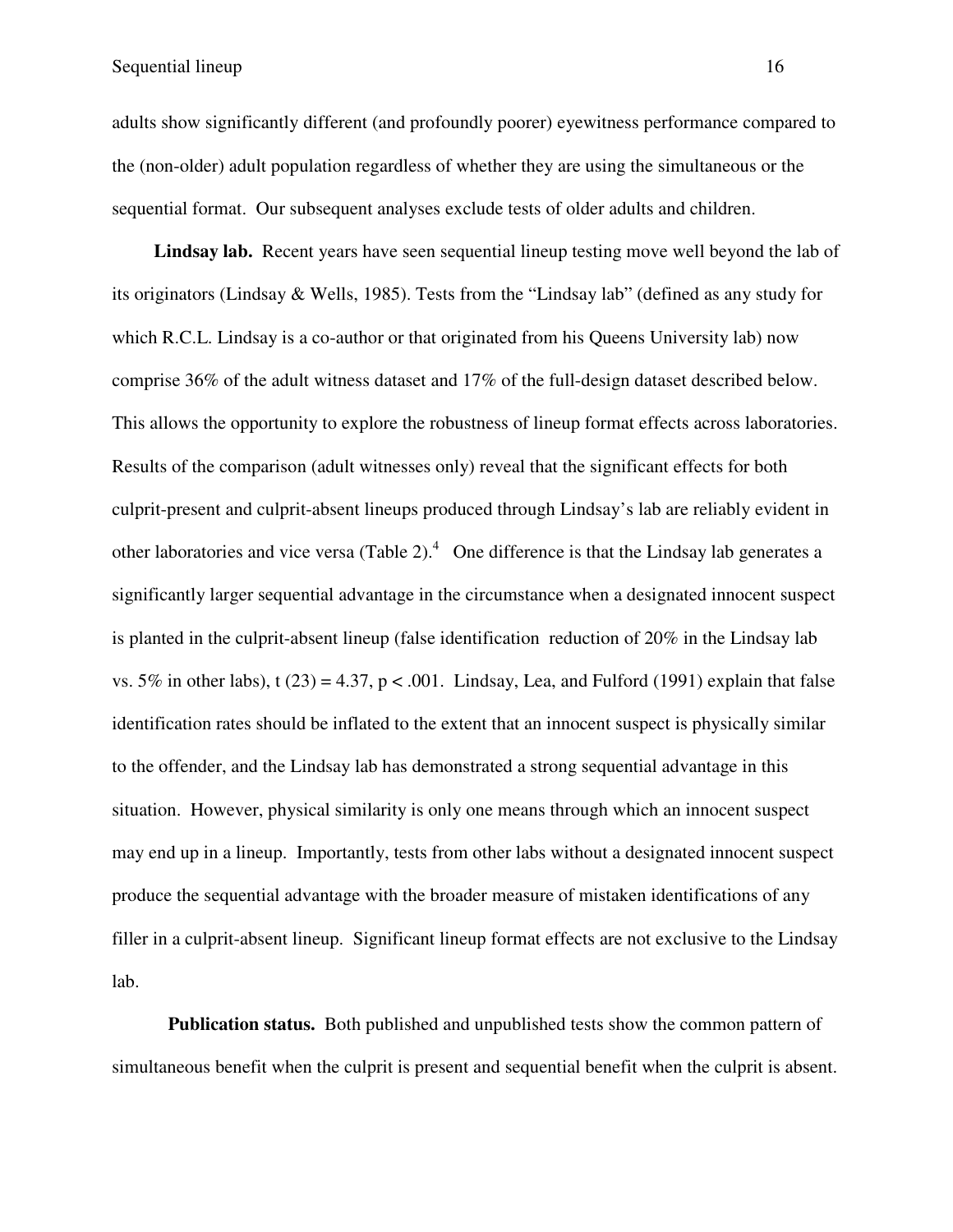There is a significant difference between published and unpublished studies in the size of effect for the culprit-present condition, with a smaller effect for published work, t (46) = 1.93, p = .03.<sup>5</sup> One can speculate that sound methodological reasons may have kept certain tests out of peerreviewed journals. With some exceptions (e.g., newer unpublished studies may ultimately move into scientific journals), unpublished studies may include small sample size, unrefined pilot projects, lack of experimental controls, or methodological details long forgotten and thus unavailable for peer review. These shortcomings also may contribute to the experimental effects obtained in unpublished work.

All tests, published and unpublished, typically are included in meta-analytic calculations in order to work with an increased amount of information, as calculated above. At the same time, an argument can be made for examining only published work as a means to meet Daubert (1993) criteria (see e.g., Deffenbacher, Bornstein, Penrod, & McGorty, 2004), and the following diagnostic analyses are useful for that purpose.

## **The Full Diagnostic Design Dataset ("Full Design"): The 2 X 2 Gold Standard**

Thirteen labs (27 published tests) used, at a minimum, a full 2 X 2 fully-randomized factorial design to explore lineup format effects (sequential/simultaneous lineup format X culprit present/absent lineups) with adult eyewitnesses. We refer to this subset of studies as the full diagnostic design dataset because the fully randomized design within each study allows us to draw cause-and-effect conclusions about the impact on eyewitness decisions of lineup format between comparable culprit present and absent conditions. The full diagnostic design dataset is the "gold standard" because the independent variables are totally un-confounded with study differences (e.g., the view that witnesses had, the similarity of the fillers); any study differences can contribute noise within this 2 X 2 design, but study characteristics are not confounded.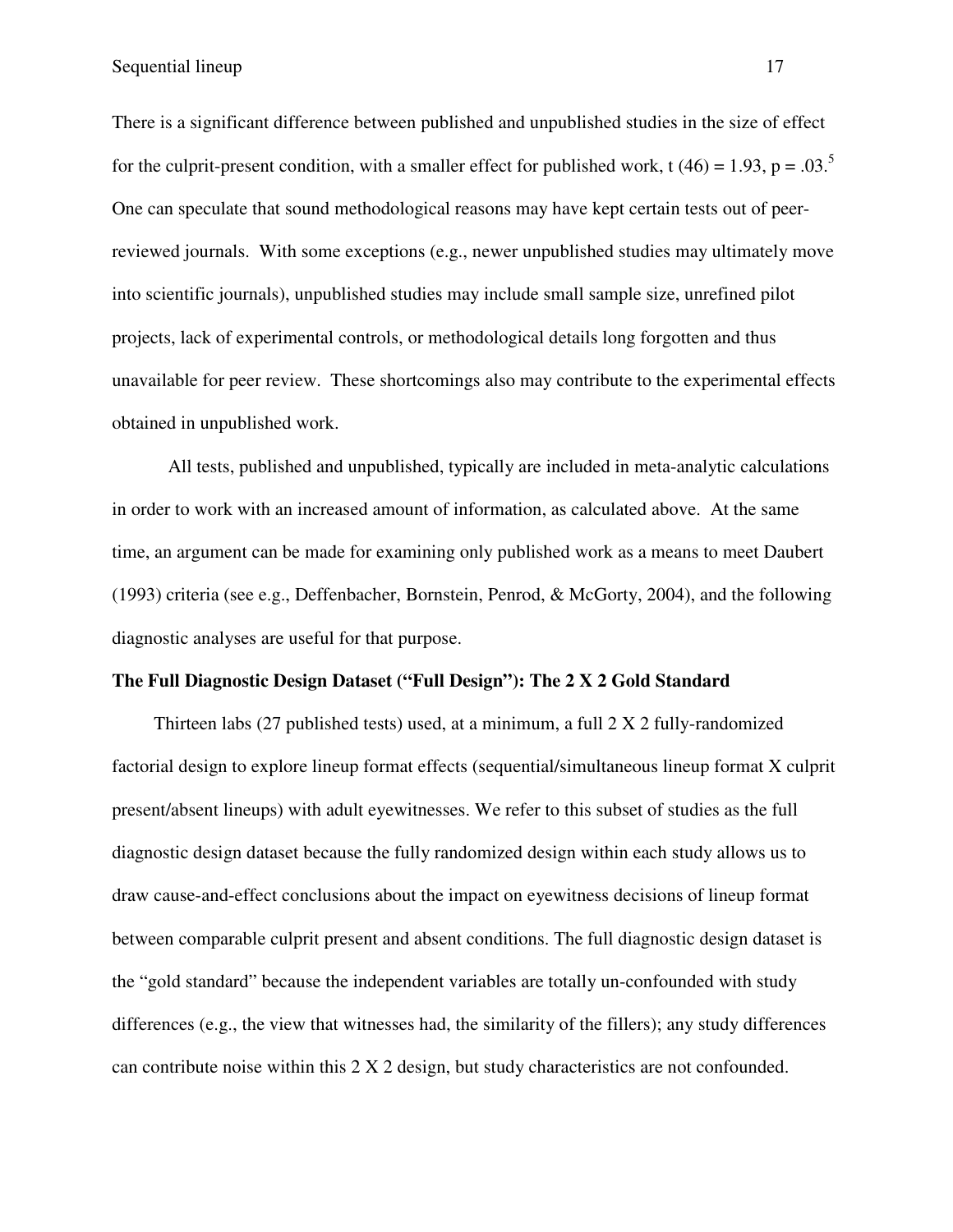Importantly, this *full diagnostic design dataset* also allows us to protect subsequent diagnosticity calculations from the influence of uneven research design and to determine diagnosticity ratios with the strong scientific rigor of published work (see Appendix A). For brevity, we refer more simply below to the *full design* dataset.

One additional criterion was deemed necessary for inclusion of a test in the full design dataset: that the performance of witnesses must be clearly above chance. There are obvious reasons why meta-analytic researchers are concerned with excluding studies that have methodological characteristics that do not provide a proper test of the hypothesis under consideration. In the current work, for example, studies that provide such poor views of the perpetrator that witnesses could not be expected to perform regardless of whether the test was simultaneous or sequential ought to be excluded because they do not provide an opportunity for the simultaneous to show its advantage in hits or the sequential to show its advantage in correct rejections. Unfortunately, researchers commonly do not provide enough information to make these types of judgments (see McQuiston-Surrett, et al., 2006, for a similar point). Furthermore, even in cases where relevant information is reported, subjective judgments would have to be made as to whether the concern (e.g., how poor was the view? How poor would it need to be?) should result in exclusion of the study from the full design dataset. Fortunately, there is an objective measure of whether methodological problems prevent a proper test of the simultaneous versus sequential question. Specifically, every study can be examined for whether the performance of the witnesses was appreciably above chance. Using a criterion that requires witness performance to be above chance takes care of numerous problems that could be hidden in the methods and provides a more objective criterion for inclusion and exclusion. For instance, if the view was poor enough for exclusion, then witness performance should not be above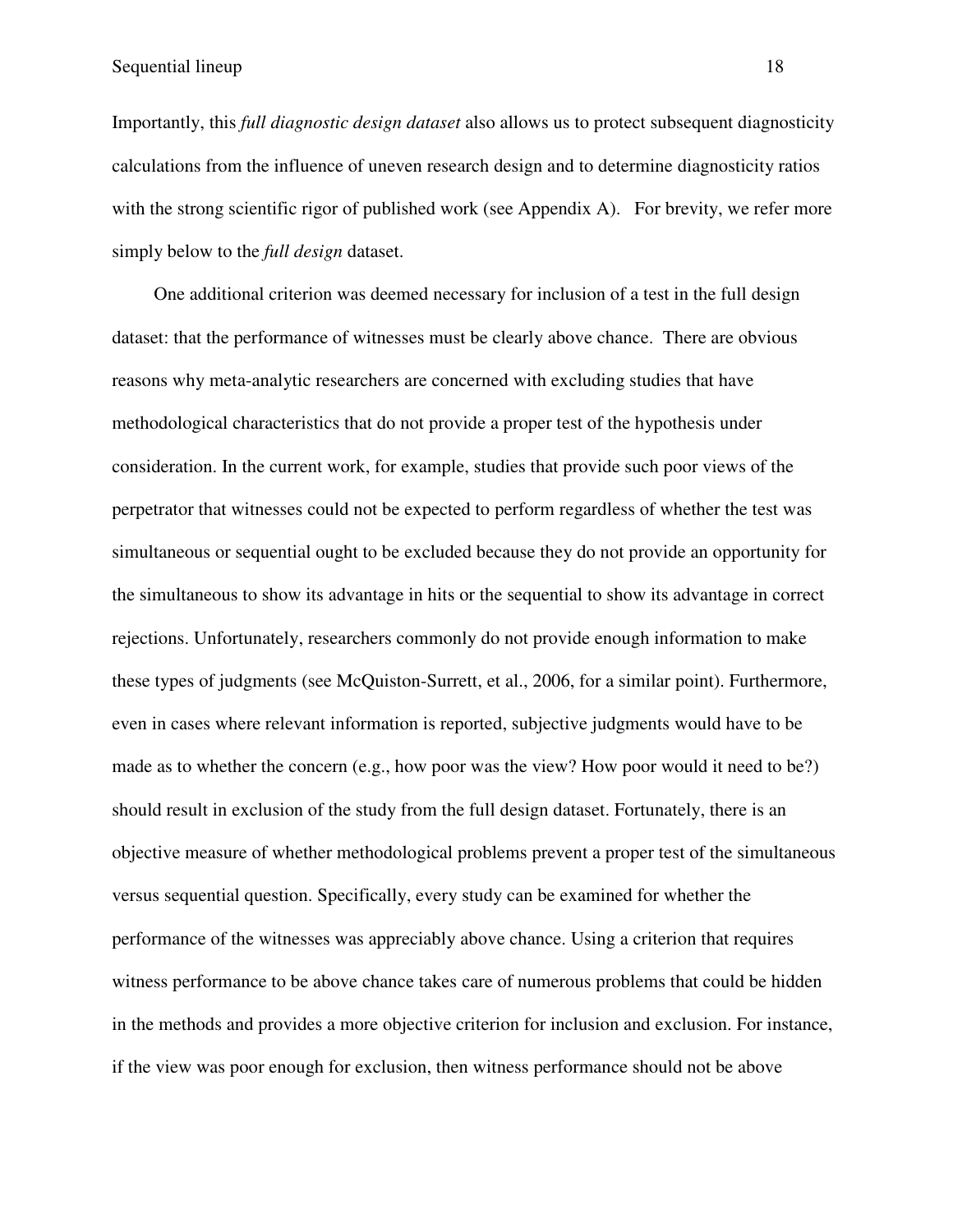chance. Similarly, studies that used fillers who are near-clones of the culprit, used a poor photo of the culprit, used a highly biased lineup in which the innocent suspect stood out, or used a nearclone of the culprit as an innocent suspect replacement in the culprit-absent lineup would tend to yield chance performance. In fact, the reason to be concerned about these problems (e.g., poor view, use of a near clone of the culprit in the absent lineup) is precisely because they can yield chance performance. Hence, rather than making subjective judgments about these characteristics of studies in order to decide whether they should be included in the full design dataset, we used objective procedures for deciding whether performance was appreciably above chance.

Two common metrics can establish whether eyewitness identification is above chance for a given set of data: (1) the relative choice rates for the culprit in the culprit-present lineup versus an innocent person in the culprit-absent lineup and (2) the relative rates of correct rejections and false rejections (Wells and Penrod, in press). We chose a liberal criterion for inclusion of a test in the full design dataset. Only one of these two metrics had to meet or exceed 10% in either the simultaneous or the sequential dataset in order for a study to be included. In other words, any given study that included the full  $2 \times 2$  test had four opportunities to show that just one comparison was above chance level: (1) did culprit identifications exceed innocent suspect identifications for the simultaneous lineup? or (2) did culprit identifications exceed innocent suspect identifications for the sequential lineup? or (3) did correct rejections exceed false rejections for the simultaneous lineup? or (4) did correct rejections exceed false rejections for the simultaneous lineup? If any one of these four were above the 10% criterion, the study was included. Using this criterion, three tests from three different research teams were excluded from the full design dataset: Douglass & McQuiston-Surrett (2006), Gronlund, et al (2009), and Steblay (2010).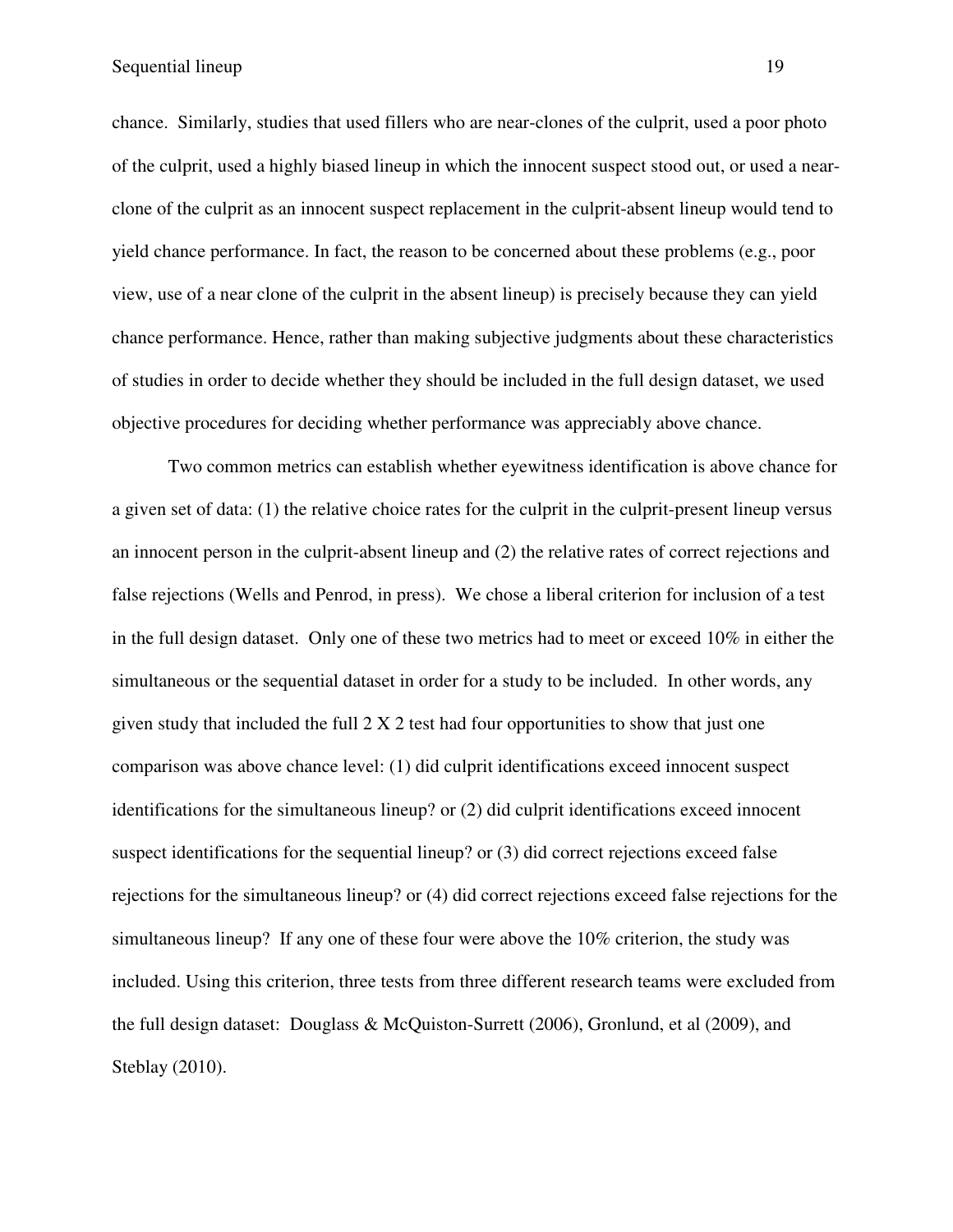To illustrate the problem of "at chance" witness performance for a comparative test of sequential versus simultaneous lineup performance, we focus on one large study that failed all four metric tests, namely Gronlund et al. (2009). In the Gronlund, et al. dataset, the correct rejection rate did not exceed the false rejection rate by 10% for either the simultaneous or the sequential lineup. Nor did correct identifications of the culprit exceed false identifications of the innocent replacement by 10% in either the simultaneous or the sequential condition. In fact, among those making identifications from the simultaneous lineup, 65% in the culprit-present lineup condition identified the culprit and 63% in the culprit-absent lineup condition identified his innocent replacement. Similarly for the sequential lineup, 60% identified the culprit from a culprit-present lineup and 59% identified his innocent replacement from a culprit-absent lineup. The pattern overall indicates that the innocent replacement was a near clone of the culprit. This is perhaps not surprising given that the innocent replacements (two were used) were found by searching the Florida Supervised Offenders database, a repository of thousands of photos, (http://www.dc.state.fl.us/activeoffenders/search.asp), from which 28 were selected that "we judged looked like the perpetrator" (p. 143). From the 28, two final photos were selected from the three that scored highest in rated similarity between each face and the culprit (from 80 raters). Given that the result was near-chance eyewitness lineup performance, it is not surprising that Gronlund et al. found no overall advantage for sequential or simultaneous lineups. More importantly, this was not a reasonable or informative test of sequential versus simultaneous lineups.

**Overall results**. The pattern of results with the full design dataset (Table 3) is very similar to that obtained with the 72-test dataset (Table 1).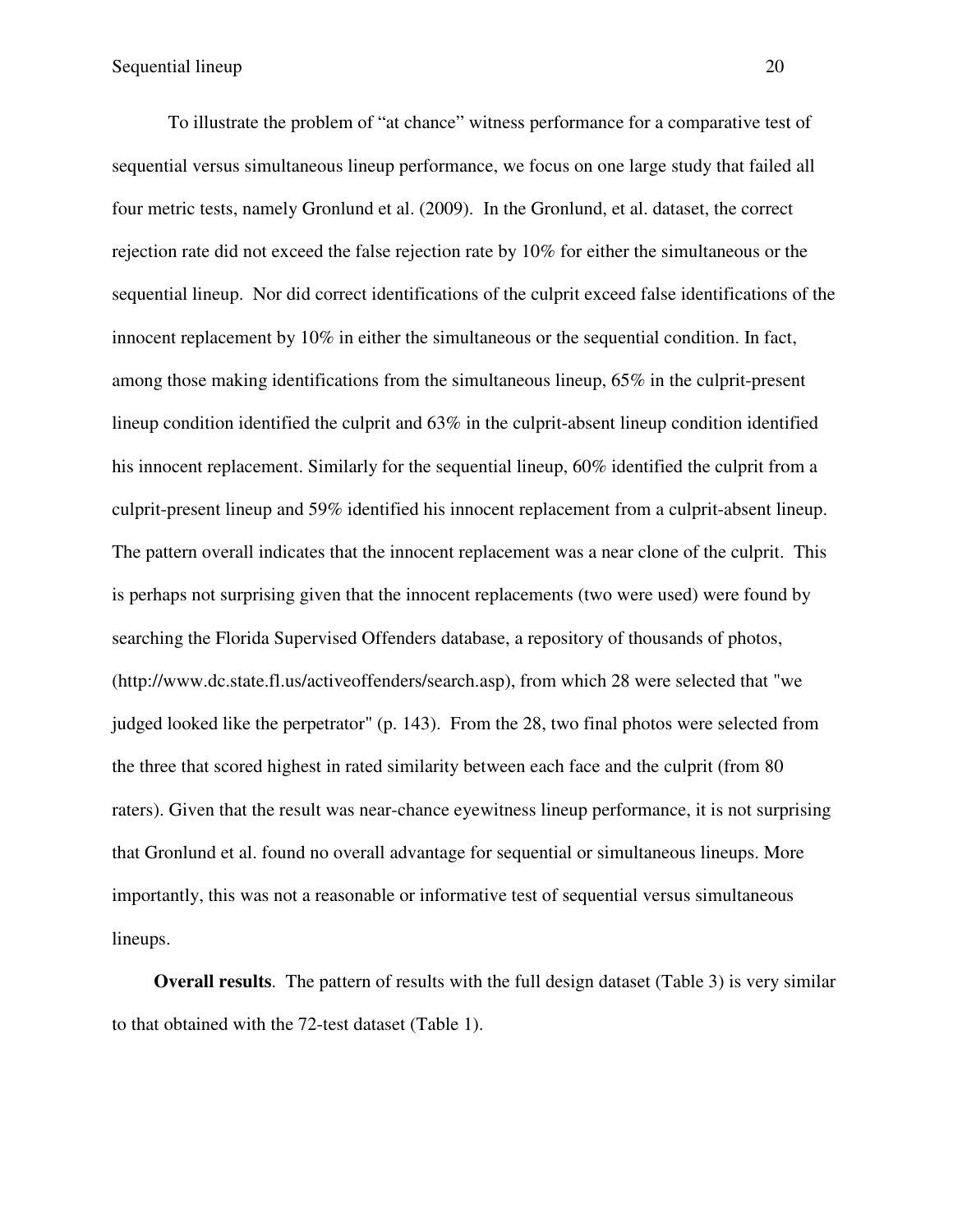**Choosing rates.** The simultaneous lineup produces significantly higher pick rates than does the sequential lineup in both culprit-present and culprit-absent lineups, leading to more culprit identifications when the offender is in the lineup and more mistaken identifications when he is absent. The 24 tests that provide choosing rates for culprit-present lineups indicate an average sequential lineup choosing rate of .61,  $CI_{.95}$  [.54, .68] and an average simultaneous lineup choosing rate of  $.76$ , CI<sub>95</sub> [.72, .80].

**Eyewitness decisions: Culprit-present lineups.** The significant advantage of the simultaneous lineup for correct identifications in the culprit-present lineup condition is trimmed by six percentage points in this full design dataset compared to the full 72-test set, to an average eight percent, with the range of effect sizes from  $-.32$  to  $+.21$  ( $r = -.08$ ). Confidence intervals overlap somewhat between sequential lineup  $M = .44$ , CI<sub>95</sub> [.37, .51] and simultaneous lineups  $M = .52$ , CI<sub>.95</sub> [.47, .57].

**Eyewitness decisions: Culprit-absent lineups.** The significant sequential lineup advantage for reduced mistaken identifications within the culprit-absent lineup condition remains virtually the same in this subset of tests  $(r = .23)$ . Moreover, all but one of 27 effect sizes for culprit-absent lineups are positive, ranging from -.04 to .78—a robust sequential advantage (Figure 2). Mistaken identifications are significantly more frequent from a simultaneous than a sequential lineup; simultaneous  $M = .54$ , CI<sub>95</sub> [.47, .61]; sequential  $M = .32$ , CI<sub>95</sub> [.25, .39]. Mistaken identification of an innocent suspect planted in the lineup is significantly more frequent from a simultaneous than a sequential lineup (simultaneous  $M = .28$ , CI<sub>95</sub> [.19, .37]; sequential  $M = .15, CI_{.95}$  [.07, .23]).

**Diagnosticity.** The sequential lineup produces a diagnosticity ratio of 7.72, the simultaneous lineup a ratio of  $5.78$ . Identification of the suspect from a sequential lineup is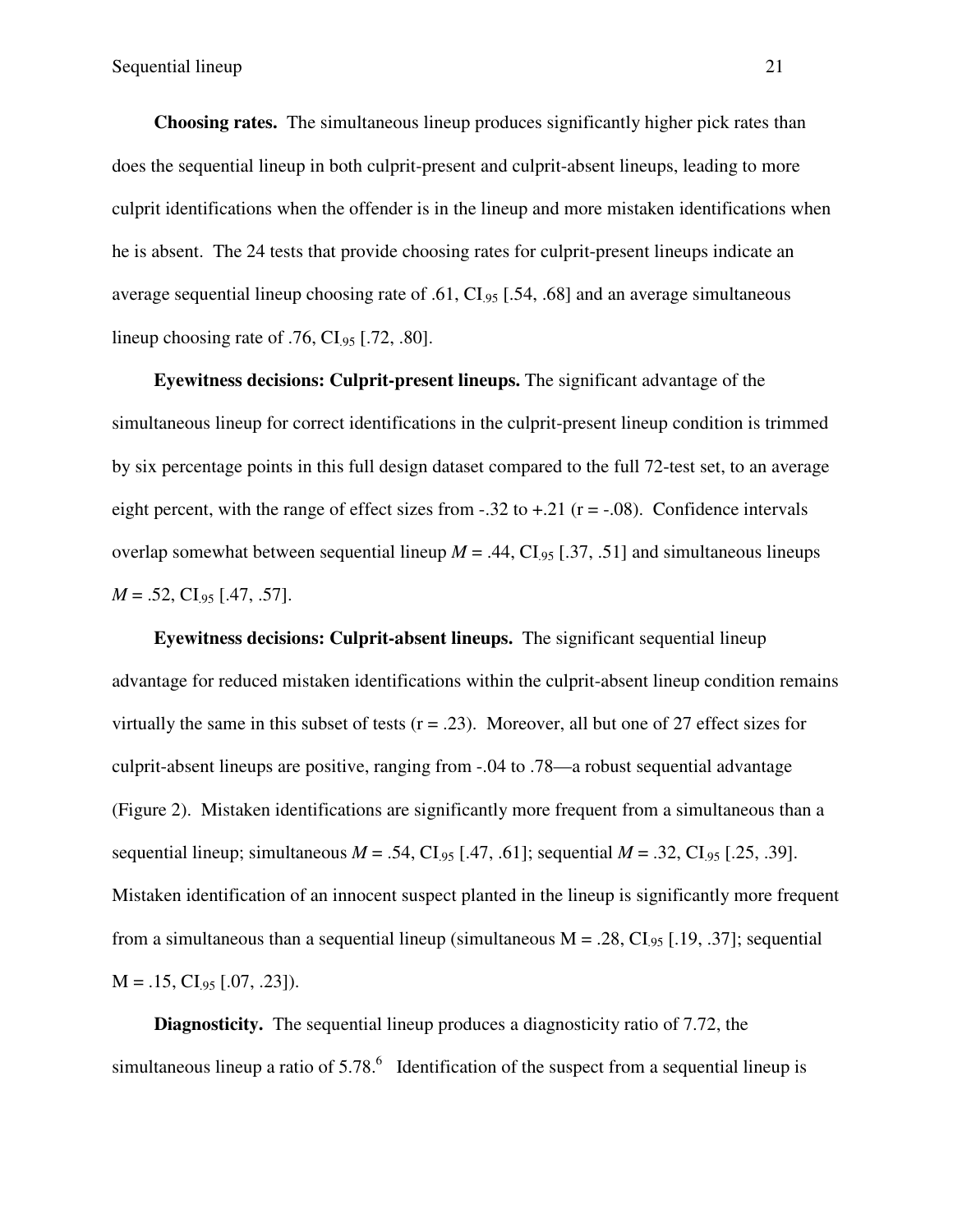1.34 times more diagnostic compared to an identification from a simultaneous lineup. If the rate of identifying the known-innocent suspect in the culprit-absent condition is used as the ratio denominator, this diagnosticity index yields 1.86 for the simultaneous lineup and 2.94 for the sequential lineup. The sequential lineup is 1.58 times more diagnostic.

## **Remaining (Non-Diagnostic) Data**

The complement to the full design dataset is the 45 remaining tests, consisting of unpublished studies, those that involve very young or older witnesses, those that do not include both culprit-present and absent lineup conditions, and those that do not meet the criterion for testing above chance levels of identification. In this set of tests (Table 2) the typical sequential advantage is present in culprit-absent lineups, however, the culprit-present lineup effect size is significantly larger compared to the full design set  $(-.19 \text{ vs. } -.08)$ , t  $(56) = 3.08$ , p = .003, 2-tailed. This outcome tells us that a reduction of diagnosticity for the sequential lineup is associated with factors of study sample, design, and quality. The comparative diagnosticity of sequential (5.07) and simultaneous (5.31) lineups is very close in this dataset.

## **Moderator Variable Analysis: The Full Diagnostic Design Dataset and System Variables**

The intent of this section is to address system variables, controllable aspects of identification procedures that may affect eyewitness performance (Wells, 1978). Two core system variables—lineup size and use of a cautionary instruction that the culprit "may or may not be in the lineup" (Steblay, 1997)—were implemented almost uniformly across the tests of the full design dataset and thus do not offer meaningful moderator analysis.

**Lineup construction method.** Two primary approaches to lineup construction have been employed in the lab. *Match-to-description* is considered by most researchers to be a superior method of constructing a fair lineup (Luus & Wells, 1991), the lineup fillers based on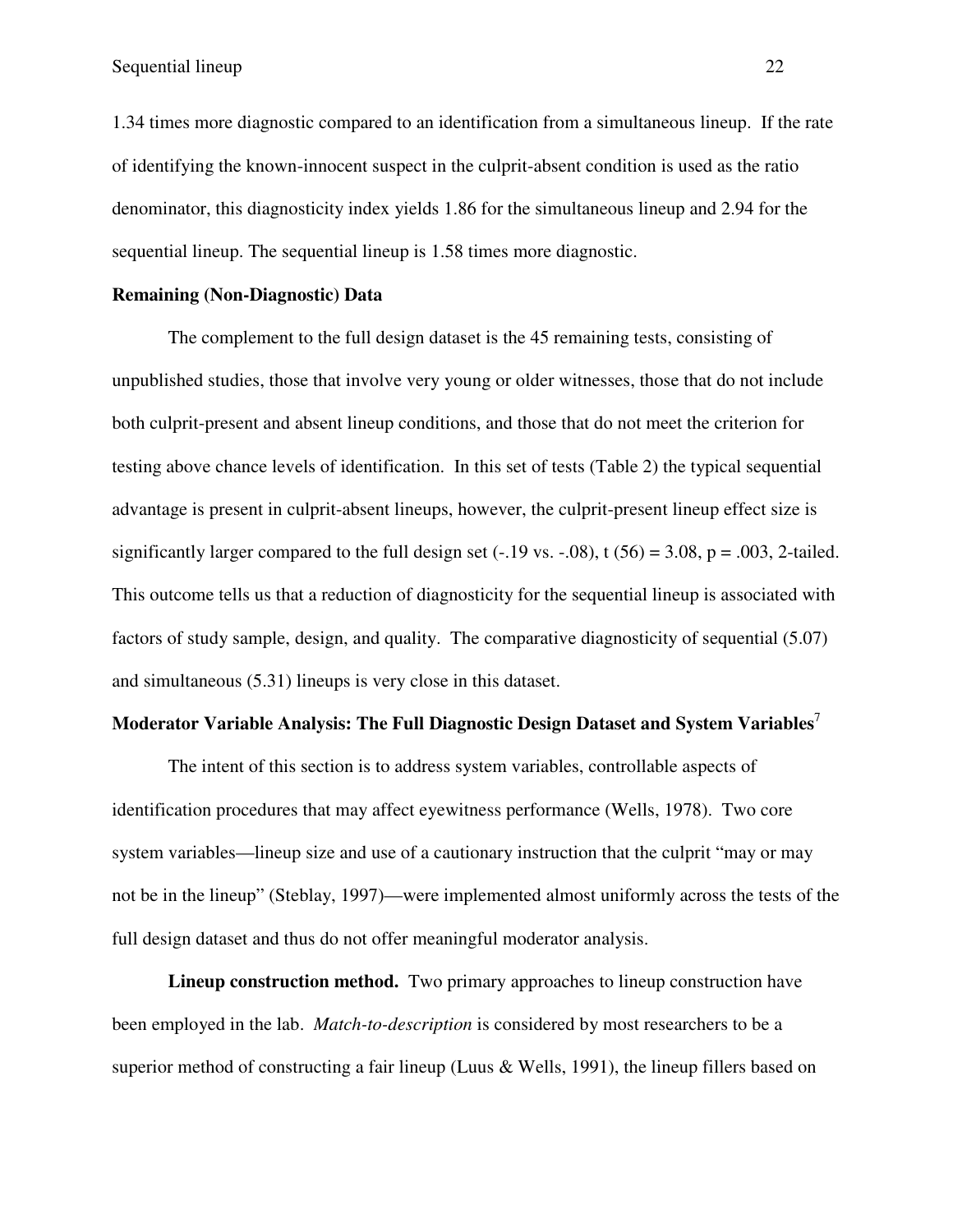the eyewitness's description of the culprit. A second lineup formation strategy involves a *matchto-culprit* determination, in which lineup fillers for both culprit-present and culprit-absent lineups are based on the culprit's appearance. The comparative results between the two techniques indicate that both *match-to-description* and *match-to-culprit* outcomes align with the common pattern of format differences: the simultaneous lineup produces significantly more culprit identifications from culprit-present lineups and the sequential lineup significantly reduces mistaken identifications from culprit-absent lineups (Table 4). Notably, a match-to-description method is associated with higher diagnosticity under both lineup formats, but in conjunction with a sequential format shows the highest diagnosticity (10.00) obtained for the system variables detailed in Table 4.

**Back-loading.** Information about back-loading was available from 26 tests. In 22 of the 26, the sequential lineup was back-loaded, accomplished by hiding from the witness the exact number of photos to be shown. In the four tests in which no back-loading was employed, the simultaneous lineup advantage in the culprit-present condition is absent—the sequential lineup culprit identification rate  $(58%)$  matched that of the simultaneous lineup  $(57%)$ . However, the four effect sizes range from -.09 to .07, suggestive of unaccounted for variability.

**Description of the culprit prior to lineup.** In the field, witnesses are often asked to provide a description of the culprit prior to the lineup, a task duplicated in the experimental protocols of some labs. This procedure may lead to some reduction in eyewitness accuracy, a phenomenon referred to as *verbal overshadowing* (Meissner & Brigham, 2001). In 14 tests for which witnesses were required to describe the culprit before the lineup, the simultaneous advantage in culprit-present lineups is (non-significantly) smaller than for tests in which a description of the culprit was not required.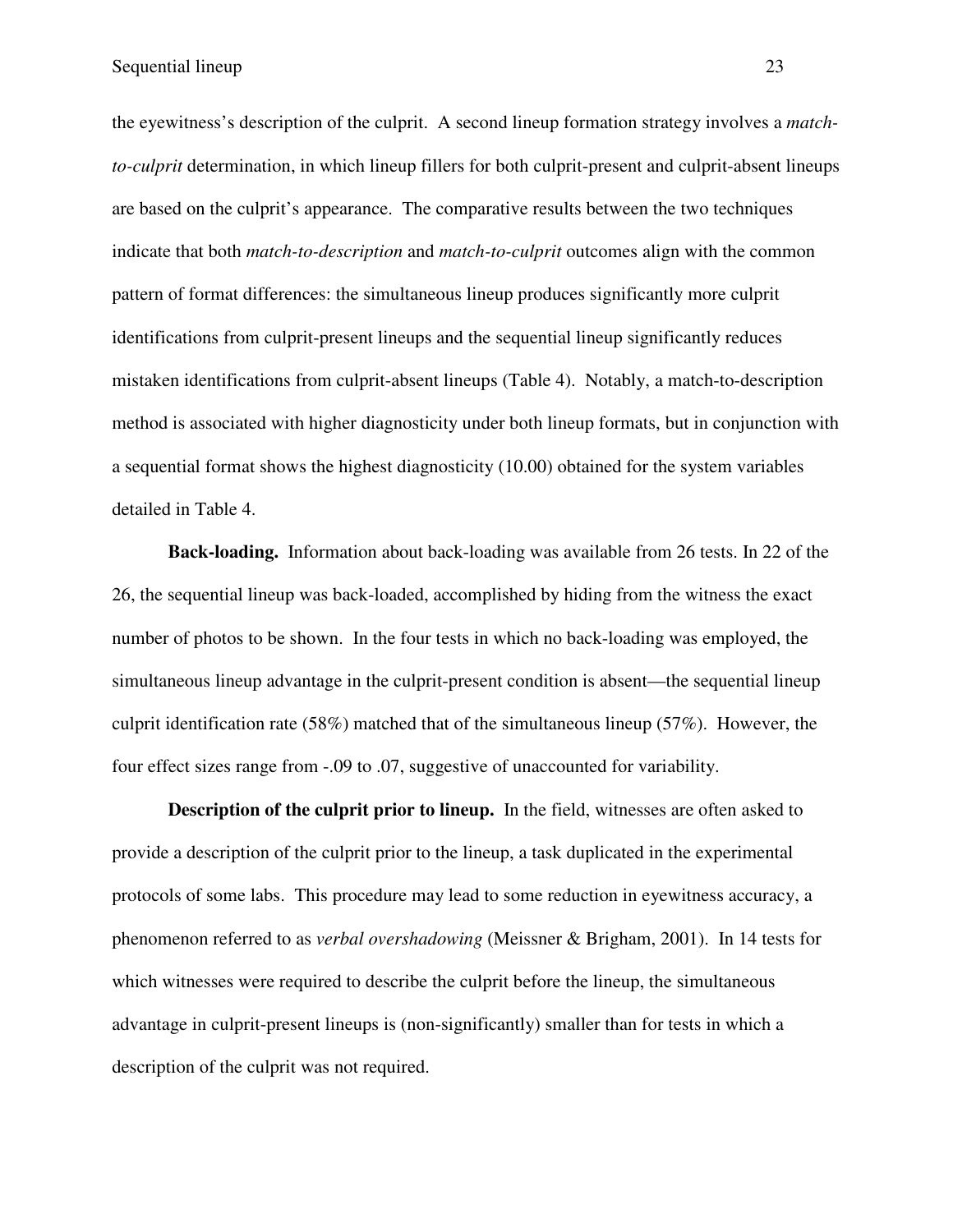**Stopping rule.** The witness who views a simultaneous lineup is allowed to compare photos before deciding on any one (or none) of them, and a first inclination to identify a particular photo may be stifled if another lineup member is found to be a closer match to memory. Conversely, in the sequential lineup, it is intended that the witness make a decision one photo at a time, and researchers who employ a "stopping rule" take a first "yes" decision as final and show the witness no additional photos. For most research teams (77%), the lineup photos were continued after an identification, and, if instructions did not forbid it, a witness could make a second identification or change a decision. How this witness's decision is recorded—a determination must be made as to which of multiple responses is the true decision of that eyewitness—is a protocol consideration.

A significant sequential advantage in culprit-absent lineups is apparent no matter what the stopping policy or which decision governs the handling of multiple identifications. Also, the diagnostic benefit of the sequential lineup surpasses the simultaneous lineup under any of these strategies. In the culprit-present condition, however, the stopping rule moderates the size of eyewitness performance differences. Although the simultaneous advantage remains statistically significant, the difference in culprit identifications between lineup formats grows to 17% for "stopping," and shrinks to 5% for the "continue-to- the-end" studies, a significant difference in effect sizes, t  $(24) = 2.05$ ,  $p = .05$ . It is puzzling, however, that sequential lineup culprit identification rates are the same across the two groups of studies, at 45%, that is, whether a stopping rule is used or not. On the other hand, the stopping rule is associated with a *simultaneous* lineup jump from 50% culprit identifications (in studies in which the sequential lineup continues to the end) to  $62\%$  (in studies in which the stopping rule is used). We address this confusing outcome more fully in our discussion.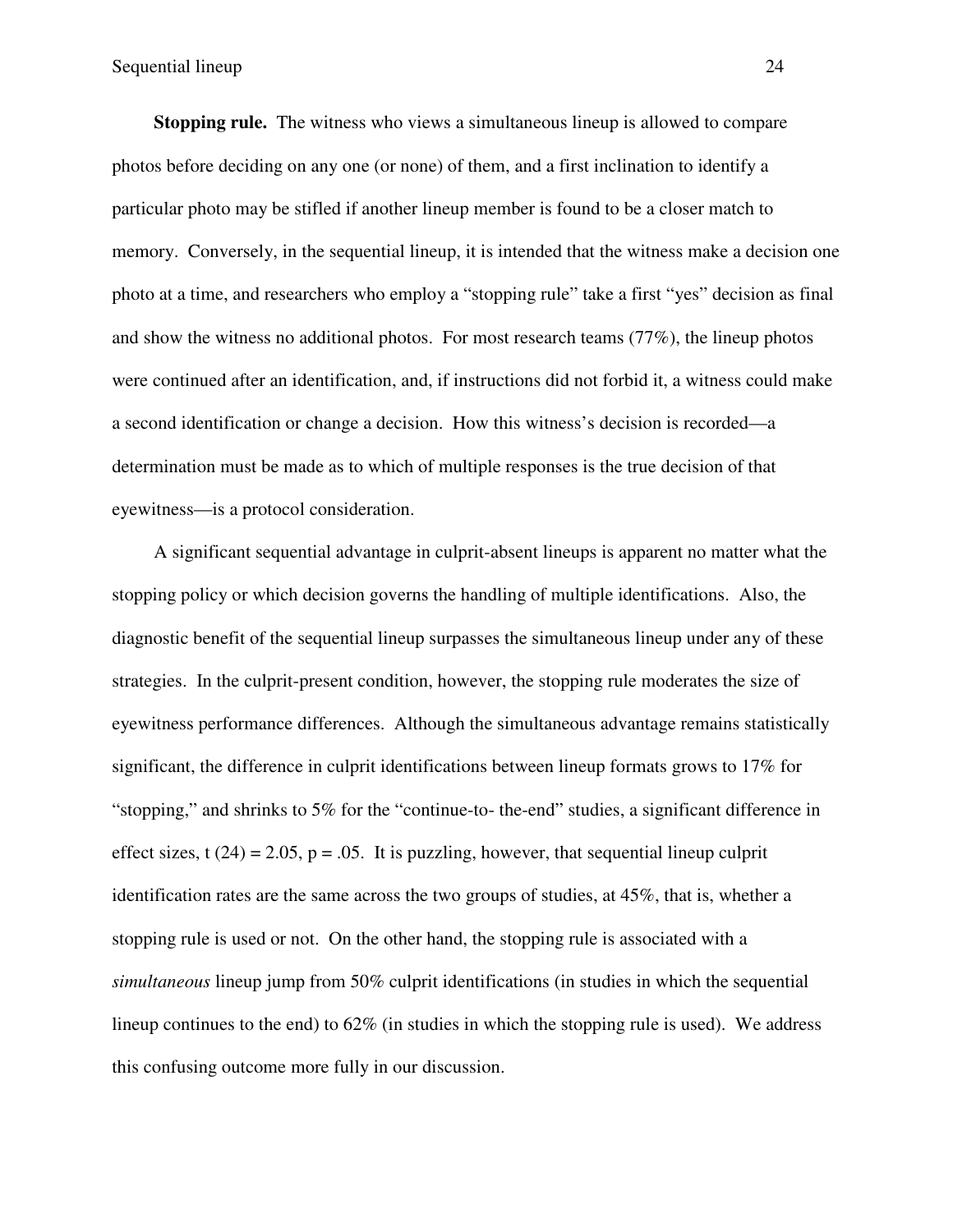The decision as to how to count multiple choices by a witness—using a first decision rule or as an immediate error—should make a difference when the culprit is present in the lineup. There is a lack of stability associated with the first-response rule, effect sizes ranging from -.26 to .21; the outcome of this rule for a given witness's performance presumably depends on whether the witness's first pick is the culprit or a filler. Sequential (vs. simultaneous) lineup performance should be more affected by a rule that counts multiple picks as errors, particularly under a circumstance in which an early pick of a filler is corrected (and recognized by the witness as an error) when the culprit appears later in the lineup. In this scenario, one would expect a simultaneous advantage, as is the case. A record of eyewitness verbal responses is not typically a part of laboratory protocol. Lab researchers must concede that a " $1<sup>st</sup>$ -choice," "last choice," or "immediate error" laboratory rule may unintentionally blur the record of eyewitness accuracy in the sequential condition.

### **Moderator Analyses: Laboratory Method (Table 4)**

**Position/order effects.** The common pattern of lineup effects remains evident whether the researcher held the culprit/suspect in a stable position (at position 3 or beyond) or used a full rotation of the offender through the lineup (avoiding position 1), and whether or not counterbalancing is used. There are non-significantly smaller effect sizes for tests that used partial rotation (in culprit-present and designated innocent suspect conditions), and a larger effect size (.19) for two tests that did not counterbalance innocent suspect position (*r*s = .08 and .30). The lack of statistically significant differences in these conditions (despite seemingly large differences in effect sizes) is likely due to the variability in outcomes across a small number of tests; for the same reasons, it is difficult to draw firm conclusions about these effect size differences.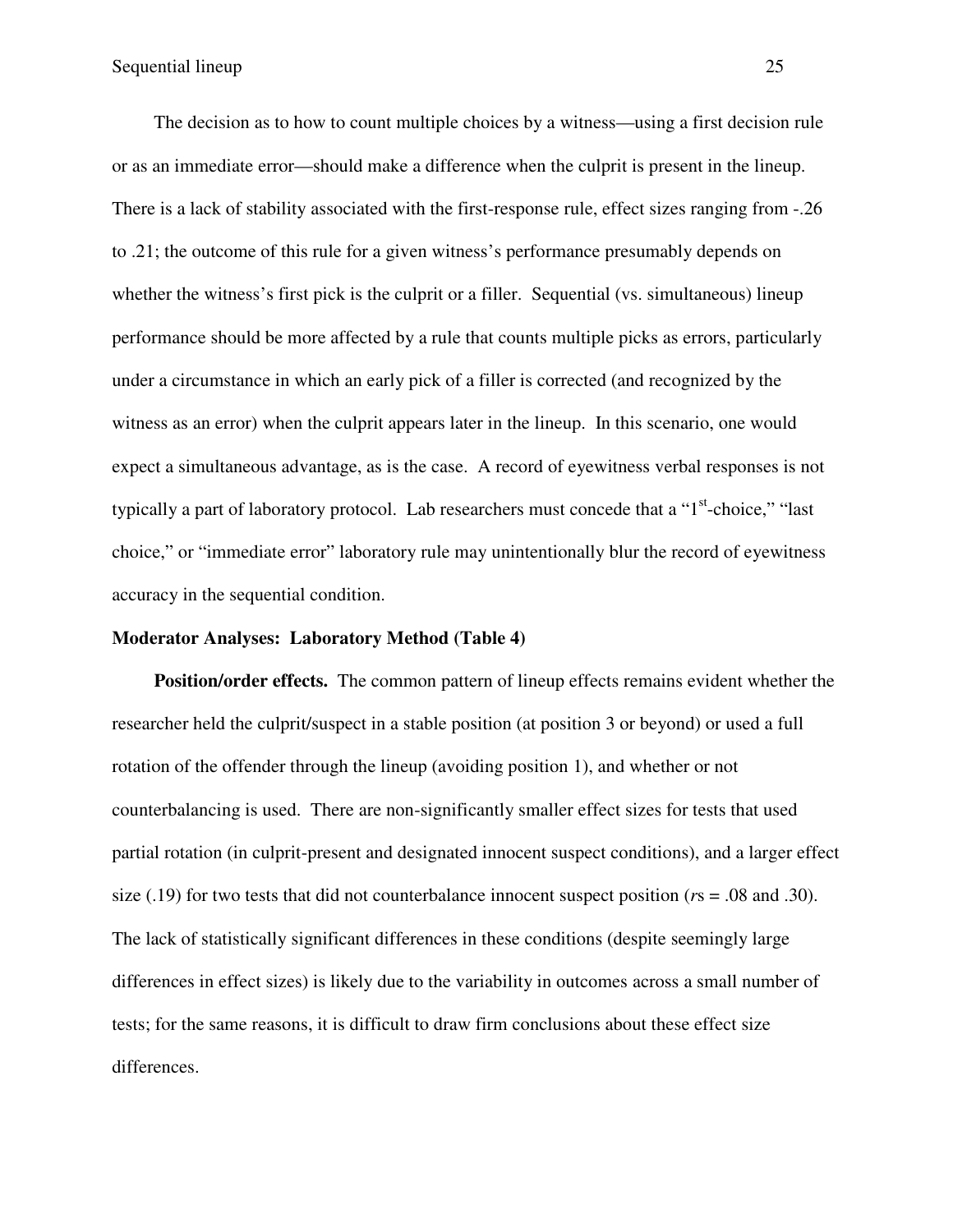**Control of experimenter effects.** Experimenter effects in lineup research are controlled through a variety of strategies. To limit unintentional cues, the experimenter may leave the room during the lineup, stand behind or away from the participant, not directly handle the lineup photos, allow the witness his or her own pace through the photos, engage in only scripted verbal exchange, and/or use a computer to present the lineup. Some studies employ the combination of a group setting and private (paper) witness response as a means to minimize the administrator's interaction with any one participant. Most researchers (22 tests) in the full design dataset report use of multiple strategies to limit experimenter effects, and their results follow the prevailing pattern of eyewitness performance differences between lineup formats (Table 4). Across the entire 72-tests, there are more tests that report controls for experimenter effects in the full design dataset (78%) than in the remaining tests (40%),  $Z = 3.17$ ,  $p < .01$ . Reported control for experimenter effects also is one aspect of research design that is more common in published work (60%) than in unpublished work (35%),  $Z = 1.81$ ,  $p < .05$ .

**Presence of a designated suspect in the culprit-absent lineup.** A designated innocent suspect is a filler that most closely matches the description of a culprit or is rated as physically most similar to the culprit. When placed in a laboratory culprit-absent lineup, this person represents the worst-case scenario that may unintentionally occur in field practice. The suspect is similar in appearance to the culprit and thereby can be expected to draw a disproportionate number of witness picks. Indeed, in this dataset, the innocent suspect draws 39% of the picks from a sequential lineup and 49% of the picks from a simultaneous lineup, well above the rate expected by chance in a fair lineup (16.6%),  $Z_s > 1.65$ , ps < .05. In this respect the lineup is biased against the innocent suspect. A comparison between lineups constructed with a designated innocent suspect (*biased* against a suspect) and lineups that do not feature a specific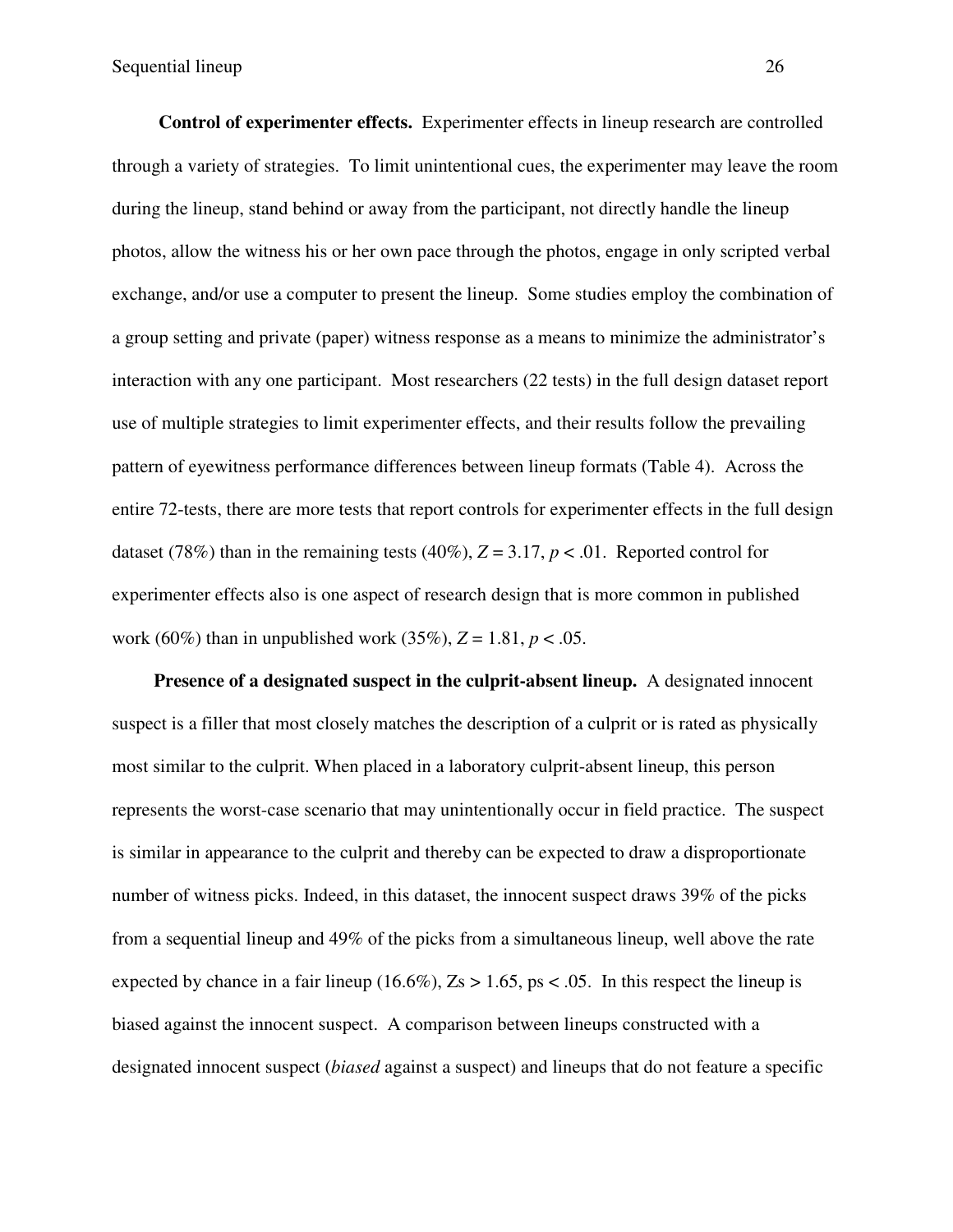innocent suspect (*not biased* against a specific suspect) indicate no significant difference in effect sizes for the culprit-absent condition. The sequential advantage is not moderated by this type of lineup bias.

**Lineup fairness.** Table 4 lists procedures used to arrive at a level of fairness in lineup structure (selection of fillers) deemed appropriate by the researcher, although these procedures do not directly translate to greater or lesser fairness. The common significant pattern of simultaneous advantage in culprit-present lineups and sequential advantage in culprit-absent lineups is apparent for tests in which lineup fairness has been determined using mock witness procedures and/or reported with a fairness index (arguably *unbiased* lineups), but not for lineups developed through a ranking of visual similarity.

**Additional moderators.** Stimulus mode (live, video), exposure to culprit (< 10 s, 10-20 s, 60-75 seconds), and delay (< 30 minutes, > 24 hours) were also examined and produced no significant moderator impact.

## **Regression Analysis: All Adult Data (60 tests)**

The moderator analysis display on Table 4 indicates that the common pattern of simultaneous lineup advantage for correct identifications in culprit-present lineups and sequential lineup advantage for reduced mistaken identifications in culprit-absent lineups runs through almost all tested variations in lineup procedure. This indicates a robust phenomenon. It is also true that these factors are confounded within studies. In an attempt to untangle the effects of procedural and methodological components in sequential lineup performance, we moved to a regression analysis.

The full dataset (adult witnesses) was employed to conduct regression analyses using predictors of stopping rule, verbal overshadowing, back-loading, lineup construction method,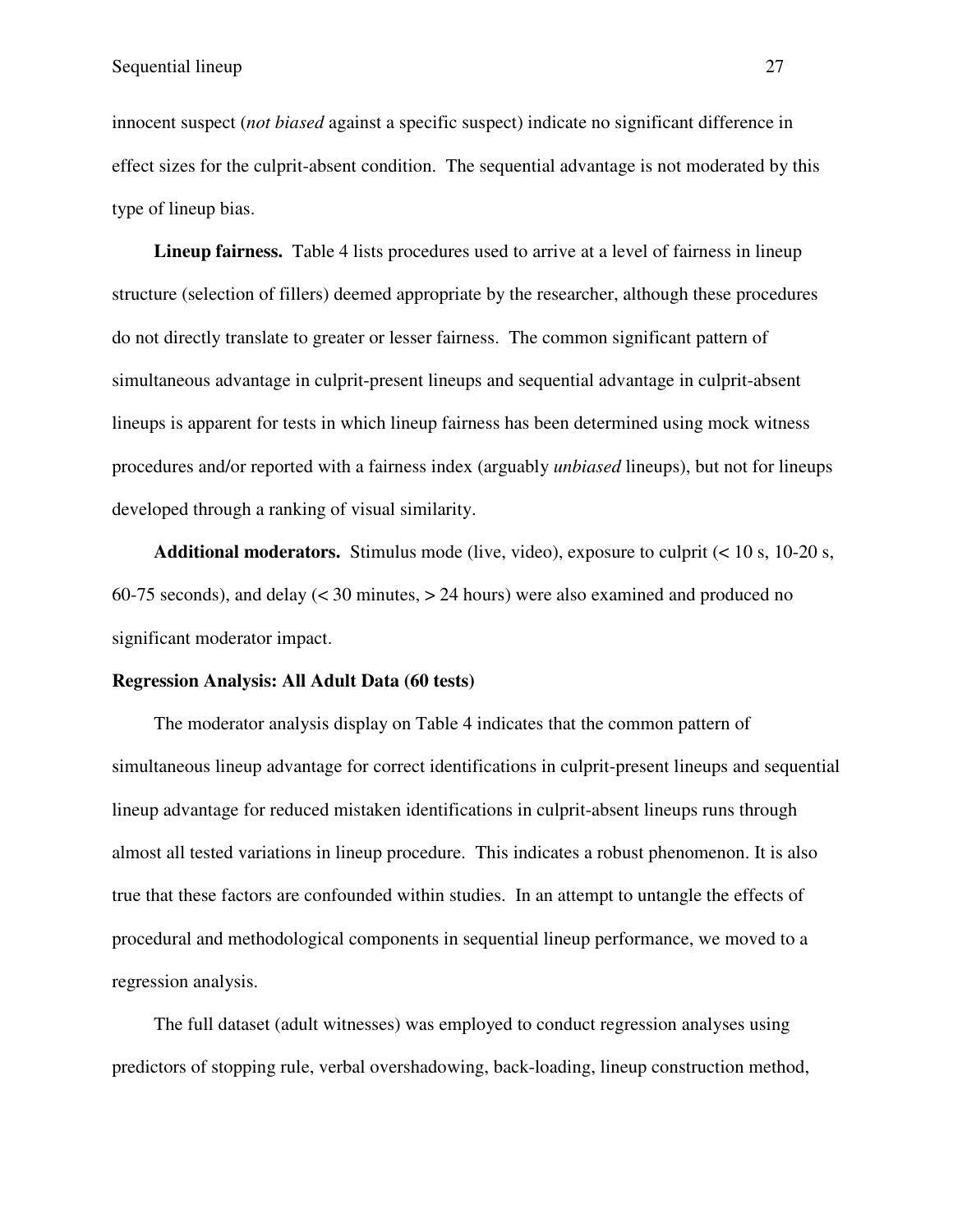experimenter expectancy control, and target position. These variables did not initially produce a statistically significant model for prediction of effect size in culprit-present lineups. Not unexpectedly, high collinearity among the variables is a problem. Variables with eigen values close to zero were removed, and a subsequent analysis resulted in a statistically significant predictive model. Eigen values indicated only a single variable—stopping rule—that contributed significantly to the outcome. A subsequent stepwise regression also indicated stopping rule to be a significant predictor of culprit-present effect size  $(t = 3.79, p = .001, B = .504)$  as was backloading,  $(t= 3.10, p = .004, B = .413)$ . Collinearity remained an issue, however, making outcomes tentative at best. Eigen values signaled that back-loading remained a minimal (and highly correlated) contributor to variance. And, as will be discussed below, unknown contributors to a stopping rule moderator effect in culprit-present lineups severely limits the interpretation of this analysis. Effect size for culprit-absent lineups was also tested as a dependent measure; no effective predictive model emerged.

The primary contribution of this new meta-analysis is in its description of sequential and simultaneous lineup effects on eyewitness accuracy derived from the full design dataset. Subsequent discussion addresses considerations of how these results can be viewed from legal and public policy perspectives.

### **Discussion of Findings**

We first discuss key outcomes of the meta-analysis, including limitations of the analyses. Then, we discuss numerous policy considerations. Clearly, the results have implications for matters of policy, but conversely, there are many policy considerations that can put a very different light on the findings.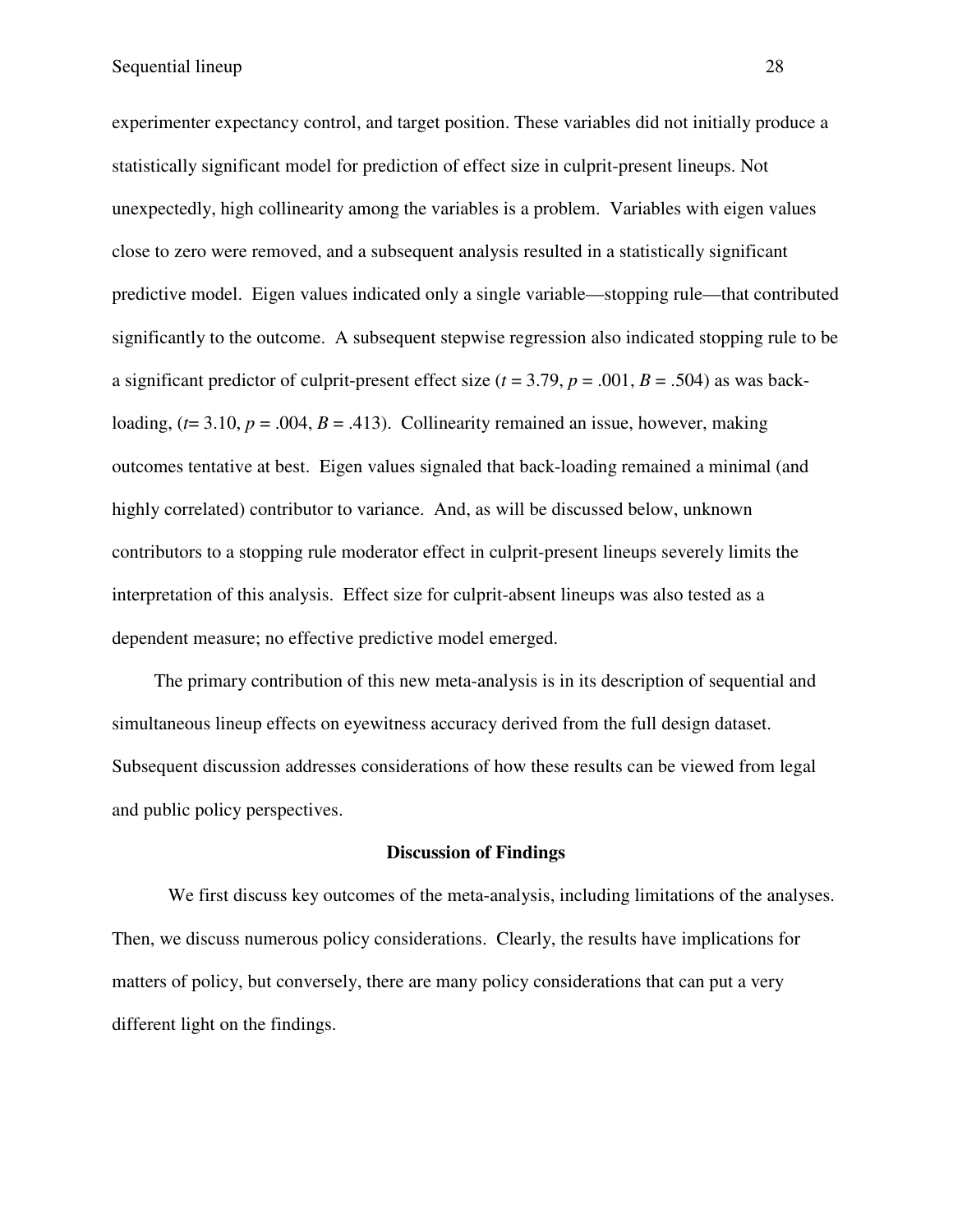A primary finding is that the full 72-test dataset from 23 different labs involving 13,143 participant-witnesses yields overall results that are highly similar to those reported in the 2001 (Steblay et al.) meta-analysis. The sequential lineup reduces mistaken identifications from culprit-absent lineups. The simultaneous lineup produces more culprit identifications when the offender is in the lineup. Furthermore, the data do not support the contention that an individual lab is driving this pattern of results.

Also of vital importance is the fact that there is now a substantial number of published studies (27) from numerous labs (13) that used the full 2 (simultaneous or sequential)  $X$  2 (culprit present or absent) design. These fully randomized studies represent the only database that can reasonably support cause-and-effect claims about the comparative advantage between lineup formats. The full diagnostic design dataset is the "gold standard," and it reveals that the difference between sequential and simultaneous lineups in rates of culprit identification is 8% (in favor of the simultaneous lineup) compared to the 15% difference in the 2001 meta-analysis (that did not exclusively use 2 X 2 designs in the analyses). The full design dataset produces a diagnosticity ratio that is higher for the sequential (7.72) than for the simultaneous (5.78) lineup: this is the *sequential-superiority effect*. The full design dataset also reveals higher sequential lineup diagnosticity in the circumstance when a similar-appearing (to the culprit) innocent suspect is in the lineup (sequential 2.94; simultaneous 1.86).

### **A Special Caution about Moderator Analyses**

We searched for a number of moderators of the sequential-superiority effect that have been suggested by various researchers, but our search resulted in few significant outcomes. For example, no significant moderation was evident for stimulus mode (live, video), exposure to culprit ( $<$  10 s, 10-20 s, 60-75 seconds), delay ( $<$  30 minutes,  $>$  24 hours), lineup bias associated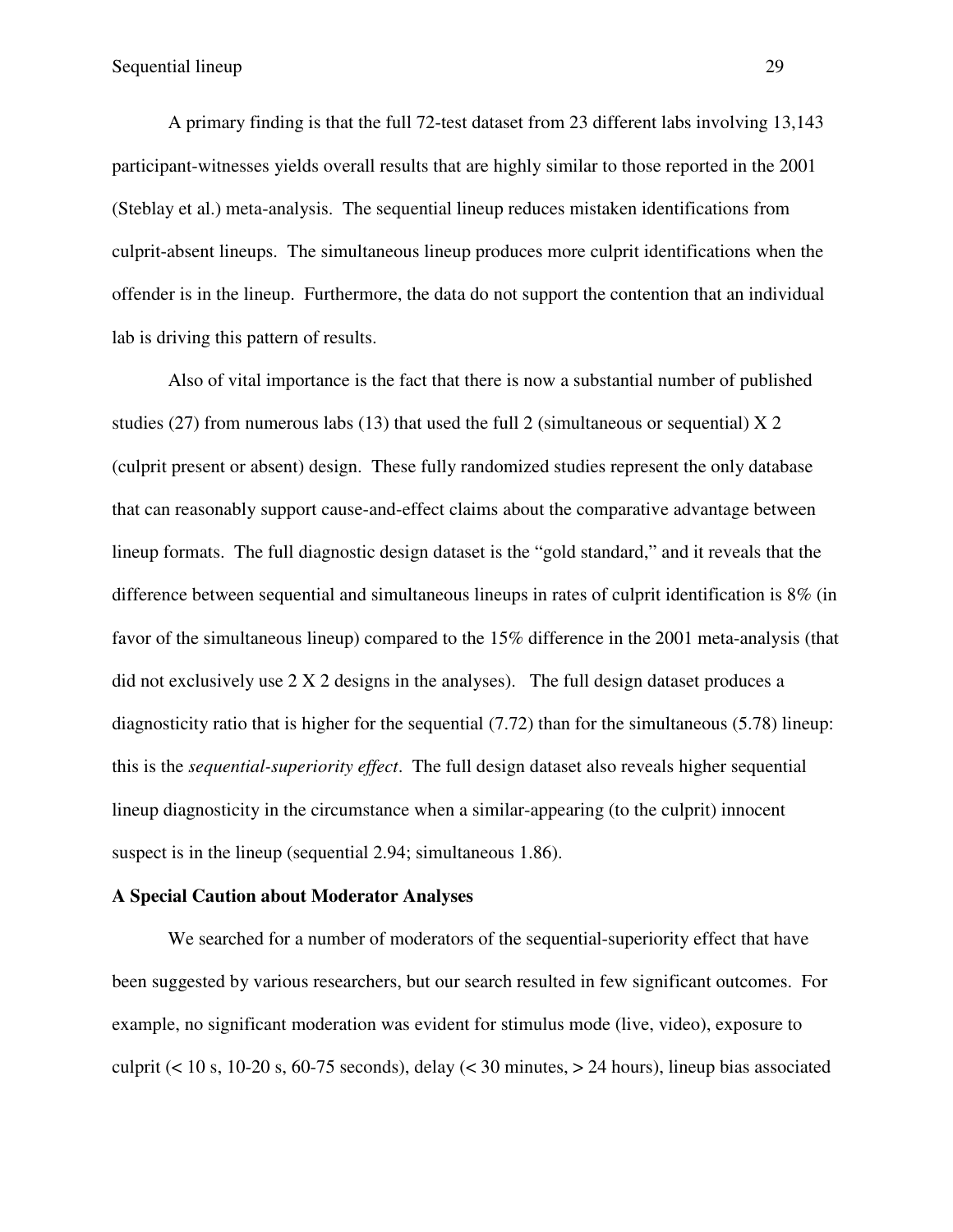with a designated innocent suspect, counterbalancing strategy (or not) for position of suspect, sequential lineup back-loading, and whether or not the witness gave a description prior to the lineup. Lineup effects were moderated by study sample (young children and the elderly), by publication status, and in studies using the stopping rule.

We urge special caution in the interpretation of study-factor moderators. In fact, one finding strongly signals the potentially-misleading nature of moderator analyses, specifically, the significant but strange "effect" of the stopping rule within culprit-present lineups. Studies employing a "stopping rule" showed a simultaneous lineup jump in accuracy from 50% culprit identifications (in studies in which the sequential lineup continues to the end) to  $62\%$  (in studies in which the lineup stops after an identification is made). The simultaneous lineup condition should not be affected by a stopping rule because the stopping rule only applies to a sequential lineup; hence, it was not a stopping rule that produced an increase in culprit identifications. Clearly, studies that used the stopping rule somehow differed from studies that did not, in a way that cannot be fully parsed. This is striking evidence and a reminder that we can confidently interpret a relationship as causal only when direct comparisons are tested within the same study (i.e., a direct comparison of stopping rule versus no stopping rule within a study).

In the parlance of meta-analysis, this problem is the result of multi-collinearities that cannot be fully removed from a cross-study analysis because they are confounded within study, often in various combinations and not reported or measured. Outcome differences between one study and another incorporate multiple unrecognized and uneven influences. These may include such factors as differential lighting conditions, photo quality, the extent to which the culprit's photo captures his "normal look", the extent to which the witnessed event captured the full attention of the witnesses, and so on. This brings us back to the reason that the full design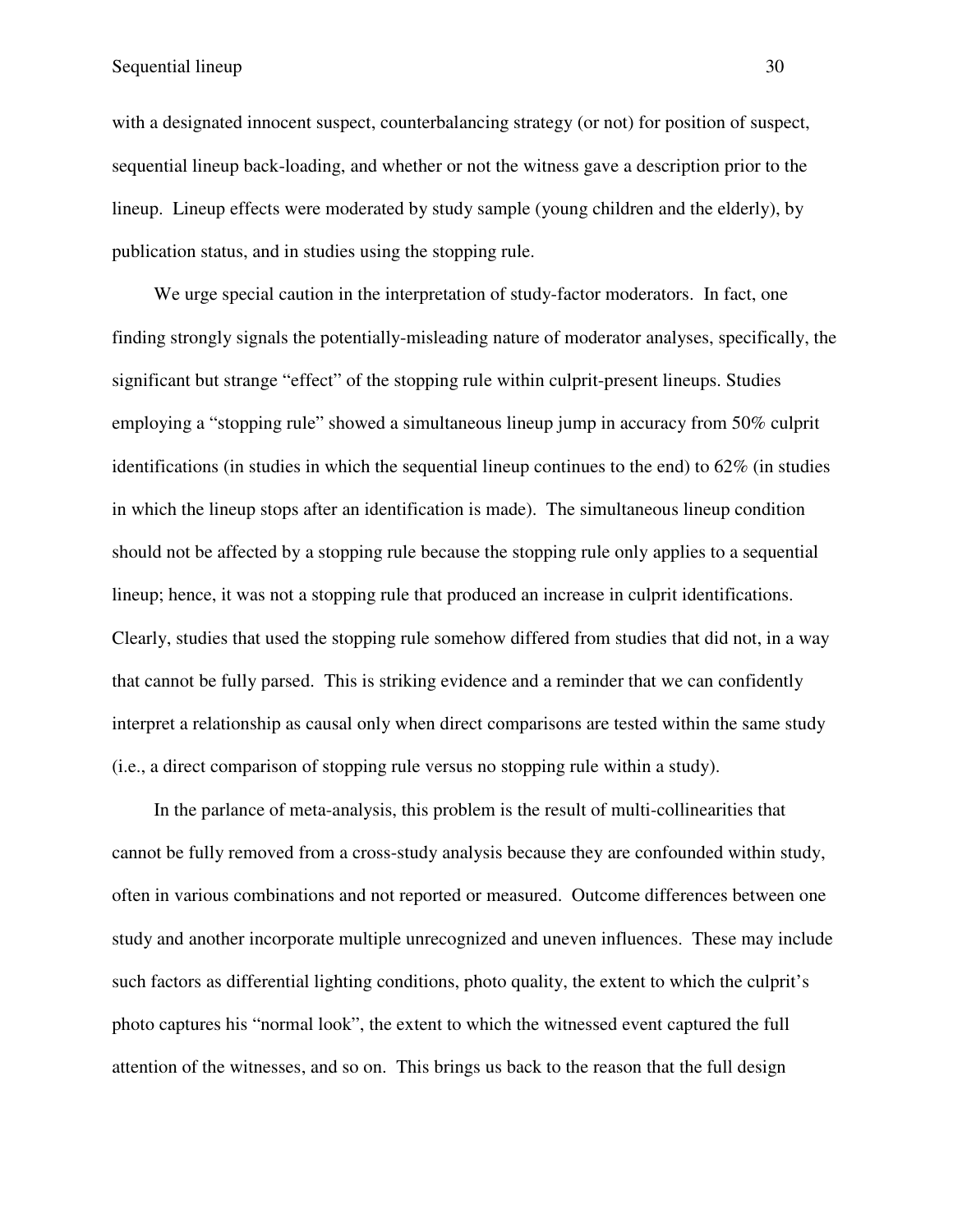dataset is the only firm basis for cause-and-effect interpretations. In the full design dataset, differences between studies merely create noise (not confounds) in estimating the overall sequential-superiority effect.

### **The Base Rate for Culprit Presence Does Not Affect Sequential Superiority**

It is tempting to assume that the superiority of the sequential lineup is dependent on the prior (base rate) probability that the culprit is in the lineup. In fact, however, Bayesian statistics clearly show that a higher diagnosticity ratio for the sequential lineup results in a higher posterior probability that an identified suspect is the culprit; this is true across all possible prior (base rate) probabilities except 0.0 (zero) and 1.0. The prior-by-posterior curves of Figures 3 (based on the full design dataset) and 4 (based on the designated innocent suspect dataset) illustrate this point. In a prior-by-posterior graph, the straight line is the "identity line" and represents the posterior probability if there was no diagnostic value of the tested procedure. Consider the .15 point on the prior (base rate) probability axis (the x axis) for Figure 3. If the witness identifies the suspect using the simultaneous procedure, the posterior probability that the suspect is the culprit rises to a value of .50, whereas if the sequential procedure is used the posterior probability value rises to .59. Or, if the prior probability is .50, the simultaneous lineup produces a posterior of .85 whereas the sequential lineup produces a posterior of .89. Although the diagnosticity of both simultaneous and sequential is lower for the designated innocent suspect dataset, the advantage of the sequential is even greater in this dataset (Figure 4): If the prior probability is .15, the posterior probability for the simultaneous is .25 (versus .34 for the sequential); if the prior is .50, the posterior for the simultaneous is .65 (versus .75 for the sequential).

In both datasets, the maximum difference between simultaneous and sequential lineups occurs when the base rates are lower (maximum sequential advantage is when base rate is .12 for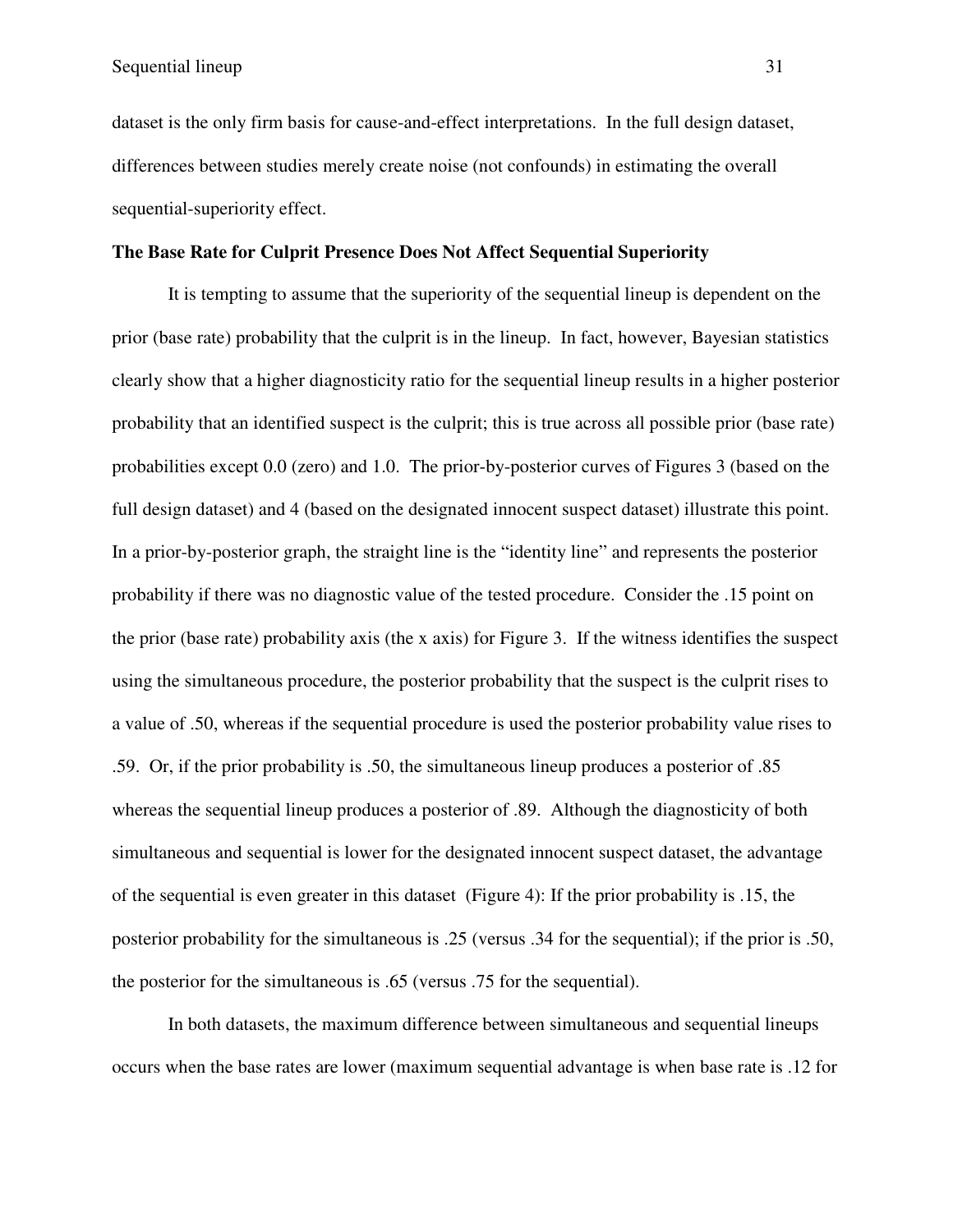the larger full design dataset and .31 for the designated innocent suspect dataset). The general point, however, is that the advantage (higher posterior probabilities of guilt) favors the sequential lineup across all possible prior (base rate) probabilities between 0.0 and 1.0. That is not a unique feature of simultaneous versus sequential lineups; it is a mathematical imperative that the higher of two diagnosticity ratios yields the higher posterior probability. We display these figures as visual proof to dispel any notion that the advantage of the sequential exists only if the base rate for culprit presence is extremely low.

### **The Sequential-Superiority Effect is Not Merely the Result of Lower Choosing Rates**

It is easy to show that the sequential advantage (in diagnosticity and posterior probability) is not merely the result of lower choosing rates per se. Suppose, for instance, the rate of culprit identifications dropped from 51% with the simultaneous lineup to 31% with the sequential lineup and the rate of culprit-absent filler identifications dropped from 55% with the simultaneous to 35% with the sequential. In this example, the sequential lineup has dropped the choosing rate by 20% for both the culprit and for the absent lineup members. But, in this case, diagnosticity would be higher for the simultaneous than for the sequential lineup. The point is that diagnosticity is greater for the sequential in the current data because the *ratio* of culprit identifications to misidentifications of the innocent suspect is greater with sequential lineups, not because the rate of choosing overall is less. In other words, the sequential-superiority effect observed here depended very much on the fact that the sequential lineup reduced the rate of identifying the culprit by only 8% but reduced choosing in the culprit-absent lineup by 22%.

## **Locating the Sequential-Superiority Effect**

There are multiple possible sources for the sequential-superiority effect, such as the oneat-a-time display of photos, the witness not knowing how many photos are in the lineup, or the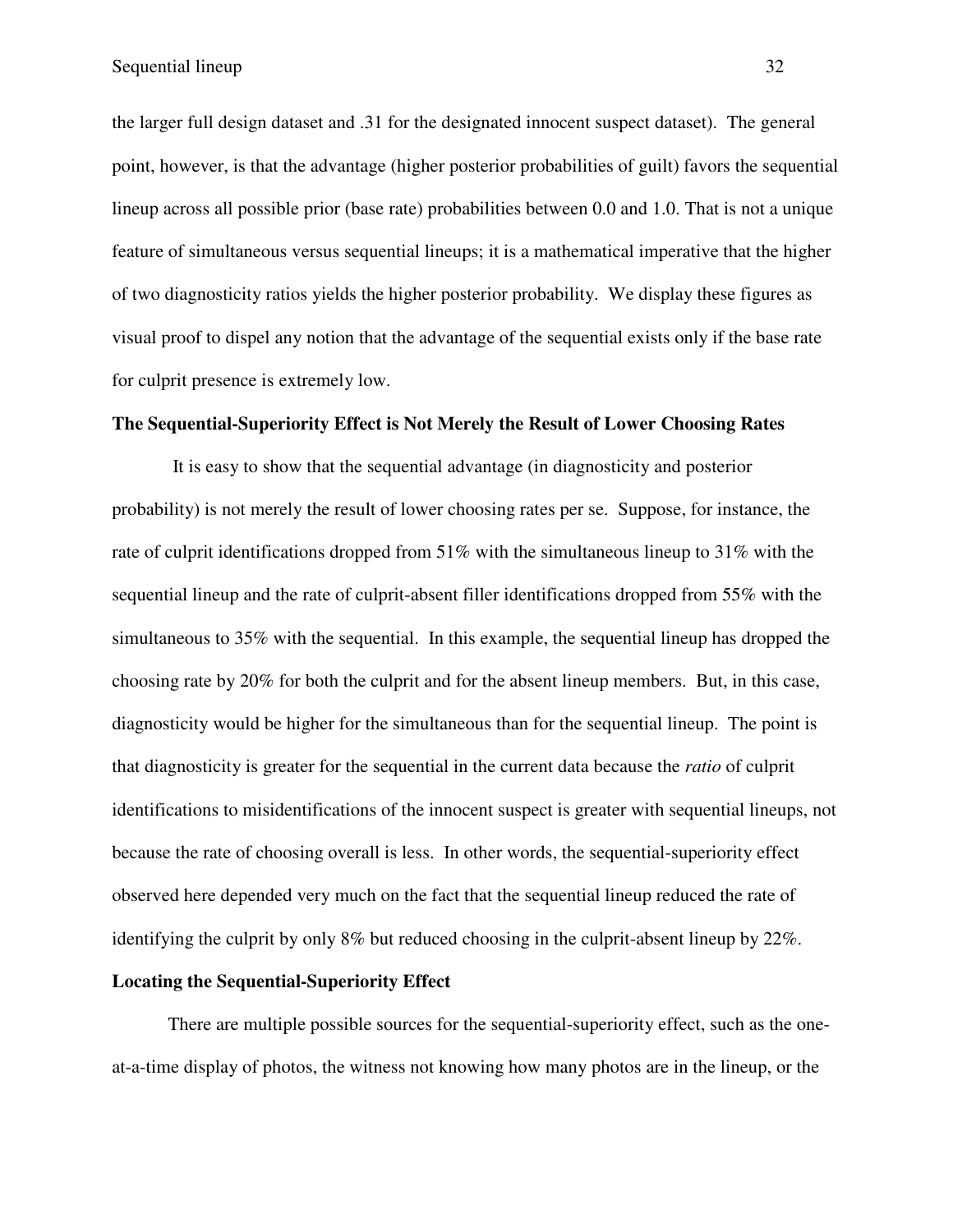requirement that the witness makes a decision about each photo. There is also the fact that a sequential lineup prohibits the witness from fully determining if some characteristic of one photo (e.g., the color of the background) is unique to the set. It is quite possible that it is the combination of these factors that is important. It was not our purpose to tease apart which elements of the sequential procedure contribute to the sequential-superiority effect. Instead, we attempt to articulate the components for an effective sequential procedure. The set of recommendations that makes up the sequential protocol includes requirements for lineup construction, instructions to the eyewitness, format, and procedural features. All tests in this meta-analysis adhered to the rules of a single-suspect lineup with at least four (usually five) fillers, a restriction to a first identification attempt, and a single viewing of the lineup by a witness. The sequential procedure prohibited the witness from side-by-side comparison of lineup members or return to previous photos, and a yes/no decision for each photo was necessary before moving to the next. The tests employed the recommended cautionary instruction to the witness that the true perpetrator may or may not be in the lineup. The modal pattern of eyewitness response—increased culprit identifications from the simultaneous lineup and reduced mistaken identifications from the sequential lineup—was generated from a set of tests that adhered to these requirements. In addition, this pattern is associated with a match-to-description lineup construction method and with tests that employed lineup fairness checks for functional/effective size—thus, arguably unbiased lineups. We now can predict a reliable pattern of eyewitness performance given adherence to these core recommendations.

### **Discussion of Policy-Related Matters**

At this point, it seems unlikely that additional data comparing the two lineup procedures is going to significantly alter the basic pattern of demonstrated eyewitness decisions; the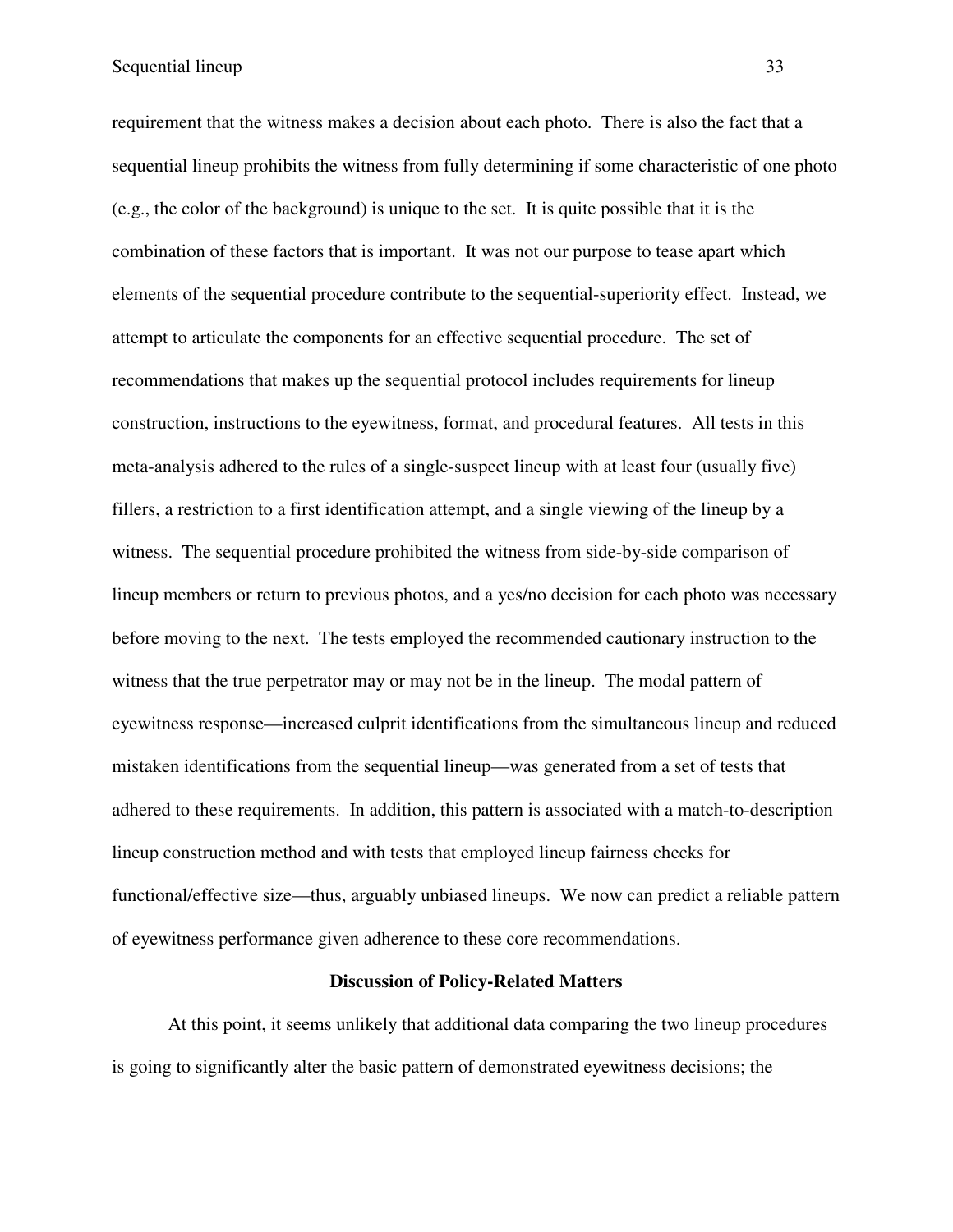sequential procedure yields fewer suspect identifications, but when obtained, the identifications are more likely to be accurate. Because there is a trade-off between reduction of misidentifications and reduction of culprit identifications, the simultaneous/sequential decision is a policy matter. Science can describe the nature of the trade-off but cannot dictate which is better for practice. In order to better understand the nature of the decision at hand for law enforcement and policy makers, it can be useful to consider a hypothetical and to pose new questions about what these data imply for policy. We offer several pertinent perspectives in the following sections.

### **The Status-Quo Hypothetical**

For more than a century, the status quo has been the simultaneous lineup. Imagine the reverse: suppose that the status quo had been the sequential lineup and that in the 1980's researchers came forward with an alternative called the simultaneous lineup. The current set of meta-analytic data culminates over a 25-year period. Would these current data then lead to a serious call for a switch from sequential to simultaneous lineup procedures, when the change would create a 1.62 greater likelihood of mistaken identification in exchange for a 1.12 greater likelihood of identifying a guilty suspect? Would any law enforcement agency elect a procedure that doubles the risk for identification of an innocent similar-appearing suspect? We think not. And yet, when the status quo is the simultaneous lineup, many seem to consider it risky and unwise to switch to the sequential lineup.

Our hypothetical scenario leads to a somewhat different perspective about the simultaneous versus sequential controversy. This is not surprising given the status quo bias. As a central component of Prospect Theory (Kahneman & Tversky, 1979), the status quo bias is explained as a cognitive partiality that arises through a combination of an endowment effect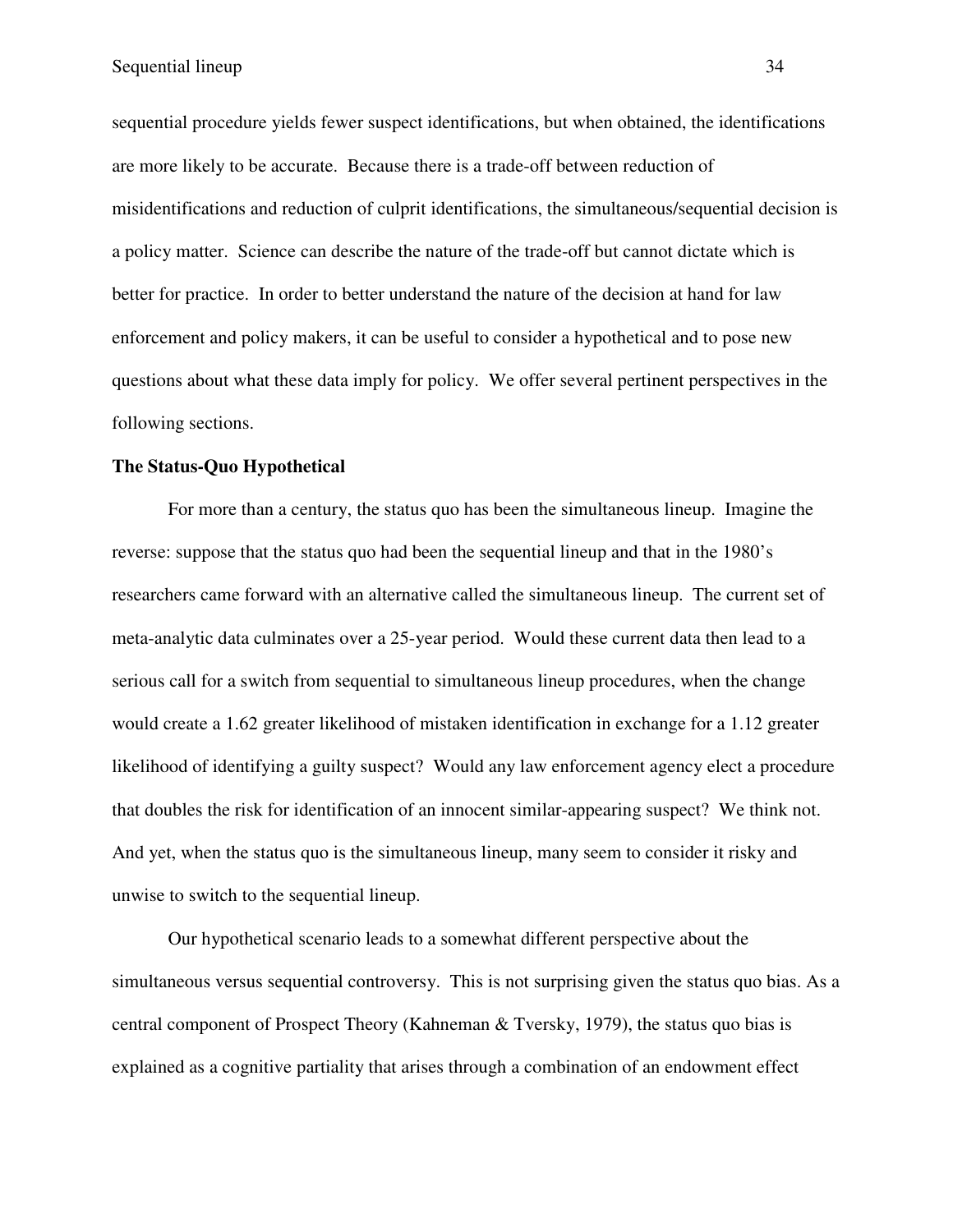(assignment of higher value to what one already possesses) and risk aversion. A new proposal is typically evaluated with the status quo as a reference point. Disadvantages of the alternative often loom larger than advantages, and risk aversion prompts a weighting of loss avoidance more heavily than the acquisition of gains (Kahneman, 2003). In that light, the sequentialsimultaneous policy decision can be seen as a fascinating example of the unsettling impact of perceived potential losses in correct identifications (culprit-present lineups) even when the offsetting advantage of accuracy gains (culprit-absent lineups) is larger. Without the buttress of a status quo bias, the simultaneous format is less compelling. We will return to consideration of the perceived potential losses of the sequential lineup. First, however, we wish to place lineup performance in the broader perspective of eyewitness identification evidence.

## **A Reliable Witness Should Be Able to Handle the Sequential Procedure**

 Eyewitness identification evidence has a profound impact on trial outcomes. An identification decision by an eyewitness can be the primary cause of a person serving a long prison sentence (or even receiving a death sentence). This path has been observed repeatedly in DNA exoneration cases. But these DNA exoneration cases are the "lucky" ones for whom there was DNA evidence powerful enough to trump an eyewitness.

The legal system clearly recognizes the concept of balancing the probative versus prejudicial value of evidence. In other words, the impact of evidence (its prejudicial value) should not exceed its true evidentiary (probative) value. In the context of the incredible weight given to eyewitness identification evidence, there must be a presumption of high probative value, i.e., that eyewitness memory is highly reliable. Thus, we find it curious that critics of the sequential lineup believe that witnesses need to view all the lineup members at once. Why do witnesses need to see what the remaining lineup members look like or know how many more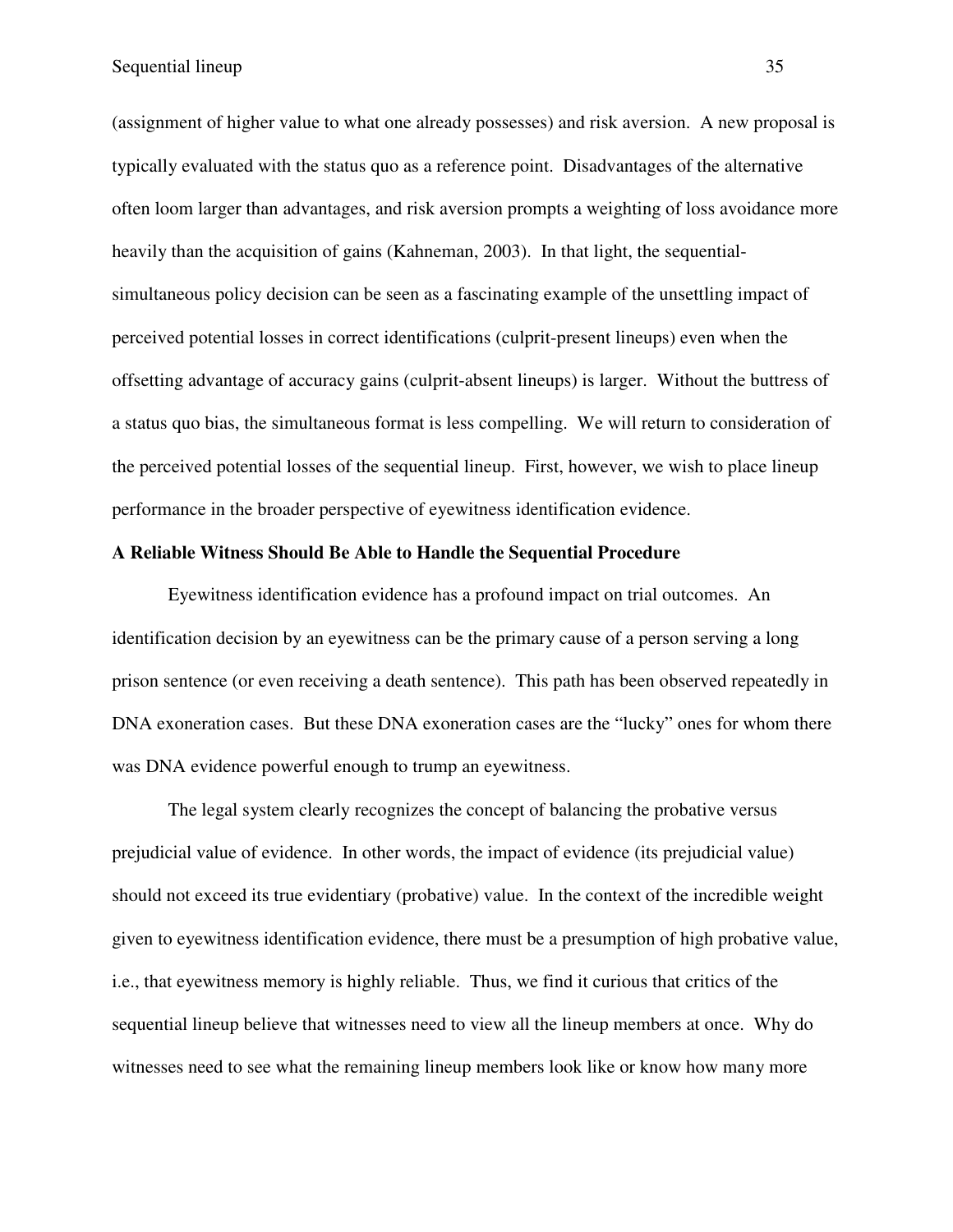photos will be shown before deciding whether a specific individual is the culprit? Somehow, there is a fear that a witness cannot manage to reject fillers and pick out the culprit if the decisions have to be made sequentially. But consider: If an eyewitness has a good enough memory to have a weighty impact on the fate of a suspect, should not the eyewitness be able to pick that person out from a sequential array? Conversely, it can be argued that an eyewitness who "needs" a simultaneous lineup is a witness whose memory is not strong enough to carry the burden of determining the fate of a suspected person.

 A reliable witness should not need to compare a face to the remaining photos. A reliable witness should be able to reject fillers individually. The eyewitness who pauses part way through the sequential procedure and says "can I see the rest before I decide whether this is this one?" is divulging something that only the sequential procedure can reveal; this witness wants to make a mere relative judgment. Should the system permit these comparative judgments, or should the system do what it can to force witnesses to make decisions based more on actual recognition?

## **Reconsideration of the Order-Effect**

*Actual recognition* is important. Related to this issue is a finding that has led to criticism and consternation about the sequential lineup: the demonstration of an order effect. Specifically, when using the sequential lineup, witnesses sometimes "spend" their identification on a similarlooking filler before they reach the culprit's photo (Clark & Davey, 2005; Memon & Gabbert, 2003b). Among researchers, there tends to an automatic negative reaction to order effects. The researchers know that in their experimental design the actual culprit followed the similar-looking filler and thereby problematically reduced overall "hits." But, is the order effect a problem when one considers the broader perspective of a lineup's evidentiary purpose? Is it not the objective of a lineup to weed out witnesses who are prone to identify a person who is merely similar to the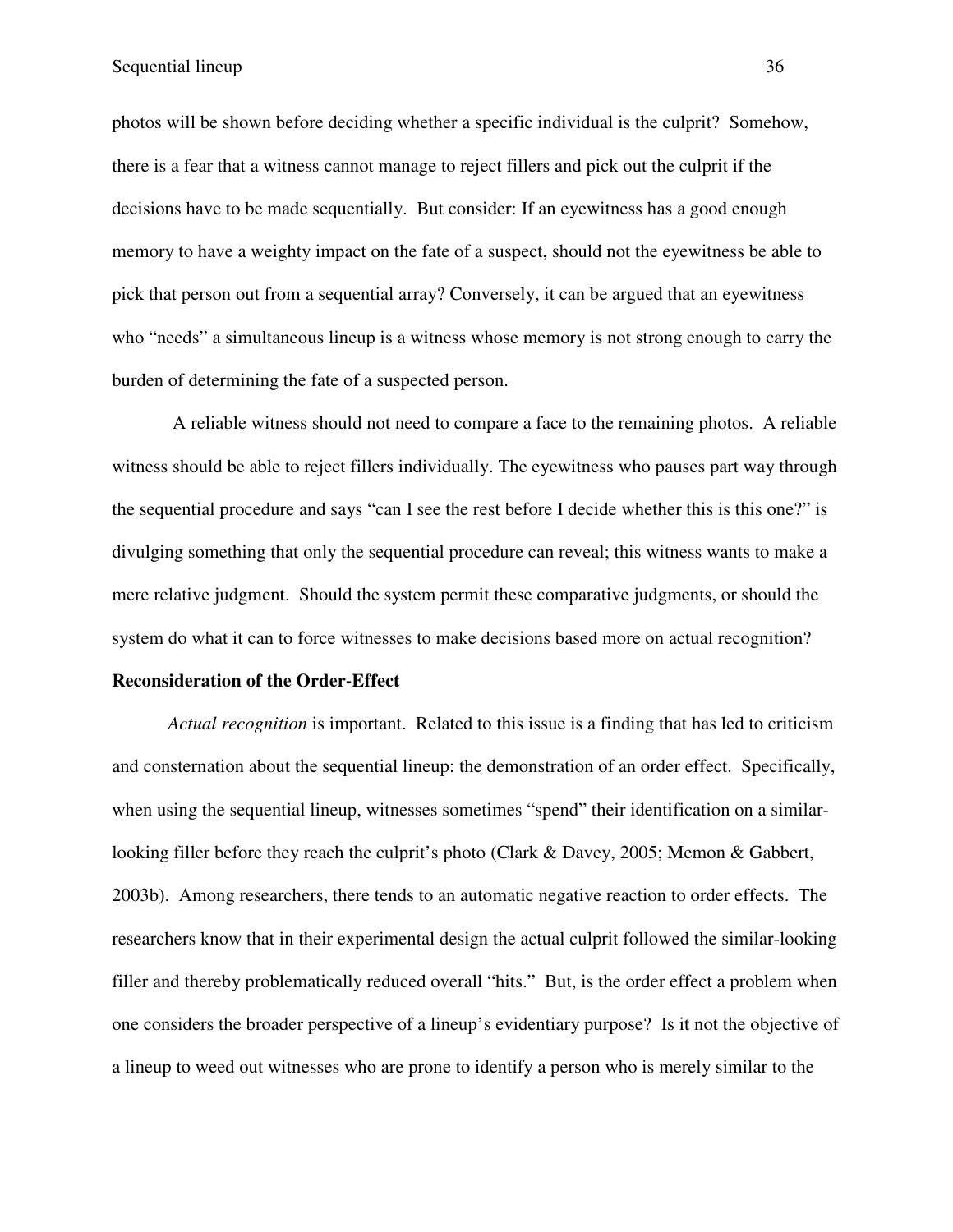culprit? Yes, this witness might have picked the culprit if the chosen filler had not come up first in the sequential array, but why was the witness willing to *identify* an innocent person who merely possessed features similar to the offender? What does this decision say about the witness? In the real world, the photo that follows the similar-looking filler could be an innocent suspect and the "order effect" saved the innocent suspect from being falsely identified by a witness with a limited memory of the culprit.

From this perspective—and in line with the traditional reason for using a lineup in the first place—the sequential lineup does a better job. Good fillers that precede the suspect in a sequential lineup are lures, filters, or separators of weak witnesses (whose memory is not good enough to reject these fillers) from strong witnesses (who readily reject these fillers). The sequential lineup requires witnesses to reject fillers before (and after) encountering the photo of the suspect in the lineup. The witness who can reject good fillers is a stronger witness; a witness whose decisions can be more trusted. Hence, the sequential lineup is a higher standard.

#### **The Sequential Lineup Spoils Fewer Witnesses for Later Lineups**

One of the unsung virtues of the sequential lineup is that the higher correct rejection rate (22% fewer identifications for culprit-absent lineups) "saves" these witnesses for a possible later lineup that includes the actual culprit. Often forgotten is that a witness who identifies a filler is, in effect, a spoiled witness; that witness cannot then view another lineup should the police later find the actual culprit. The implications of this are huge. Out of every 100 culprit-absent lineups shown, 22 fewer witnesses will pick someone if the lineup is done sequentially rather than simultaneously. These are 22 more witnesses (compared to the simultaneous procedure) who could still credibly identify the culprit if the real culprit were shown to them later. With the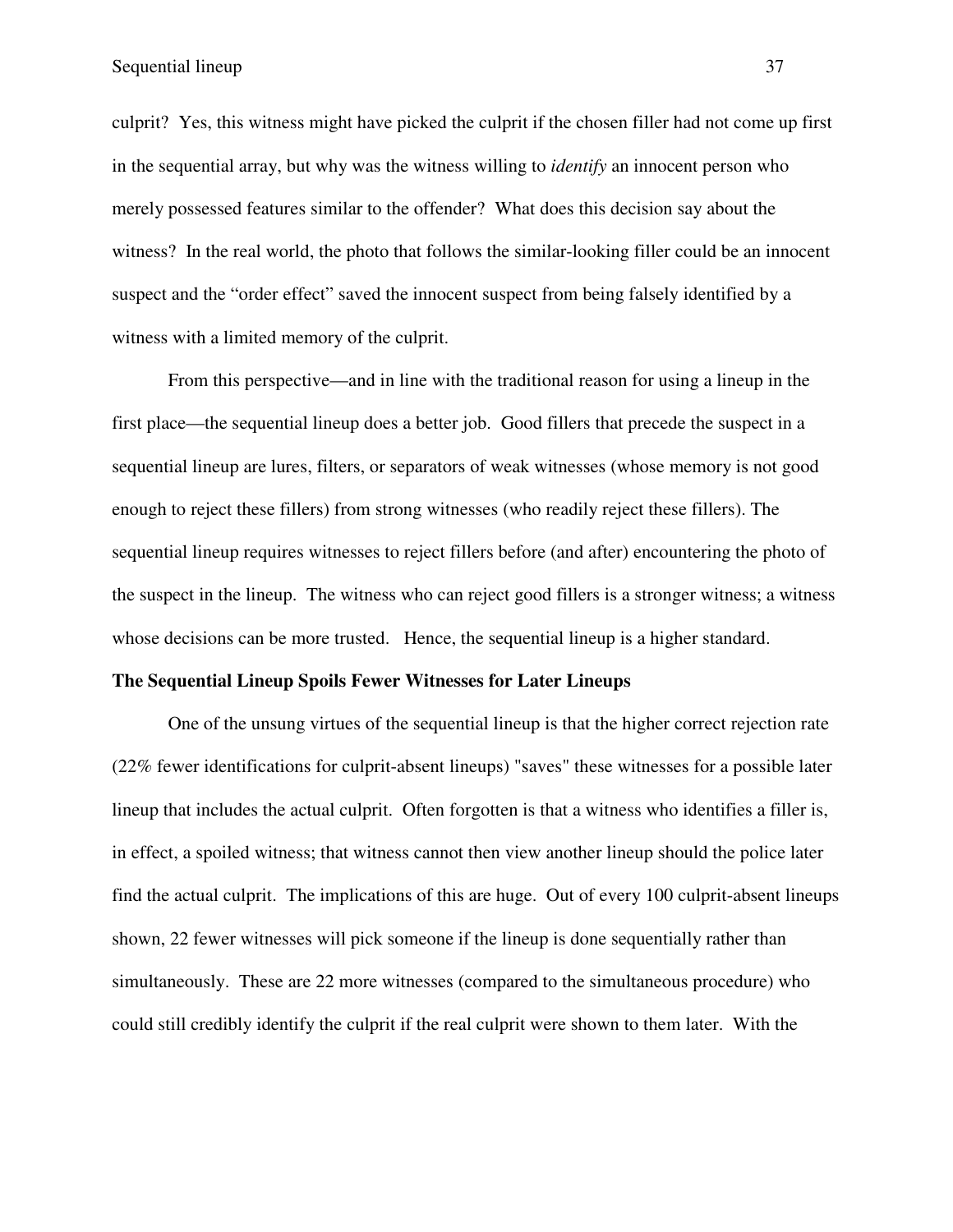simultaneous lineup, these 22 witnesses have reduced their credibility by choosing a filler and are thus unlikely to be shown a second lineup.

 Previously hidden in all of these analyses, therefore, is the fact that the sequential lineup will pick up some unknown number of additional culprit identifications as an investigation proceeds. In fact, our best estimate is that the 22% additional witnesses "saved" by the use of the sequential procedure when they were shown a culprit-absent lineup could yield another 10% identifications of the actual culprit (22% saved X 44% chance of identifying the actual culprit in a second sequential lineup).

 This is yet another advantage of the sequential lineup. We cannot estimate exactly how many identifications of the culprit should be credited back to the sequential lineup because we cannot estimate how often police go on to find the actual culprit following a non-identification of an innocent suspect. But this advantage should not go unnoticed and it only goes in one direction; it narrows or eliminates the gap between the simultaneous and sequential lineups in the rate of culprit identifications in the real world. Consequently, the sequential advantage should be even greater in actual investigations than the meta-analysis results suggest.

#### **Are Lost "Culprit Identifications" True Identifications?**

We return now to what is perhaps the most salient issue for law enforcement and critics of the sequential lineup: the estimated eight percent drop in culprit identifications with the sequential lineup. From a policy perspective, interpretation might matter.

Why do simultaneous lineups produce higher rates of culprit identifications? We can logically dismiss the idea that the simultaneous lineup makes memory better. As discussed earlier, the key is to understand that witnesses can and do make lineup picks without true recognition. The removal-without-replacement effect (Wells, 1993) demonstrates this very well: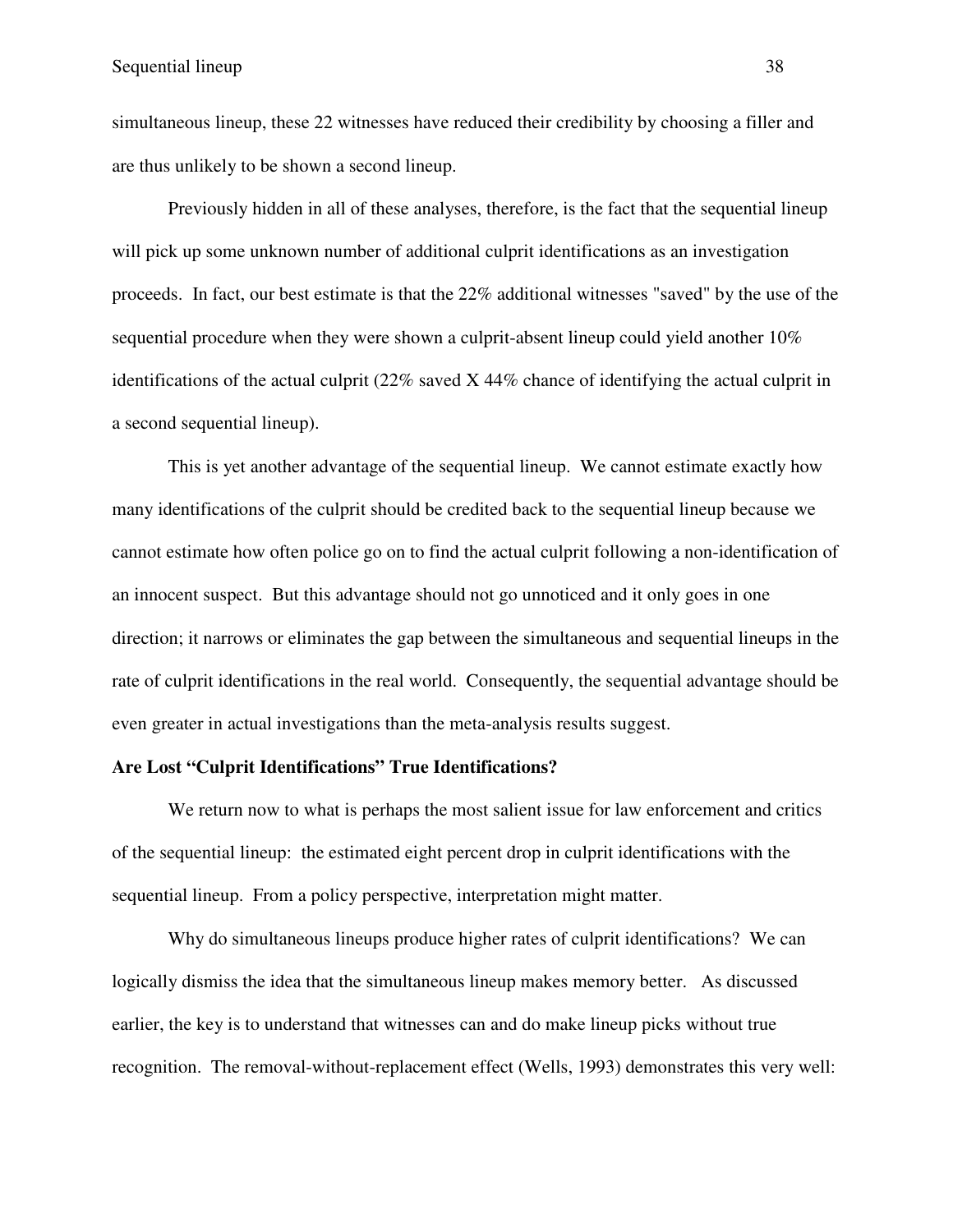when a culprit is removed from a simultaneous lineup and not replaced, a large share of witnesses simply shifts their identification to another lineup member. Hence, a large share of culprit identifications are not actual recognitions of the culprit but rather simple lineup picks. The difference is important. Had witnesses used true recognition, they would have recognized the **absence** of the culprit when he was removed. If a witness picks the culprit when he is present and picks someone else when he is not present, was the pick ever really a true identification?

This brings us to an interpretation regarding higher simultaneous culprit identifications that should not be summarily dismissed. The meta-analysis provides reliable evidence of a higher choosing rate from culprit-absent simultaneous (54%) versus sequential (32%) lineups, evidence that indicates that guessing is more common with simultaneous lineups. Penrod (2003) has presented a compelling argument that guessing is a significant component of eyewitness decisions, particularly with the simultaneous lineup. Furthermore, Penrod argues that it is likely that with a simultaneous lineup, guesses "load up" on the culprit when the culprit is present because the culprit often stands out (almost no six-member lineups have a true functional or effective size of six).

So, we are left wondering about a witness who would be able to "identify" the culprit from a simultaneous lineup but could not do so with the identical lineup presented sequentially. Is this a loss of an *identification* or loss of a guess? The underlying meaning of eyewitness *identification* within the criminal justice system is that the witness "recognizes" a person based on a reliable memory. Identification means *recognition*. To the extent that the higher rate of culprit identifications with the simultaneous lineup is due to lucky guesses, it is not appropriate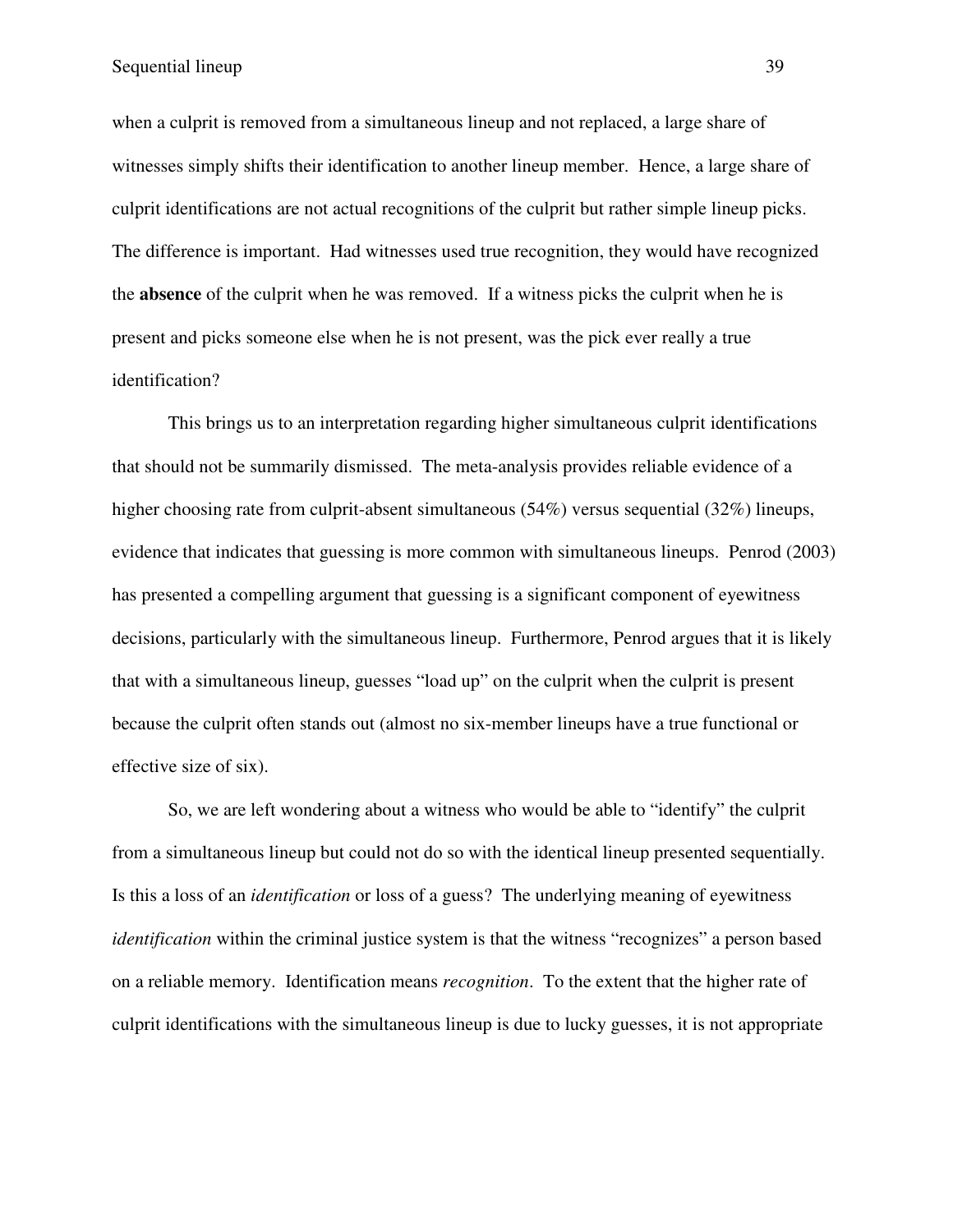to call these "identifications" at all. It would be more appropriate to call them choices or picks or selections.

Our general view of why the sequential procedure disproportionately reduces mistaken identifications compared to accurate identifications is that a significant share of mistaken identifications is due to witnesses' superficial judgments rather than true recognition. A primary basis for this superficial decision is that someone in the lineup looks more like the culprit than the others (relative judgment). Our view is that the sequential procedure helps to suppress this type of superficial lineup decision. Furthermore, it is logical to suggest that the "lost" eight percent are superficial choices—guesses.

### **Lost "Identifications" Might be Lower in Actual Practice**

The recommended procedure (Lindsay  $&$  Wells, 1985) is that the lineup presentation continues through the entire display. The majority of researchers in the full design dataset employed this practice and in these tests the simultaneous (culprit-present lineup) advantage is reduced to five percentage points. Hence, those studies that used the stopping rule contributed substantially to the sequential lineup's lower rate of identifying the culprit. Accordingly, there is reason to believe that the better estimate of a sequential/simultaneous difference in rates of culprit identification is five percent, not eight percent, in jurisdictions that have adopted the sequential lineup.

In actual practice, we know of no jurisdiction that has employed a stopping rule for the sequential lineup. Instead, detectives favor showing the entire array, to avoid the appearance of a show-up if the first lineup member is selected or of a truncated lineup if the procedure is terminated at an early identification. Also, if a witness selects an early filler photo, the investigating detective is later reasonably going to ask, "What would have happened when the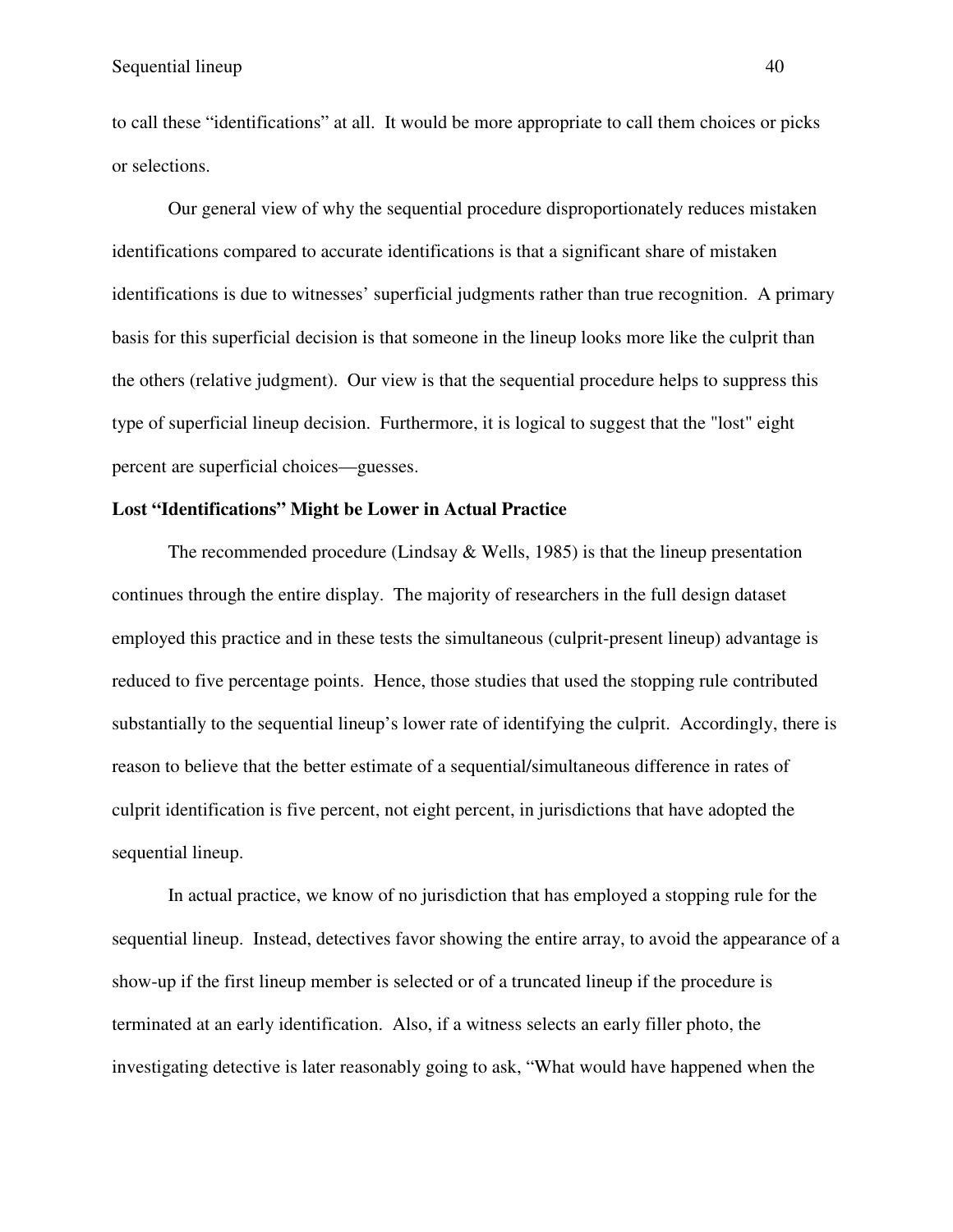Sequential lineup 41

witness saw the suspect's photo?" If a witness revokes an earlier filler pick in favor of the suspect in a later lineup position, or conversely, if the witness first picks the suspect and then discredits this initial identification with a change to a filler, this is important and useful information about the witness's memory, the quality of the lineup fillers, and about the investigative hypothesis that the suspect is the true culprit. Whether a witness who changes from a filler identification to a suspect identification is good enough evidence to survive a suppression motion from the defense is something for the courts to decide. At the least, however, this identification would likely have investigative value. Thus, the full lineup display and a record of witness remarks are important to the investigation.

#### **Failure to Identify the Culprit Does Not Necessarily Set the Culprit Free**

We have explained how lucky guesses and relative judgment may contribute to the eight percent loss in identifications of the culprit. But, what is the legal and societal cost of an eyewitness who does not identify the culprit? It is important to keep in mind that the failure of an eyewitness to identify the culprit does not automatically mean that the guilty party goes free. Guilty people tend to have other (non-witness) evidence against them and large numbers of successful prosecutions of guilty persons occur in the absence of eyewitness identification every day. Fingerprints, possession of stolen goods, confessions, semen, hair, fibers, surveillance footage, statements of co-defendants, and other types of evidence are commonly present and used against guilty people when witnesses cannot identify them. It is erroneous to think that a guilty person will go free just because a given witness failed to identify him.

Furthermore, multiple-witness cases are common (Clark  $&$  Wells, 2008). That means that any given witness might fail to identify the culprit, but the other witnesses will also have a chance. Suppose each of three witnesses separately views a culprit-present lineup. If the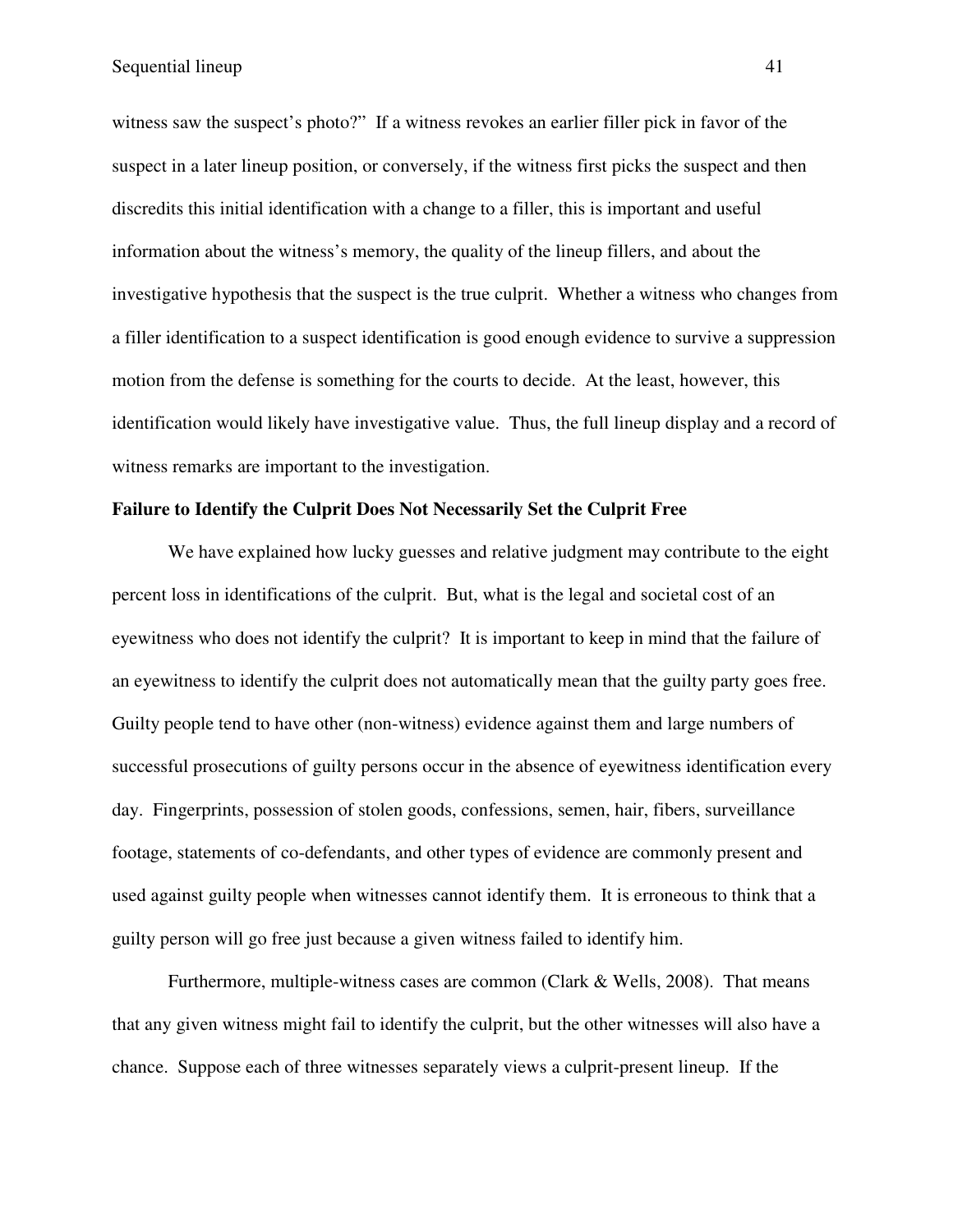sequential hit rate were 44%, then the chances would be 81% that one or more witnesses would identify the culprit. Of course it is also true that a mistaken identification of an innocent person does not *necessarily* result in prosecution (and conviction). This is true for a number of reasons, including lack of corroborating evidence, a confession from another individual, or a DNA test that later excludes the innocent suspect. But even when an innocent person is not "successfully" prosecuted, his or her life can be substantially damaged by jail time, the cruel hammer of an indictment, sometimes lingering doubts of family, friends, neighbors, and co-workers, the relationship contamination of innuendo within one's social circle, and the general expenditure of time, money, and disruption of life that occurs trying to defend oneself against a mistaken identification.

#### **Can Failures to Identify the Culprit be Equal to Identifications of an Innocent Suspect?**

We acknowledge that the relative importance of the two errors, namely a mistaken identification compared to a failure to identify the culprit, is a value judgment and is not something for scientists to decide. We are intrigued, however, by a statement of Malpass, Tredoux, and McQuiston-Surrett (2009b): "We reject the idea that false identifications are necessarily more valuable for society to reduce than are correct identifications to achieve" (p.25). As a value statement, we respect the right of Malpass et al. to hold that view. But, we wonder if there is a logical rebuttal to this claim that is not based on a value judgment but instead on something more akin to math. Specifically, we note that a mistaken identification is always two errors—an identification of an innocent person and a failure to identify the culprit. Hence:

**Equation 1:** *Mistaken identification = inculpate the innocent + culprit escapes detection*  However, a failure to identify the culprit, in contrast, is only one error – a failure to identify the culprit. Hence: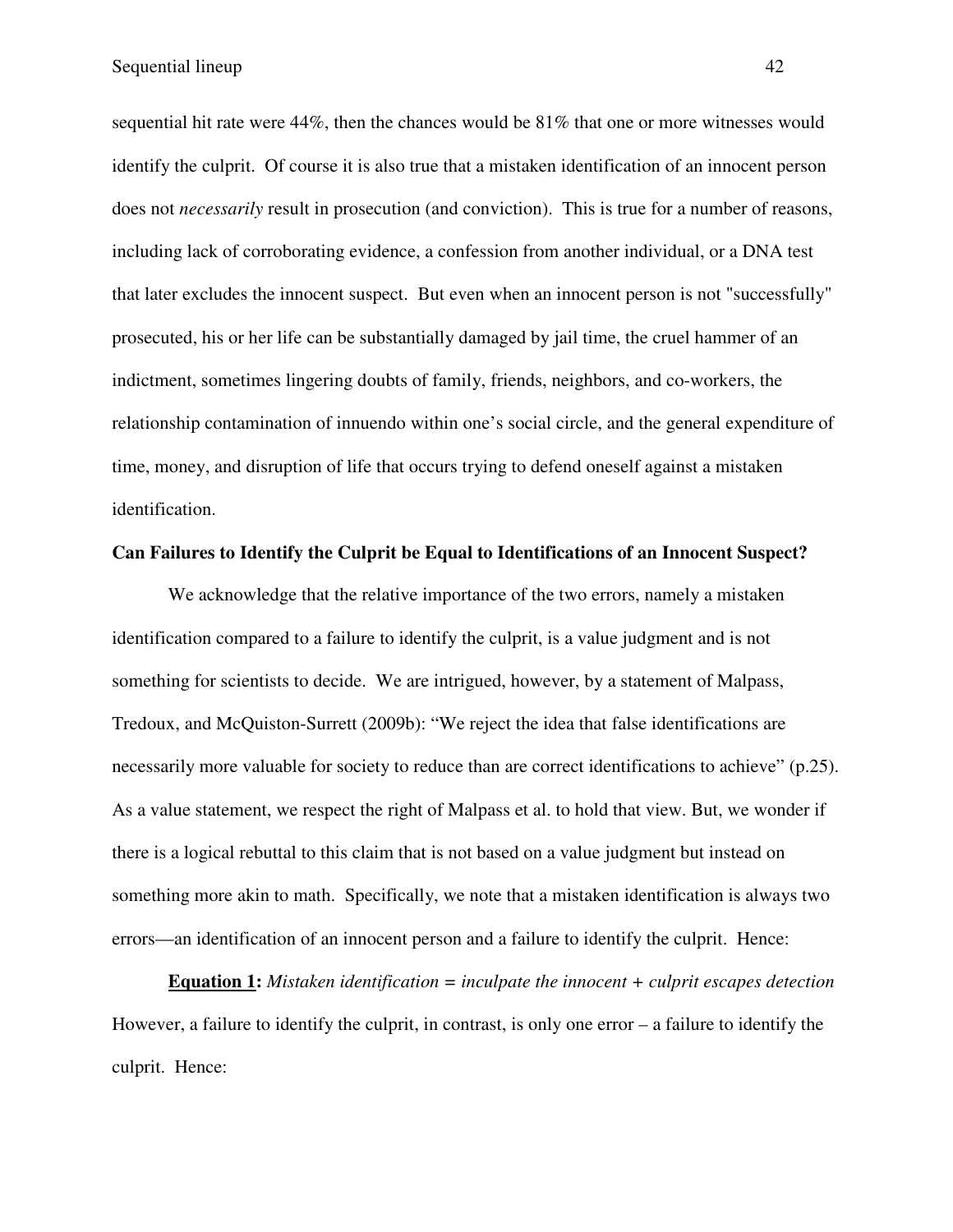#### **Equation 2:** *Failure to identify the culprit = culprit escapes detection.*

 So, the culprit-escapes-detection cost applies to both errors (and hence, cancels on the two sides), but only the mistaken identification has the added feature of inculpating the innocent. Accordingly, unless one places no negative value on inculpating the innocent, the two errors cannot be equally bad and the mistaken identification has to have more negative value.

The difference between these two types of errors might even be greater than Equations 1 and 2 imply because a mistaken identification often leads the investigation away from the actual culprit, whereas a mere failure to identify the culprit does not necessarily set him free – it might simply lead to a search for other evidence. This analysis still leaves the Blackstonian question of how many of one error are equal to some number of the other error; but our analysis logically suggests that the two errors cannot be equal and that the mistaken identification must be the greater of the two.

#### **Final Remarks**

We hesitate to end our discussion with an analysis of the relative damage of the two errors (previous section) for fear that readers will think that our conclusion about sequentialsuperiority rests on an assumption that mistaken identifications are more damaging than failures to identify the culprit. In fact we never used that assumption and it is not needed. Instead, sequential-superiority rests solely on the observation that the sequential procedure yields a higher diagnosticity ratio and, hence, a higher posterior probability of guilt when the suspect is identified. Furthermore, the higher posterior probability of guilt holds across all possible base rates (between 0 and 100%) for the culprit being in the lineup. The data indicate that the sequential is a more rigorous test, a higher standard, and when the witness identifies the suspect, the results can be better trusted.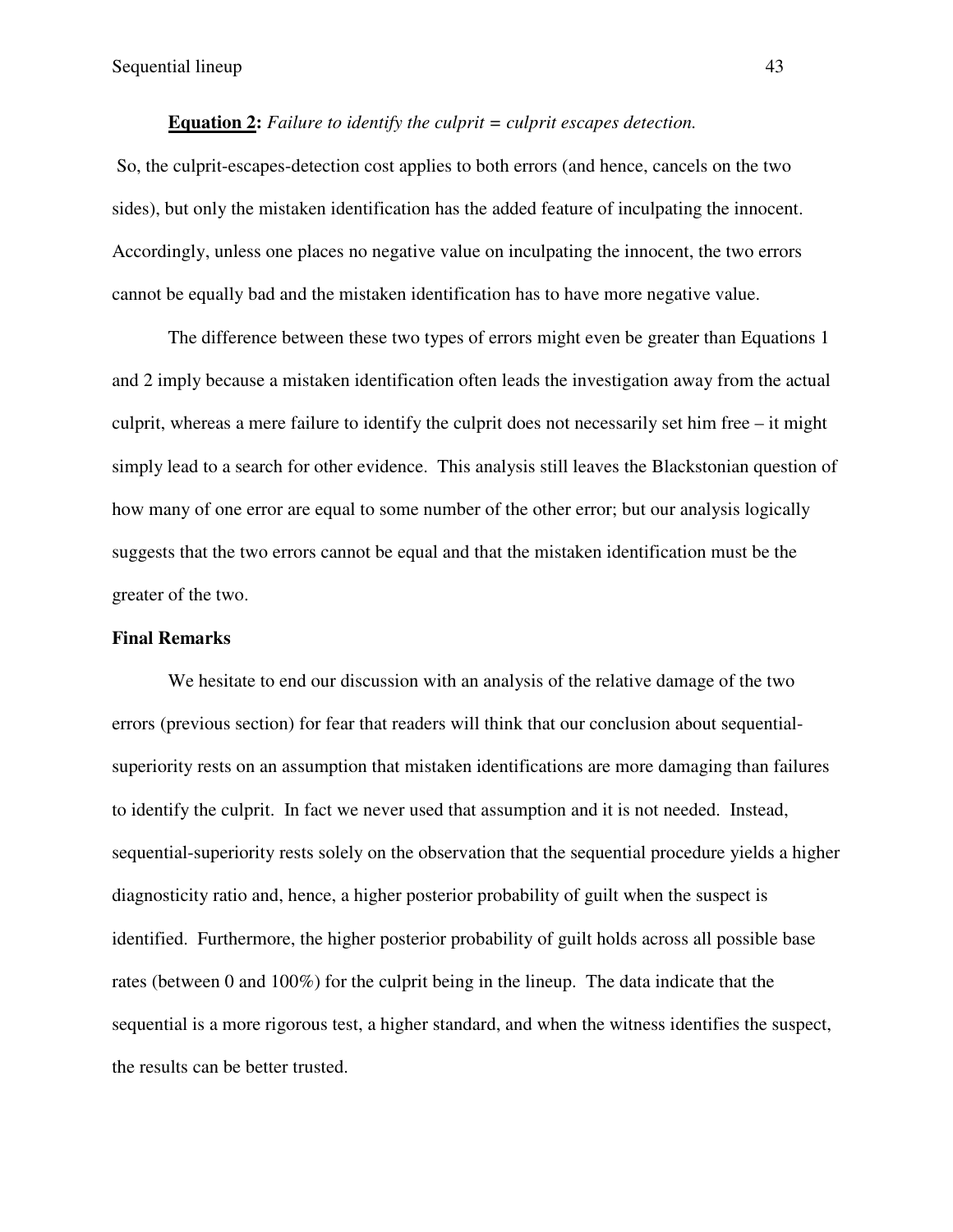Numerous jurisdictions have weighed the alternatives in recent years and chosen the sequential lineup. These include the states of New Jersey, North Carolina, Ohio, and Wisconsin as well as many major cities and their counties, such as Boston, Tampa, Minneapolis/St. Paul, Dallas, Denver, and large numbers of smaller jurisdictions such as Virginia Beach (VA), Richardson (TX), Clinton (IA), and many others too numerous to name. The common element in these jurisdictions seems to be the interest in raising the probative value of identification evidence. Law enforcement wants to know that when an identification of the suspect is obtained, it is trustworthy. This is not surprising given that 75% of DNA exoneration cases trace back to mistaken identification. There is an increased understanding that eyewitness identification evidence has less probative value than previously thought. Those who have examined the DNA exoneration cases perhaps better understand now that a mistaken identification, once made, is almost impossible to distinguish from an accurate identification. Hence, the key is to keep mistaken identifications from occurring in the first place. These jurisdictions want to be able to tell the public and the pool of potential jurors that their procedures are designed to maximize the chances that an eyewitness identification is accurate.

 Other jurisdictions might be motivated more by a desire to make sure that a guilty person does not escape detection (despite evidence that about 50% of guilty suspects in lineups are not identified even with the simultaneous lineup). Jurisdictions who favor this approach are likely to be less focused on diagnosticity and more focused on the eight percent (or five percent when the stopping rule is not used) reduction in identifications of the culprit. Perhaps those jurisdictions also believe that they can somehow "catch" these mistaken identifications some other way before they result in wrongful conviction. For those jurisdictions, the simultaneous lineup may be the preferred choice.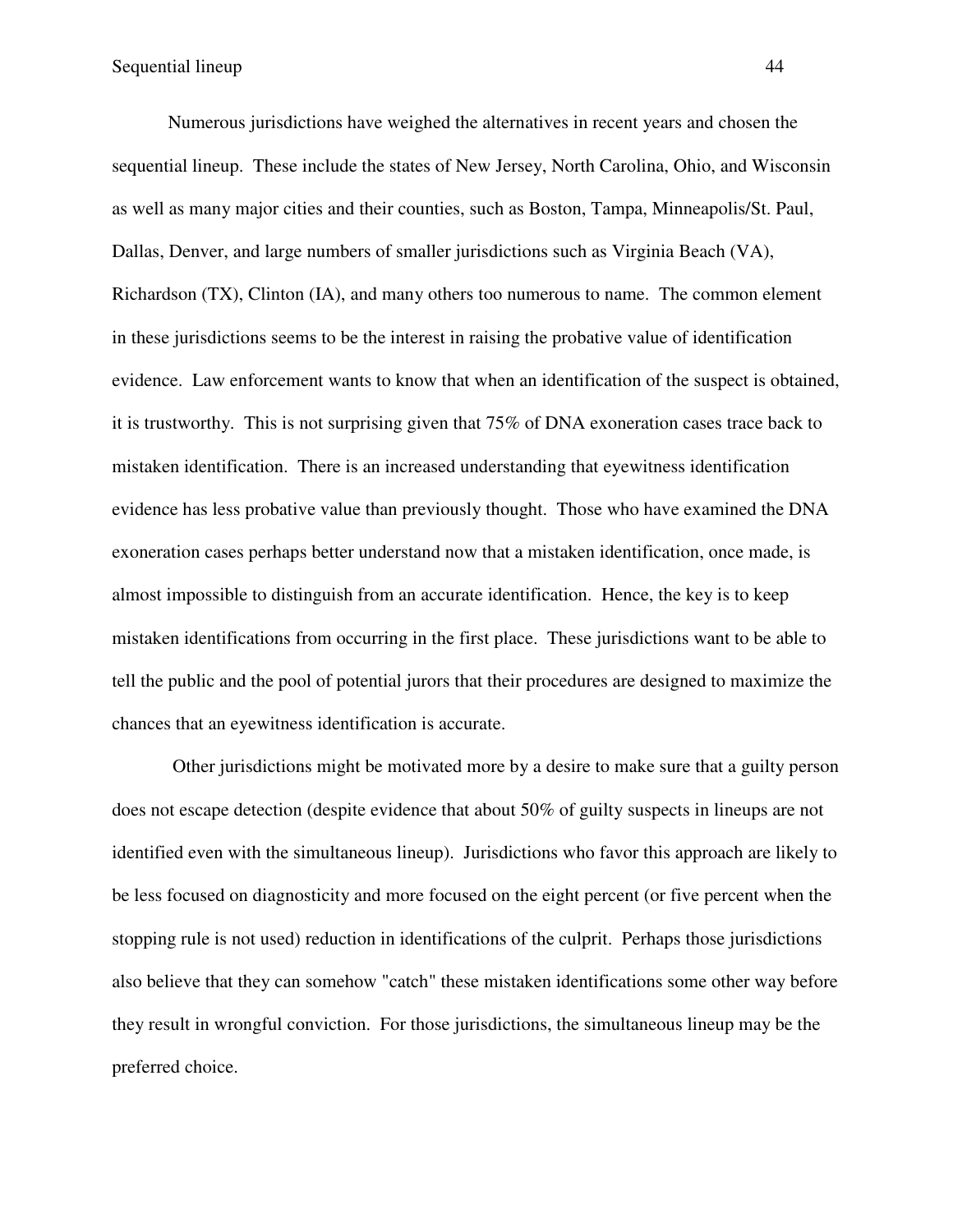It is not for science to decide which of these policy interests is preferred. But, the data are increasingly clear and stable about the nature of that choice. Undoubtedly there are improvements to be made in lineup procedure. The sequential lineup is not intended to be the final word, as eyewitness errors still occur with this protocol. This meta-analysis has focused on the system variable of sequential lineup presentation, with an intention to provide information and guidance for sound practice—aspects of lineup construction and delivery that can be readily used by law enforcement. In that tradition, we wish to point out that research firmly establishes that mistaken identifications only occur when a lineup does not include the culprit. It is very difficult for a witness to recognize the absence of the culprit, even when a cautionary instruction is provided. The sequential lineup is a procedure that helps to reduce the risk of a dangerous false identification when the culprit is not in the lineup. However, additional strategies that can reduce the chance that an eyewitness will even encounter a culprit-absent lineup will move research and practice in a positive direction; that is, we hope to see future efforts that focus on the question of how an innocent suspect ends up in a lineup in the first place and how to minimize such occurrences (Wells, 2006).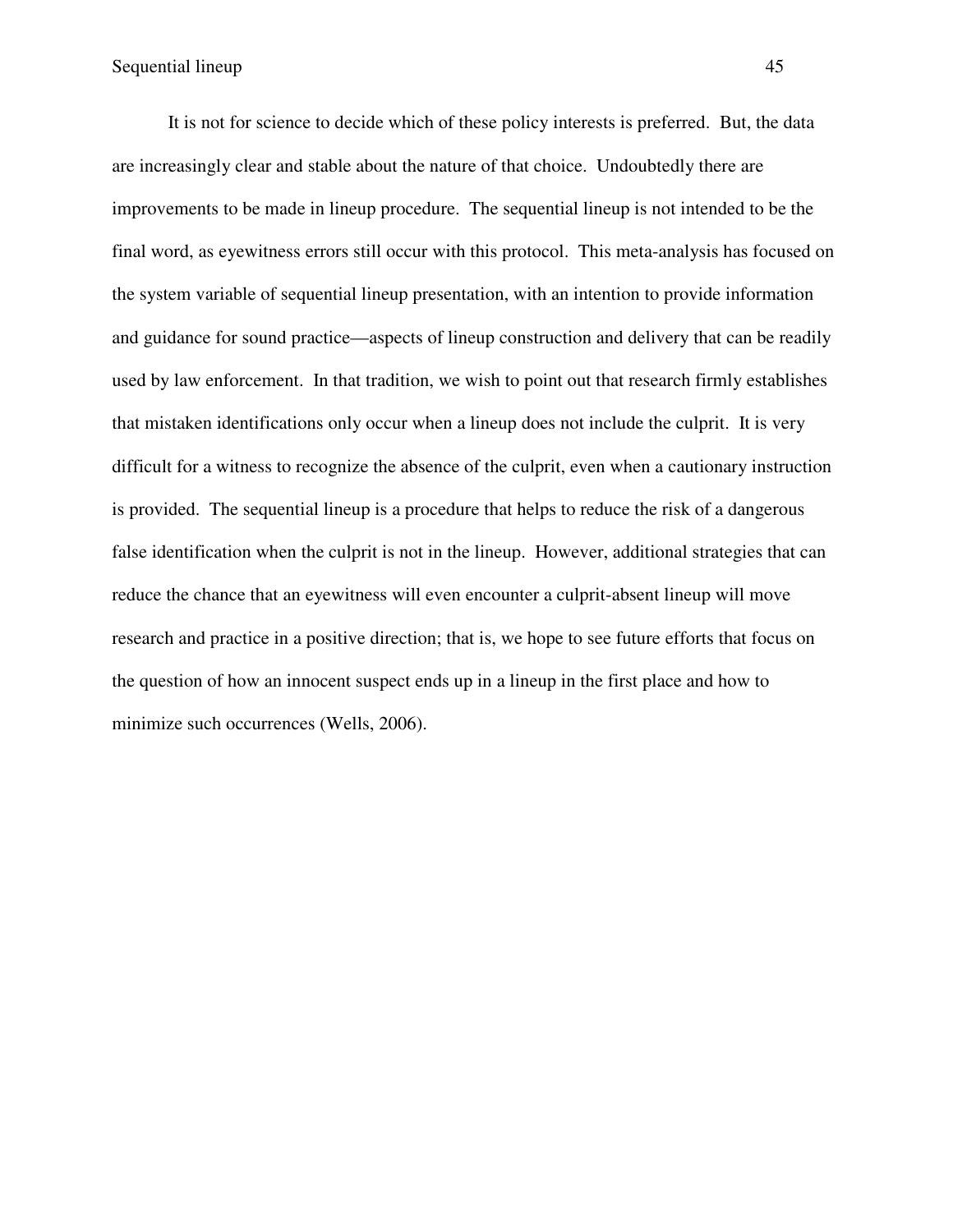#### **Footnotes**

1. Excluded tests: Lindsay, Lea, and Fulford (1991), Condition 3 of Exp 1 and Exp 2, involving repeated lineups; Steblay, et al., (2010), data beyond one lineup lap; MacLin & Phelen (2007) beyond one lineup lap; Vanderwal (1996), Jacob (1994), and Laldin (1997), which involved multiple culprits in one lineup; Lindsay and Bellinger (1999) in which the witness controlled the sequential lineup and 40%+ violated the no side-by-side comparison rule; Wright, Boyd, and Tredoux's (2001) within-subject comparisons for same lineup; Searcy, Bartlett, and Memon (2000) memory for a non-event in a third lineup/the data could not be separated out for effective comparison.

2. One exception is Morgan et al., (2004). The comparison of sequential to simultaneous lineups occurred across a series of studies, thereby potentially confounding a number of factors. For the purpose of the meta-analysis and to minimize confounds, we included only one Morgan comparison: between the low-stress sequential photo condition of Study 4 and the low-stress simultaneous photo condition of Study 2, both of which used single-suspect lineups. A confound still exists, in that Study 4 included both "uncued" and "cued" stimuli (clothing worn by the target), a factor manipulated in that study, while Study 2 does not include cued targets. Also, it is not clear whether the targets for both studies were the same. We include Morgan et al. only in the overall 72-test analyses. The exclusion of this test from the overall analysis (Table 1) does not change the results.

3. Filler and no-choice figures for culprit-present lineups are based on a smaller set of tests in which the frequencies were available; therefore, the tabled percentages do not add to 100%. Also, a word of caution: the absolute frequencies are the product of laboratory scenarios and not meant to convey rates that translate directly to field practice. The differences obtained between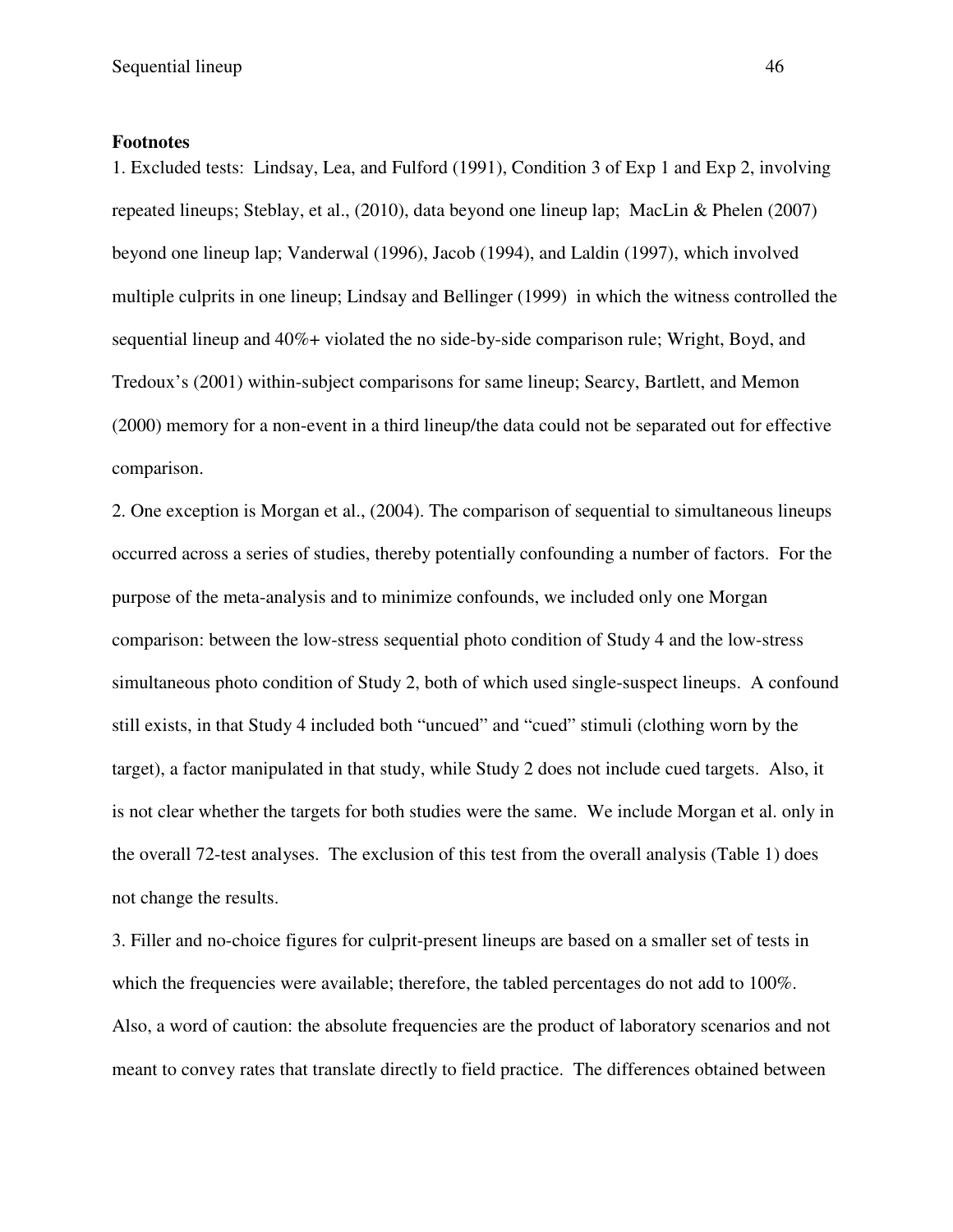the conditions (effect size) and the stability of that difference (*Zma*) are the more relevant basis for understanding eyewitness performance differences.

4. The finding of McQuiston-Surrett et al.—a reduction in false positives that "almost perfectly balance" (p. 141) reduction in positive identifications in the non-Lindsay lab—is not apparent in this current and larger set of data.

5. Lindsay's work with adult witnesses is distributed across published (13 tests) and unpublished (9 tests) categories, and, echoing other labs, his unpublished work reveals a diminished comparative advantage of one format over the other.

6. Two tests (Clark & Davey, 2005) use a culprit-absent lineup of size five (a culprit-removed rather than a culprit-replaced design); three tests (Lindsay et al., 1991a, 1991b) use lineups of size eight. If denominator corrections for lineup sizes (magnitude of .02) are introduced into diagnosticity calculations, the resulting numbers do not change.

7. Tests for heterogeneity of effect size indicate significant heterogeneity for all three primary dependent measures: correct identifications, correct rejections of the culprit-absent lineup, and false identifications of a designated innocent suspect, all *p*s < .05.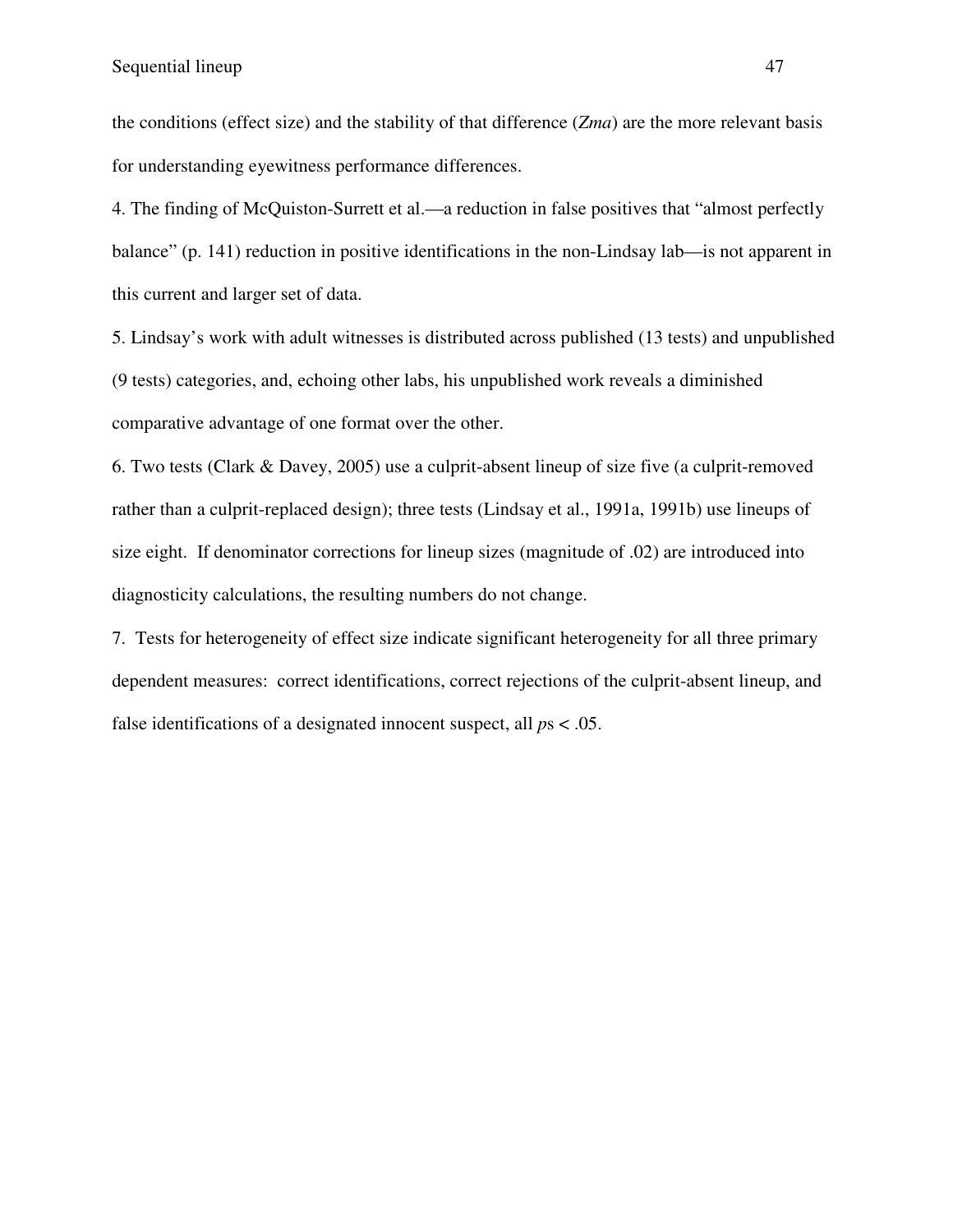#### **Studies in Meta-Analysis**

\* full diagnostic design dataset

- Beaudry, J., Mansour, J., Bertrand, M., & Lindsay, R. C. L. (2006, March). *The element of surprise: The impact of participants' knowledge of a subsequent lineup.* Paper presented at the annual meeting of the American Psychology-Law Society, St. Petersburg, Florida.
- Blank, H. & Krahe, J. (2000). *The influence of an outstanding similarity between two persons in a lineup on target identification in sequential and simultaneous lineups.* Unpublished manuscript. University of Leipzig, Germany.
- \*Carlson, C. A., Gronlund, S. D., & Clark, S. E. (2008). Lineup composition, suspect position, and the sequential lineup advantage. *Journal of Experimental Psychology: Applied, 14,*  118-128. doi:10.1037/1076-898X.14.2.118
- \*Clark, S. E., & Davey, S. L. (2005). The target-to-foils shift in simultaneous and sequential lineups. *Law and Human Behavior, 29,* 151-172. doi:10.1007/s10979-005-2418-7
- \*Cutler, B. L., & Penrod, S. D. (1988). Improving the reliability of eyewitness identification: Lineup construction and presentation. *Journal of Applied Psychology, 73,* 281-290. doi:10.1037/0021-9010.73.2.281
- Dormer, G. (1983). *Effect of absolute judgmental processes on eyewitness identification accuracy.* Unpublished undergraduate thesis, Queen's University.
- Douglass, A. Bradfield, & McQuiston-Surrett, D. E. (2006). Post-identification feedback: Exploring the effects of sequential photospreads and eyewitnesses' awareness of the identification task. *Applied Cognitive Psychology, 20,* 991-1007. doi:10.1002/acp.1253
- Dysart, J. E. (1999). *The effects of delay on eyewitness identification accuracy.* Unpublished Masters thesis. Queens University.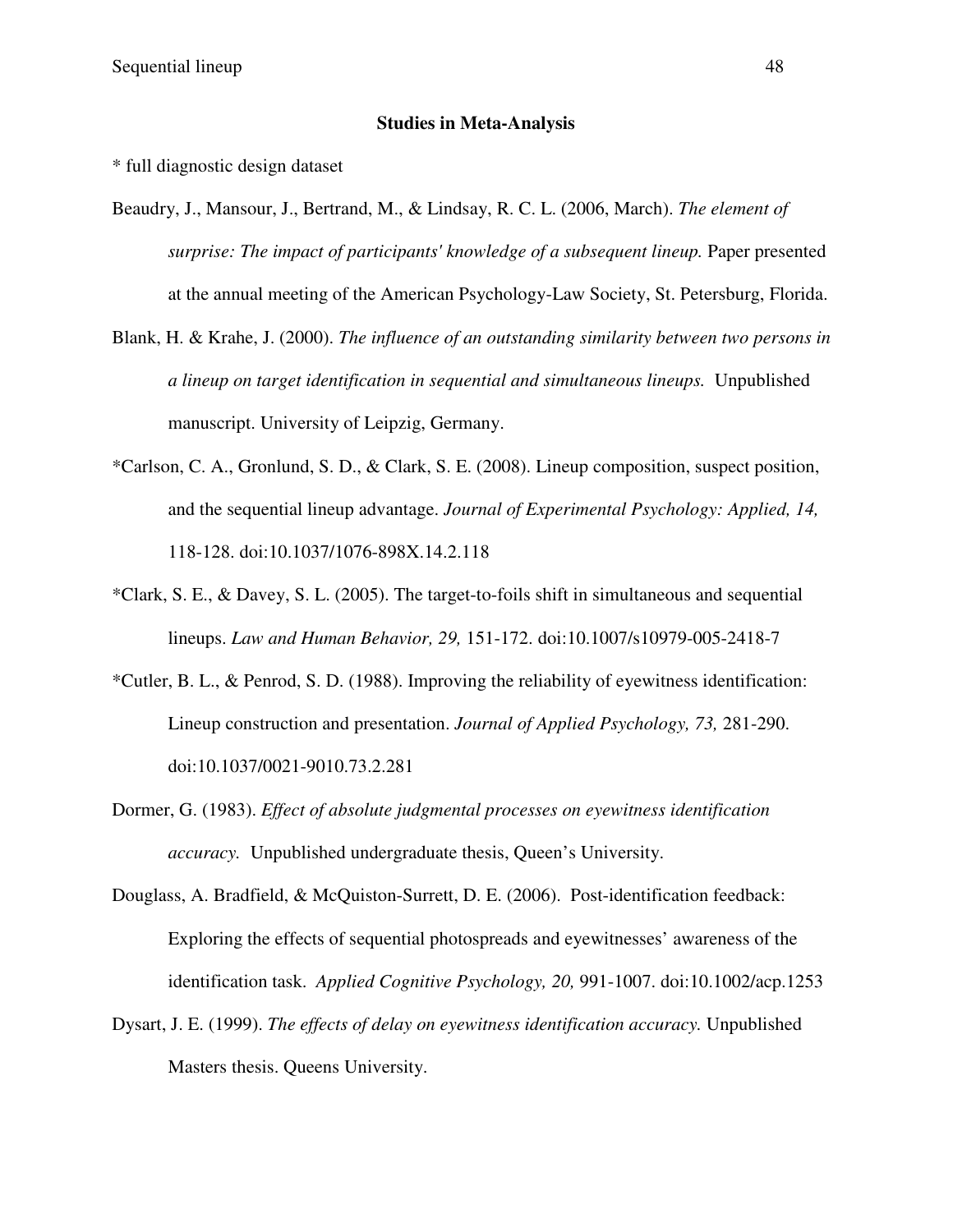- Dysart, J. E., & Lindsay, R. C. L. (2001). A pre-identification questioning effect: Serendipitously increasing correct rejections. *Law and Human Behavior, 25,* 155-165. doi:10.1023/A:1005693330921
- Ferch, R., & Ebbesen, E. (2003). *A signal detection application to simultaneous and sequential lineups*. Unpublished manuscript, University of California, San Diego.
- Gaitens, K. E., Zimmerman, L. A., McQuiston, D. E., & Malpass, R. S. (2002). *Structural bias in eyewitness lineups: When does the suspect "stand out"?* Poster presented at the American Psychology-Law Society biennial conference, Austin, TX.
- \*Greathouse, S., & Kovera, M. (2009). Instruction bias and lineup presentation moderate the effects of administrator knowledge on eyewitness identification. *Law and Human Behavior, 33,* 70-82. doi:10.1007/s10979-008-9136-x
- Gronlund, S. D., Carlson, C. A., Dailey, S. B., & Goodsell, C. A. (2009). Robustness of the sequential lineup advantage. *Journal of Experimental Psychology: Applied, 15*, 140-152. doi:10.1037/a0015082.
- Hannaford, K. M. (1985). *Relative versus absolute judgments in lineup identifications.* Unpublished undergraduate thesis, Queen's University.
- \*Kneller, W., Memon, A., & Stevenage, S. (2001). Simultaneous and sequential lineups: Decision processes of accurate and inaccurate eyewitnesses. *Applied Cognitive Psychology, 15,* 659-671*. [This article was in the previous meta-analysis as: Kneller, W., & Memon, A. (2000). Decision processes of accurate and inaccurate eyewitnesses. Paper presented at the American Psychology-Law biennial conference, New Orleans, LA].*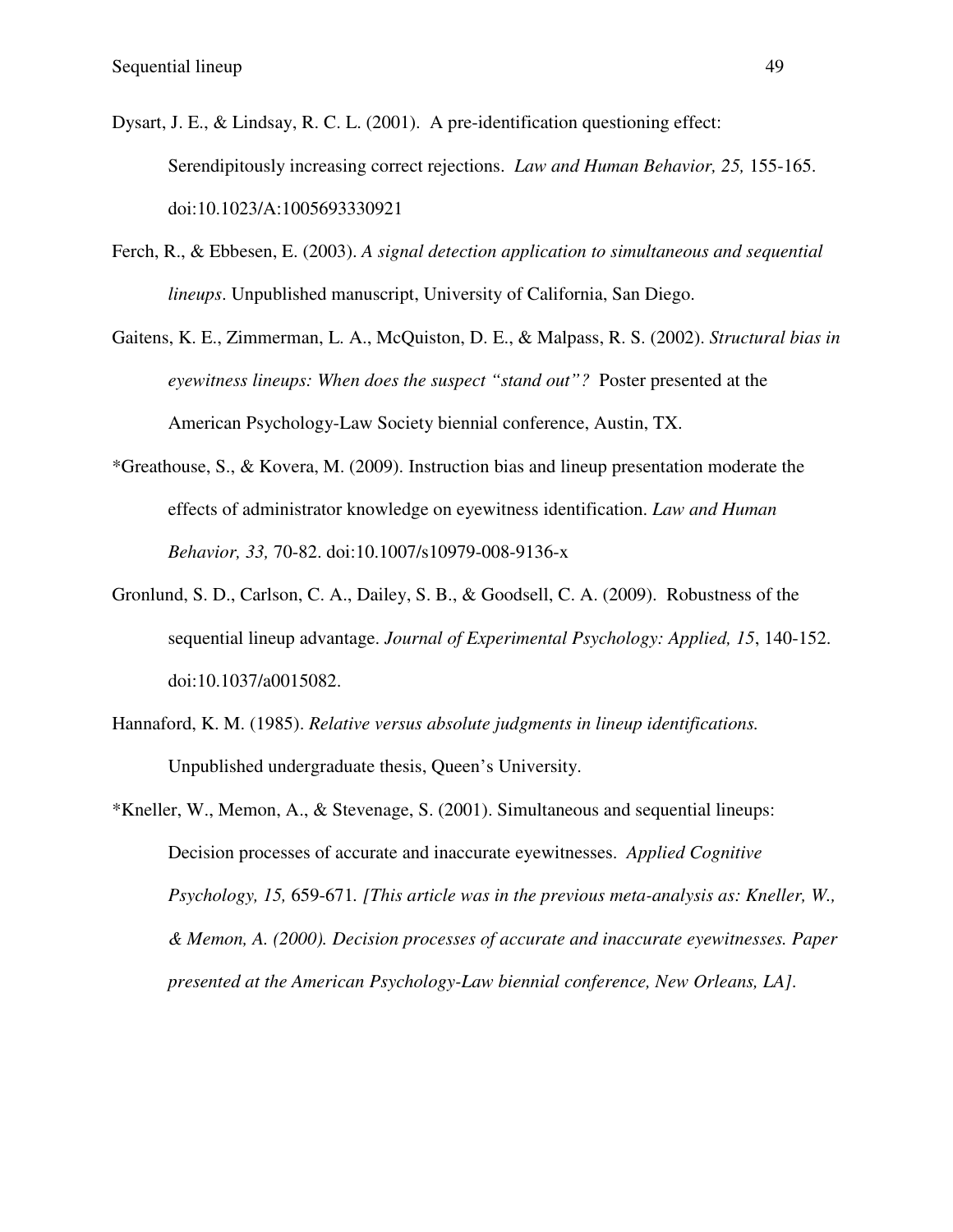- \*Levi, A. M. (2006). An analysis of multiple choices in MSL lineups and a comparison with simultaneous and sequential ones. *Psychology, Crime, and Law, 12,* 273-285. doi:10.1080/10683160500238782
- Lindsay, R. C. L., & Bellinger, K. (1999). Alternatives to the sequential lineup: The importance of controlling the pictures*. Journal of Applied Psychology, 84,* 315-321. doi:10.1037/0021-9010.84.3.315
- \*Lindsay, R. C. L., Lea, J. A., & Fulford, J. A. (1991). Sequential lineup presentation: Technique matters. *Journal of Applied Psychology, 76,* 741-745. doi:10.1037/0021- 9010.76.5.741
- \*Lindsay, R. C. L., Lea, J. A., Nosworthy, G. J., Fulford, J. A., Hector, J., LeVan, V., & Seabrook, C. (1991). Biased lineups: Sequential presentation reduces the problem. *Journal of Applied Psychology, 76,* 796-802. doi:10.1037/0021-9010.76.6.796
- Lindsay, R. C. L., Martin, R., & Webber, L. (1994). Default values in eyewitness descriptions: A problem for the match-to-description lineup foil selection strategy. *Law and Human Behavior, 18,* 527-541. doi:10.1007/BF01499172
- \*Lindsay, R. C. L., Pozzulo, J., Craig, W., Lee, K., & Corber, S. (1997). Simultaneous lineups, sequential lineups, and showups: Eyewitness identification decisions of adults and children. *Law and Human Behavior, 21,* 391-402. doi:10.1023/A:1024807202926
- \*Lindsay, R. C. L., & Wells, G. L. (1985). Improving eyewitness identifications from lineups: Simultaneous versus sequential lineup presentation. *Journal of Applied Psychology, 70,* 556-564. doi:10.1037/0021-9010.70.3.556
- \*MacLin, O. H., & Phelen, C. M. (2007). PC\_Eyewitness: Evaluating the New Jersey method. *Behavior Research Methods, 39*, 242-247.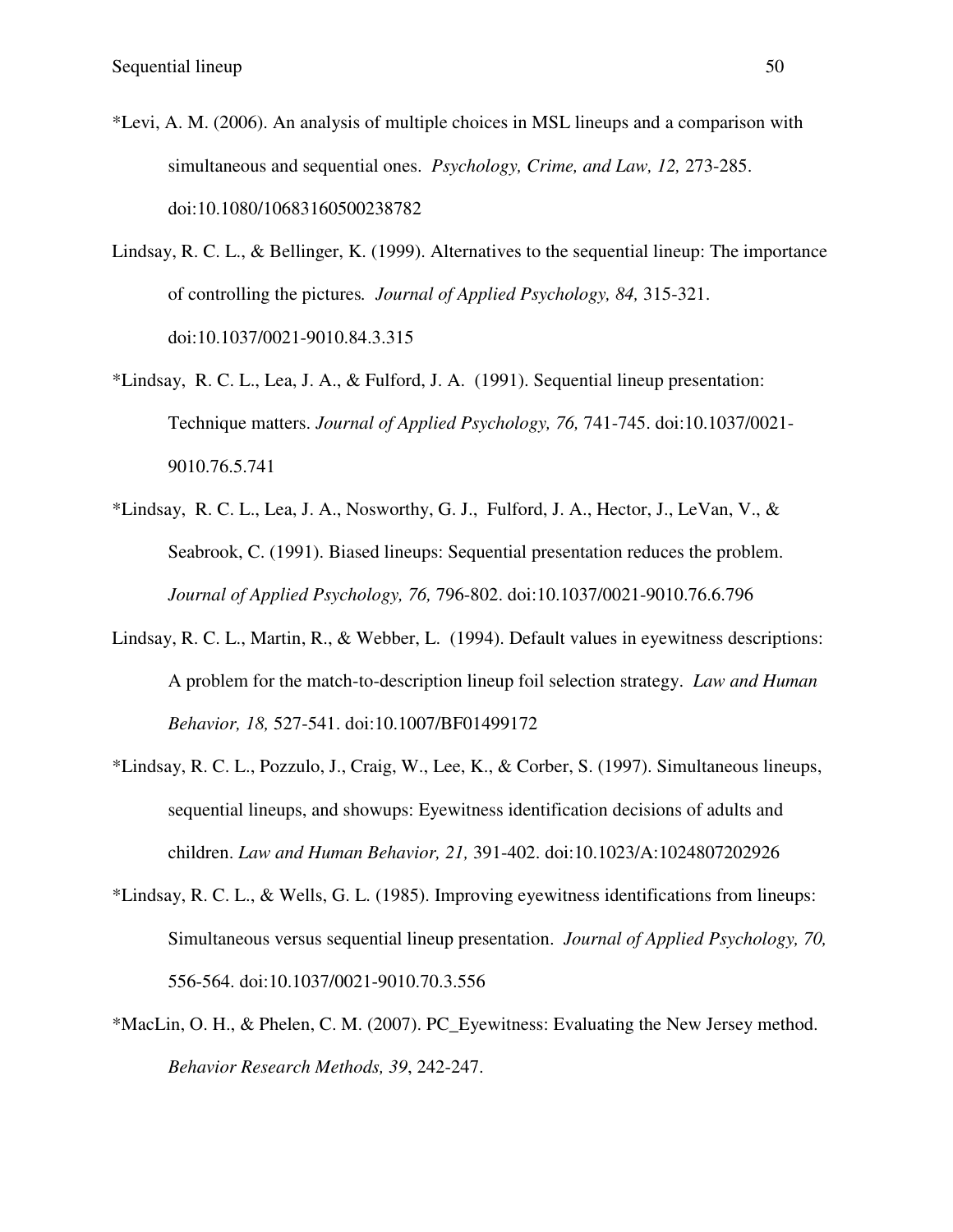- \*MacLin, O. H., Zimmerman, L. A., & Malpass, R. S. (2005). PC\_Eyewitness and the sequential superiority effect: Computer-based lineup administration. *Law and Human Behavior, 29,*  303-321. doi:10.1007/s10979-005-3319-5
- Martins, S. (1996). *The effects of changes in the appearance and lineup position of targets on eyewitness identification.* Unpublished undergraduate thesis, Queen's University. Data were also provided by Ferguson (1981), unpublished undergraduate thesis, Queen's University.
- \*Melara, R. D., Dewitt-Rickards, T. L., & O'Brien, T. P. (1989). Enhancing lineup identification accuracy: Two codes are better than one. *Journal of Applied Psychology, 74,* 706- 713. doi:10.1037/0021-9010.74.5.706
- Memon, A., & Bartlett, J. (2002). The effects of verbalization on face recognition in young and older adults. *Applied Cognitive Psychology, 16,* 635-650. doi:10.1002/acp.820
- \*Memon, A., & Gabbert, F. (2003a). Improving the identification accuracy of senior witnesses: Do prelineup questions and sequential testing help? *Journal of Applied Psychology, 88,*  341-347. doi:10.1037/0021-9010.88.2.341.
- Memon, A., & Gabbert, F. (2003b). Unravelling the effects of sequential presentation in culprit present lineups. *Applied Cognitive Psychology, 17,* 703-714. doi:10.1002/acp.909
- Morgan, III. C. A., Hazlett, G., Doran, A., Garrett, S., Hoyt, G., Thomas, P., Baranoski, M., Southwick, S.M. (2004). Accuracy of eyewitness memory for persons encountered during exposure to highly intense stress. *International Journal of Law and Psychiatry, 27,* 265- 279. doi:10.1016/j.ijlp.2004.03.004
- Newman, K. (1998). *The effects of a weak memory trace on sequential and simultaneous lineup identifications.* Unpublished undergraduate thesis, Queen's University.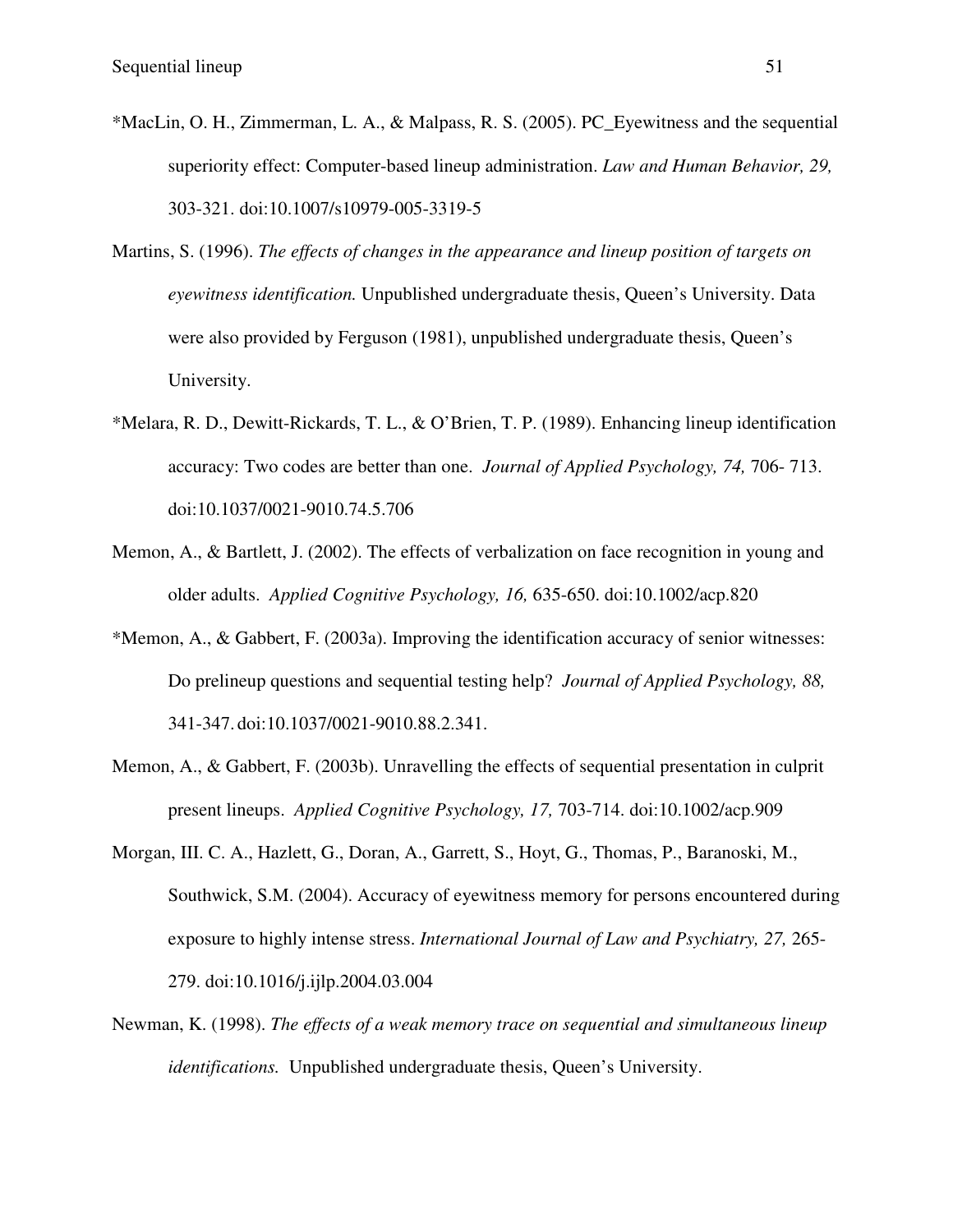- Ogle, C. M., & Reisberg, D. (2006). *A comparison of elimination, sequential, and simultaneous lineup procedures.* Paper presentation at Association for Psychological Science convention, New York, NY.
- \*Parker, J. F., & Ryan, V. (1993). An attempt to reduce guessing behavior in children's and adults' eyewitness identifications. *Law and Human Behavior, 17,* 11-26. doi:10.1007/BF01044534
- Parker, J. F., Tredoux, C., & Nunez, D. (2000). *Lineup measures, lineup procedure, and optimality of encoding.* Paper presented at the American Psychology-Law Society biennial conference, New Orleans, LA.
- Phillips, M. R., McAuliff, B. D., Bull Kovera, M., & Cutler, B. (1999). Double-blind photoarray administration as a safeguard against investigator bias. *Journal of Applied Psychology, 84,* 940-951. doi:10.1037/0021-9010.84.6.940
- \*Pozzulo, J. D., Corey, S. C., Kiraly, M., Girardi, A., Lawandi, A., & Aston, C. (2008). Can a lineup procedure designed for child witnesses work for adults: Comparing simultaneous, sequential, and elimination lineup procedures. *Journal of Applied Social Psychology, 38,*  2195-2209*.* doi:10.1111/j.1559-1816.2008.00387.x
- \*Pozzulo, J. D., & Marciniak, S. (2006). Comparing identification procedures when the perpetrator has changed appearance. *Psychology, Crime, and Law, 12,* 429-438. doi:10.1080/10683160500050690
- Rombough, V. J. (1994). *The effects of lineup presentation and practice on lineup identification accuracy in child eyewitnesses.* Unpublished undergraduate thesis, Queen's University.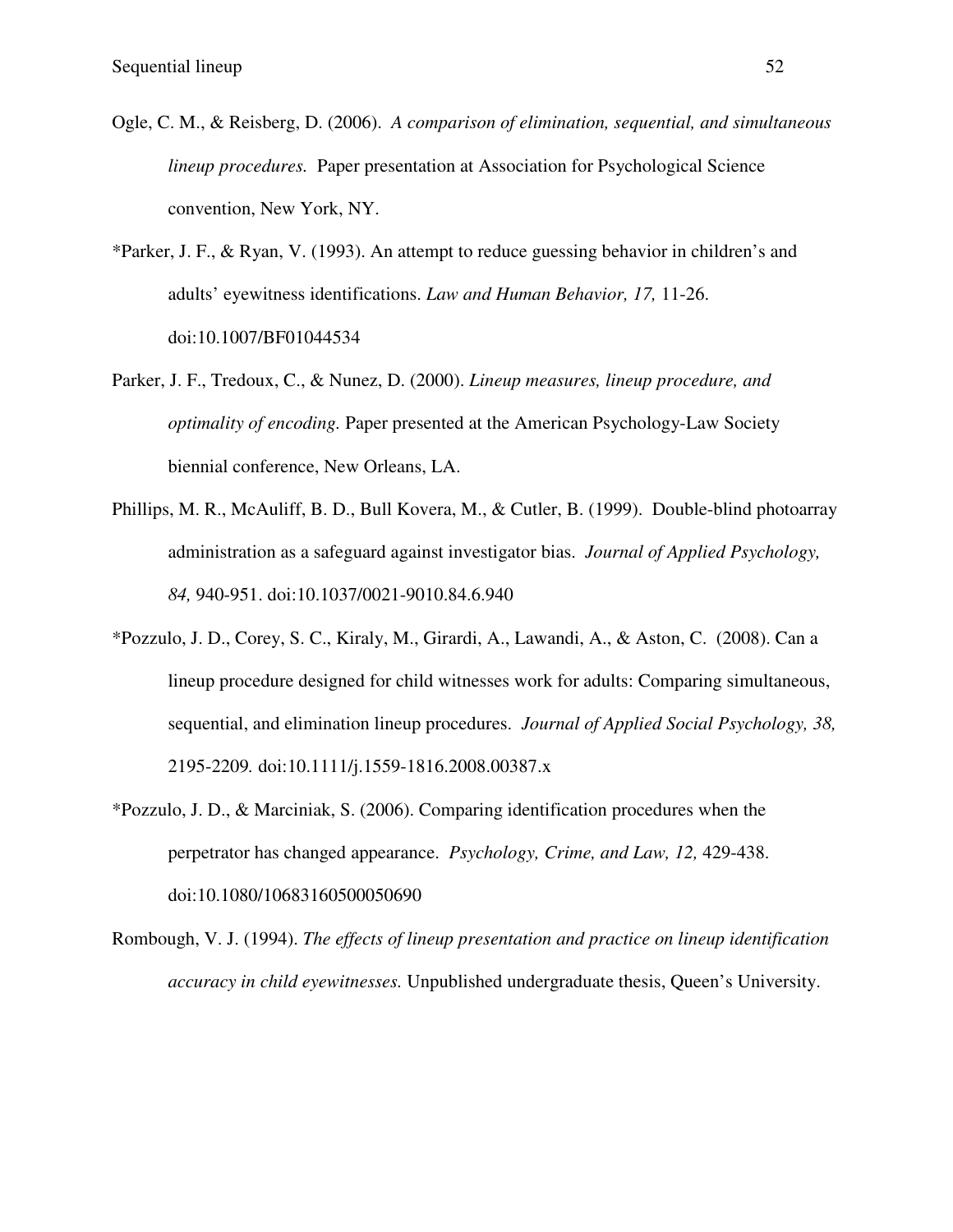\*Rose, R. A., Bull, R., & Vrij, A. (2005). Non-biased lineup instructions do matter – a problem for older witnesses. *Psychology, Crime, and Law, 11,* 147-159. doi:10.1080/10683160512331316307

Searcy, J., Bartlett, J. C., & Memon, A. (2000). Influence of post-event narratives, line-up conditions and individual differences on false identification by young and older witnesses. *Legal and Criminological Psychology, 5,* 219-235. doi:10.1348/135532500168100

- Shapiro, L. R., & Hiatt, T. A. (2002). *A comparison of photographic line-up procedures.* Paper presented at the American Psychology-Law Society biennial conference, Austin, TX.
- Smith, S. M., Lindsay, R. C. L., Pryke, S., & Dysart, J. E. (2001). Postdictors of eyewitness errors: Can false identifications be diagnosed in the cross race situations? *Psychology, Public Policy, and Law, 7,* 153-169. (unpublished sequential lineup data secured from S. Smith). doi:10.1037/1076-8971.7.1.153
- Smyth, L. (1994). *Sequential presentation and practice: The jury is still out.* Unpublished undergraduate thesis, Queen's University.
- \*Sporer, S. L. (1993). Eyewitness identification accuracy, confidence, and decision times in simultaneous and sequential lineups. *Journal of Applied Psychology, 78,* 22-33. doi:10.1037/0021-9010.78.1.22
- \*Steblay, N. K., Dietrich, H. L., Ryan, S. L., Raczynski, J. L., & James, K. A. (in press). Sequential lineup laps and eyewitness accuracy. *Law and Human Behavior.*
- Varrette, T. K. (1994). *The effects of similarity-to-suspect versus match-to-description strategies for selecting lineup foils when perpetrator appearance has been altered*. Unpublished undergraduate thesis, Queen's University.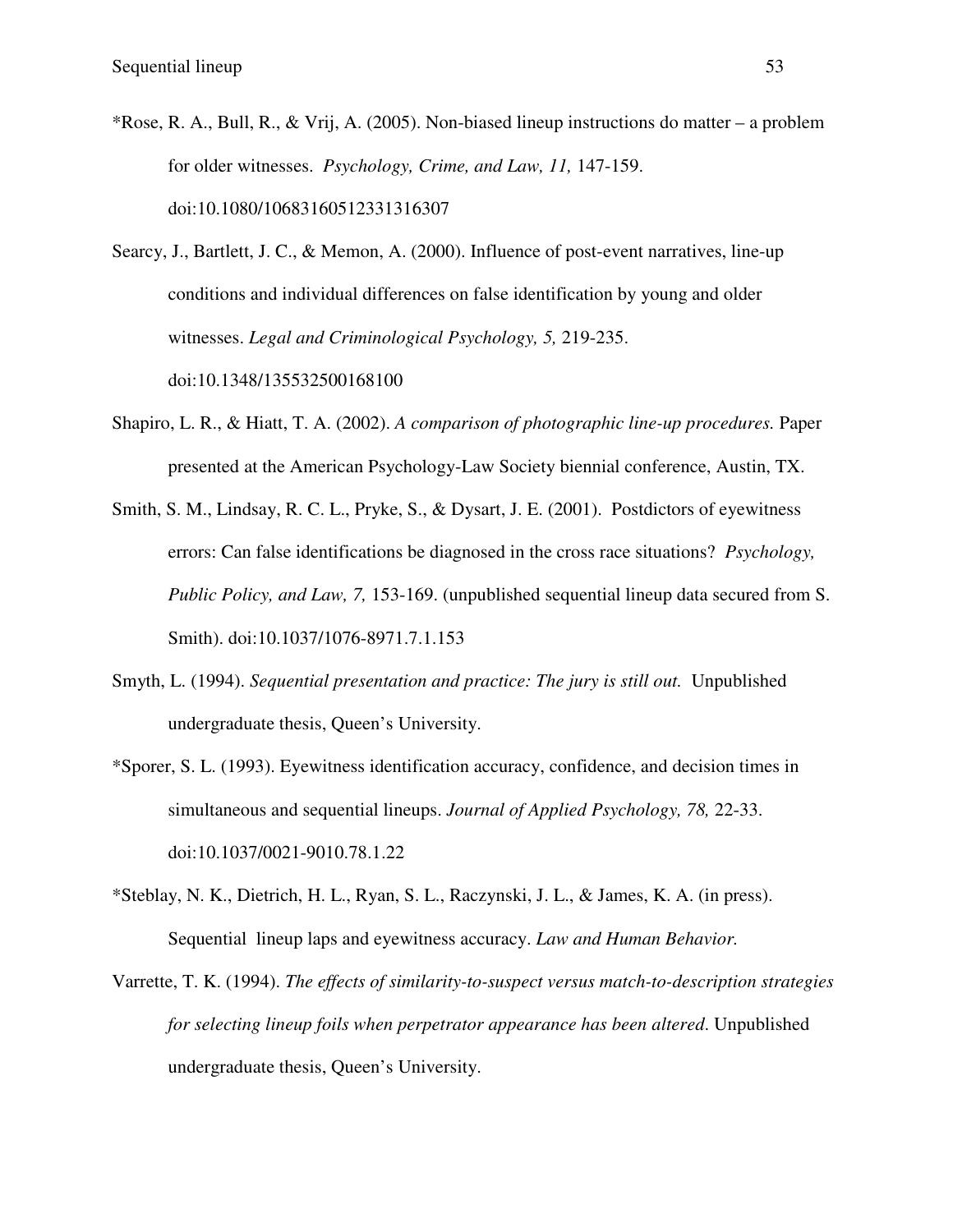- \*Wells, E. C., & Pozzulo, J. D. (2006). Accuracy of eyewitnesses with a two-culprit crime: Testing a new identification procedure. *Psychology, Crime, & Law, 12,* 417-427. doi:10.1080/10683160500050666
- \*Wilcock, R. A., Bull, R., & Vrij, A. (2005). Aiding the performance of older eyewitnesses: Enhanced non-biased line-up instructions and line-up presentation. *Psychiatry, Psychology and Law, 12,* 129-140. doi:10.1375/pplt.2005.12.1.129
- Yarmey, A. D., & Morris, S. (1998). The effects of discussion on eyewitness memory. *Journal of Applied Social Psychology, 28,* 1637-1648. doi:10.1111/j.1559-1816.1998.tb01693.x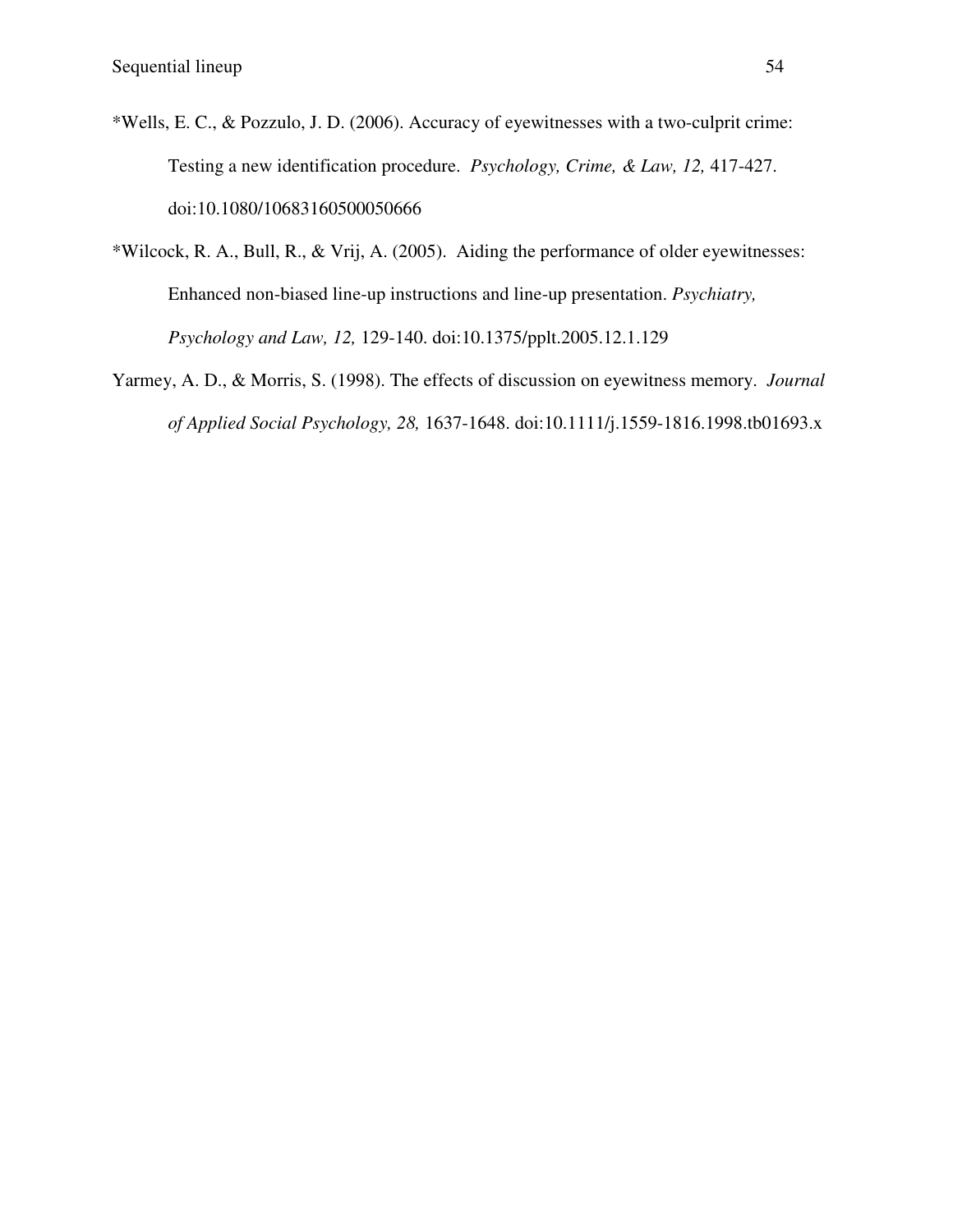#### **References**

- Blank, H., & Krahe, J. (2000). *The influence of an outstanding similarity between two persons in a lineup on target identification in sequential and simultaneous lineups.* Unpublished manuscript. University of Leipzig, Germany.
- Charman, S., & Wells, G. L. (2006). Applied lineup theory. In R. C. L. Lindsay, D. F. Ross, J. D. Read, & M. P. Toglia (Eds.), *Handbook of eyewitness psychology, Volume 2* (pp. 219- 254). New Jersey: Lawrence Erlbaum.
- Clark, S. E., & Davey, S. L. (2005). The target-to-foils shift in simultaneous and sequential lineups. *Law and Human Behavior, 29,* 151-172. doi:10.1007/s10979-005-2418-7
- Clark, S. E., Erickson, M. A., & Breneman, J. S. (in press). Probative value of absolute and relative judgments in eyewitness identification. *Law and Human Behavior*.
- Clark, S. E., Howell, R. T., & Davey, S. L. (2008). Regularities in eyewitness identification. *Law and Human Behavior, 3,* 187-218. doi:10.1007/s10979-006-9082-4.
- Clark, S. E., & Wells, G. L. (2008). On the diagnosticity of multiple-witness identifications. *Law and Human Behavior, 32*, 406-422. doi:10.1007/s10979-007-9115-7.

Daubert v. Merrell Dow Pharmaceuticals, Inc., 113 S.Ct. 2786 (1993).

- Deffenbacher, K. A., Bornstein, B. H., Penrod, S. D., & McGorty, E. K. (2004). A meta-analytic review of the effects of high stress on eyewitness memory. *Law and Human Behavior, 28,* 687-706. doi:10.1007/s10979-004-0565-x
- Gaertner , S., & Harrington, J. (2009). Successful eyewitness identification reform: Ramsey County's blind sequential lineup protocol. *The Police Chief, 76*, 130-141.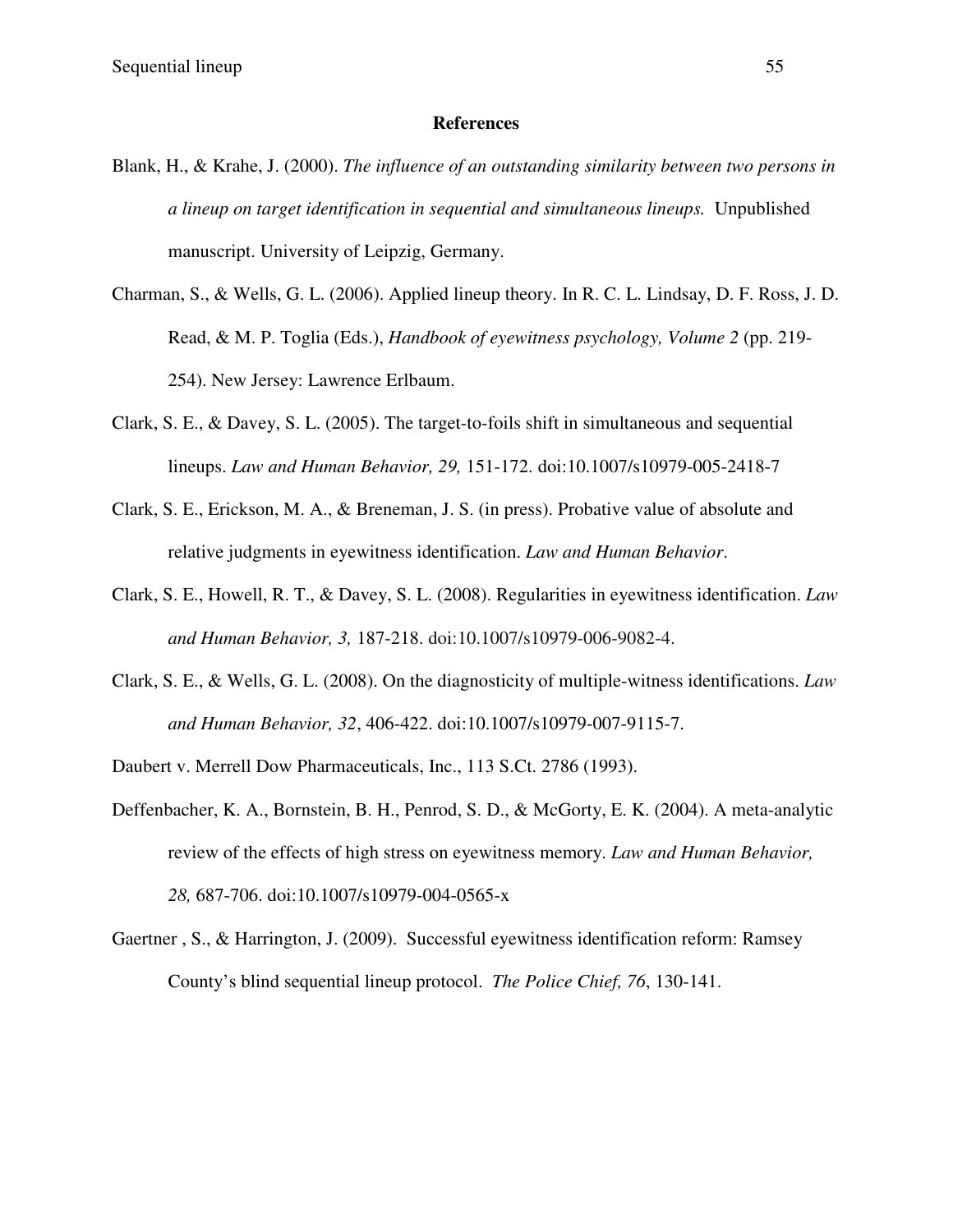- Gronlund, S. D., Carlson, C. A., Dailey, S. B., & Goodsell, C. A. (2009). Robustness of the sequential lineup advantage. *Journal of Experimental Psychology: Applied, 15*, 140-152. doi:10.1037/a0015082.
- Jacob, P. (1994). *The feasibility of using multiple perpetrator sequential lineups.* Unpublished undergraduate thesis, Queen's University.
- Kahneman, D. (2003). A perspective on judgment and choice: Mapping bounded rationality. *American Psychologist, 58,* 697-720. doi:10.1037/0003-066X.58.9.697
- Kahneman, D., & Tversky, A. (1979). Prospect theory: An analysis of decision under risk. *Econometrica*, *47*, 263-291. doi:10.2307/1914185
- Klobuchar, A., Steblay, N. K., & Caligiuri, H. L. (2006). Improving eyewitness identifications: Hennepin County's blind sequential lineup pilot project. *Cardozo Public Law, Policy, and Ethics Journal,* 2, 381-414.
- Laldin, S. (1997). *Contextual effects on lineup identification of multiple perpetrators*. Unpublished undergraduate thesis, Queen's University.
- Lindsay, R. C. L., & Bellinger, K. (1999). Alternatives to the sequential lineup: The importance of controlling the pictures*. Journal of Applied Psychology, 84,* 315-321. doi:10.1037/0021-9010.84.3.315
- Lindsay, R. C. L., Lea, J. A., & Fulford, J. A. (1991). Sequential lineup presentation: Technique matters. *Journal of Applied Psychology, 76,* 741-745. doi:10.1037/0021-9010.76.5.741
- Lindsay, R. C. L., Lea, J. A., Nosworthy, G. J., Fulford, J. A., Hector, J., LeVan, V., & Seabrook, C. (1991). Biased lineups: Sequential presentation reduces the problem. *Journal of Applied Psychology, 76,* 796-802. doi:10.1037/0021-9010.76.6.796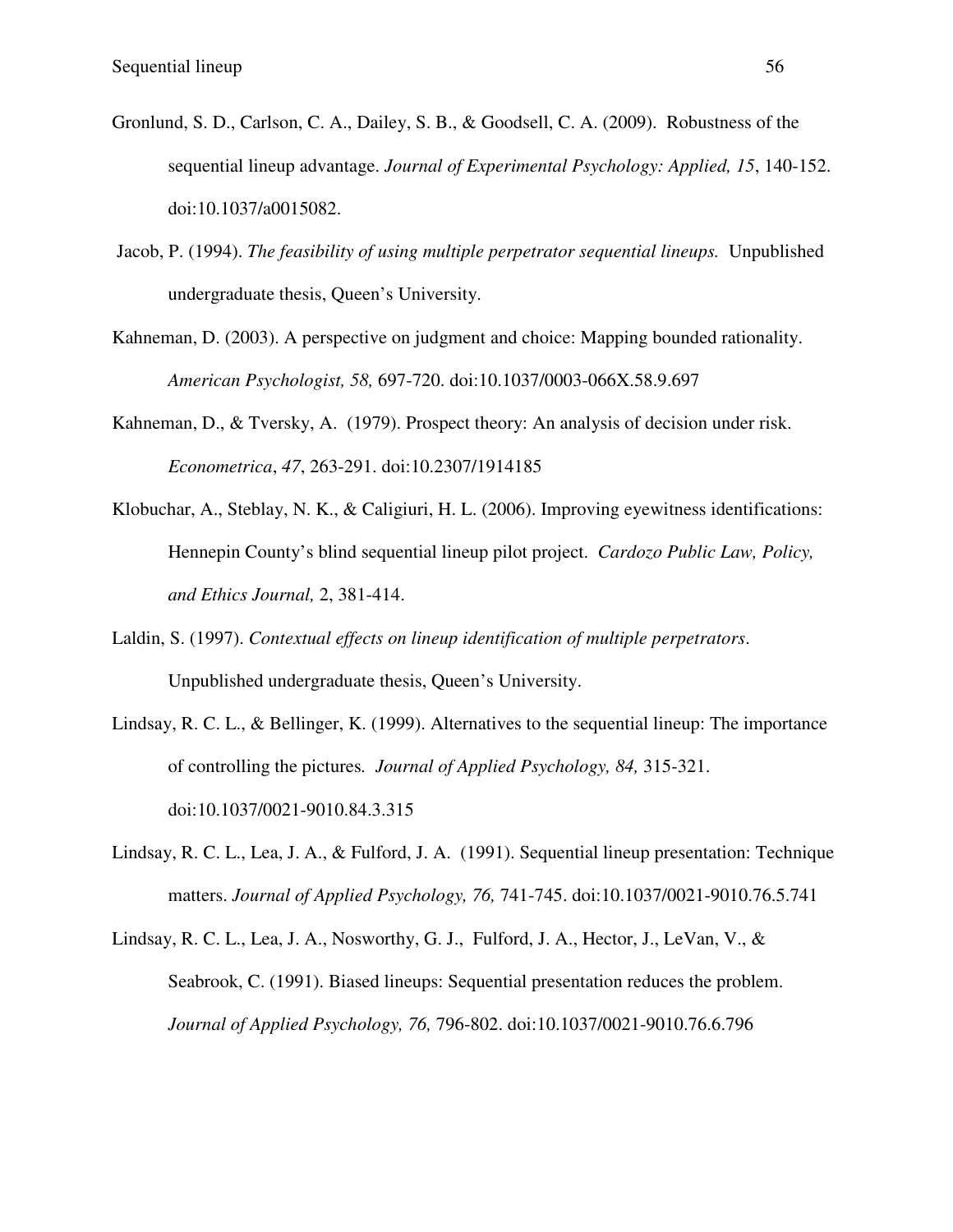- Lindsay, R. C. L., Mansour, J. K., Beaudry, J. L., Leach, A. M., & Bertrand, M. I. (2009a). Sequential lineup presentation: Patterns and policy. *Legal and Criminological Psychology, 14,* 13-24. doi:10.1348/135532508X382708
- Lindsay, R. C. L., Mansour, J. K., Beaudry, J. L., Leach, A. M., & Bertrand, M. I. (2009b). Beyond sequential presentation: Misconceptions and misrepresentations of sequential lineups. *Legal and Criminological Psychology, 14,* 31-34. doi:10.1348/135532508X382104
- Lindsay, R. C. L., & Wells, G. L. (1985). Improving eyewitness identifications from lineups: Simultaneous versus sequential lineup presentation. *Journal of Applied Psychology, 70,* 556-564. doi:10.1037/0021-9010.70.3.556
- Luus, C. A. E., & Wells, G. L. (1991). Eyewitness identification and the selection of distractors for lineups. *Law and Human Behavior, 15,* 43-57. doi:10.1007/BF01044829
- MacLin, O. H., & Phelen, C. M. (2007). PC\_Eyewitness: Evaluating the New Jersey method. *Behavior Research Methods, 39*, 242-247.
- Malpass, R. S., Tredoux, C. G., & McQuiston-Surrett, D. E. (2009a). Public policy and sequential lineups. *Legal and Criminological Psychology, 14,* 1-12. doi:10.1348/135532508X384102
- Malpass, R. S., Tredoux, C. G., & McQuiston-Surrett, D. E. (2009b). Response to Lindsay, Mansour, Beaudry, Leach & Bertrand's 'Sequential lineup presentation: Patterns and policy'. *Legal and Criminological Psychology, 14,* 25-30. doi:10.1348/135532508X384094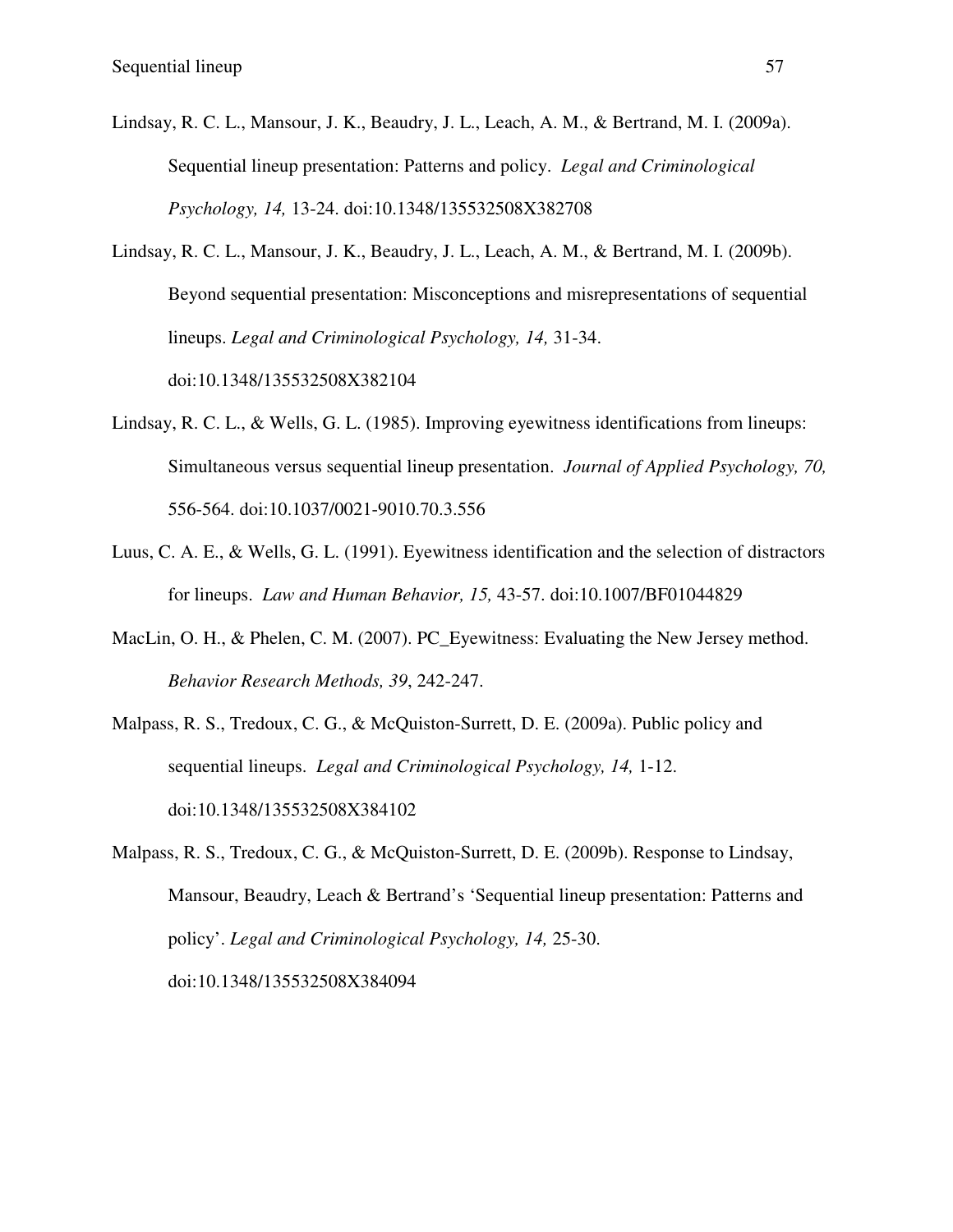- McQuiston-Surrett, D. E., Malpass, R. S., & Tredoux, C. G. (2006). Sequential vs. simultaneous lineups: A review of method, data, and theory. *Psychology, Public Policy and Law, 12,* 137-169. doi:10.1037/1076-8971.12.2.137
- Meissner, C. A., & Brigham, J. C. (2001). A meta-analysis of the verbal overshadowing effect in face identification. *Applied Cognitive Psychology, 15,* 603-616. doi:10.1001/acp.728
- Memon, A., & Gabbert, F. (2003). Improving the identification accuracy of senior witnesses: Do prelineup questions and sequential testing help? *Journal of Applied Psychology, 88,* 341- 347. doi:10.1037/0021-9010.88.2.341
- Penrod, S. D. (2003). Eyewitness identification evidence: How well are witnesses and police performing? *Criminal Justice Magazine, 54*, 36-47.
- Rosenthal, R. (1991). *Meta-analytic procedures for social research*. Newbury Park, CA: Sage.
- Searcy, J., Bartlett, J. C., & Memon, A. (2000). Influence of post-event narratives, line-up conditions and individual differences on false identification by young and older witnesses. *Legal and Criminological Psychology, 5,* 219-235.

doi:10.1348/135532500168100

- Steblay, N. K. (1997). Social influence in eyewitness recall: A meta-analytic review of lineup instruction effects. *Law and Human Behavior, 21,* 283-297. doi:10.1023/A:1024890732059
- Steblay, N. K., Dysart, J. E., Fulero, S., & Lindsay, R. C. L. (2001). Eyewitness accuracy rates in sequential and simultaneous lineup presentations: A meta-analytic comparison. *Law and Human Behavior, 25,* 459-473. doi:10.1023/A:1012888715007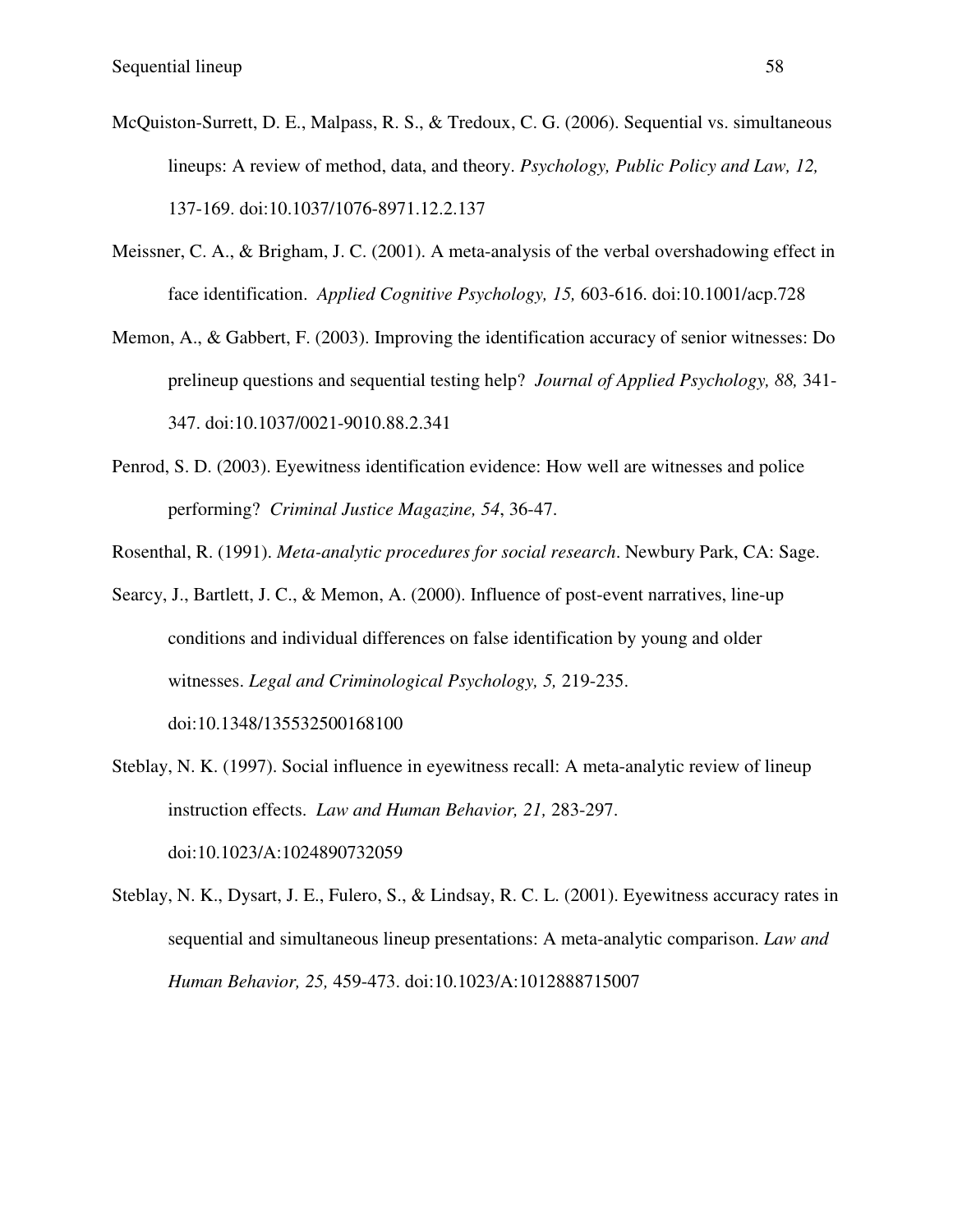- Steblay, N. K., Dietrich, H. L., Ryan, S. L., Raczynski, J. L., & James, K. A. (in press). Sequential lineup laps and eyewitness accuracy. *Law and Human Behavior.* doi:10.1007/s10979-010-9236-2
- Technical Working Group for Eyewitness Accuracy. (1999). *Eyewitness evidence: A guide for law enforcement*. Washington, DC: U.S. Department of Justice.
- Vanderwal, A. (1996). *The effects of the sequential presentation of lineups with multiple perpetrators on eyewitness identification.* Unpublished undergraduate thesis, Queen's University.
- Wells, G. L. (1978). Applied eyewitness-testimony research: System variables and estimator variables. *Journal of Personality and Social Psychology, 12,* 1546-1557. doi:10.1037/0022-3514.36.12.1546
- Wells, G. L. (1984). The psychology of lineup identification. *Journal of Applied Social Psychology, 14,* 89-103. doi:10.1037/0022-3514.36.12.1546
- Wells, G. L. (2006). Eyewitness identification: Systemic reforms. *Wisconsin Law Review, 2,*  615-643.
- Wells, G. L., & Lindsay, R. C. L. (1980). On estimating the diagnosticity of eyewitness nonidentifications. *Psychological Bulletin, 88,* 776-784. doi:10.1037/0033- 2909.88.3.776
- Wells, G. L., Malpass, R. S., Lindsay, R. C. L., Turtle, J. W., & Fulero, S. M. (2000). From the lab to the police station: A successful application of eyewitness research*. American Psychologist, 55, 581-598. doi:10.1037//0003-066X.55.6.581.*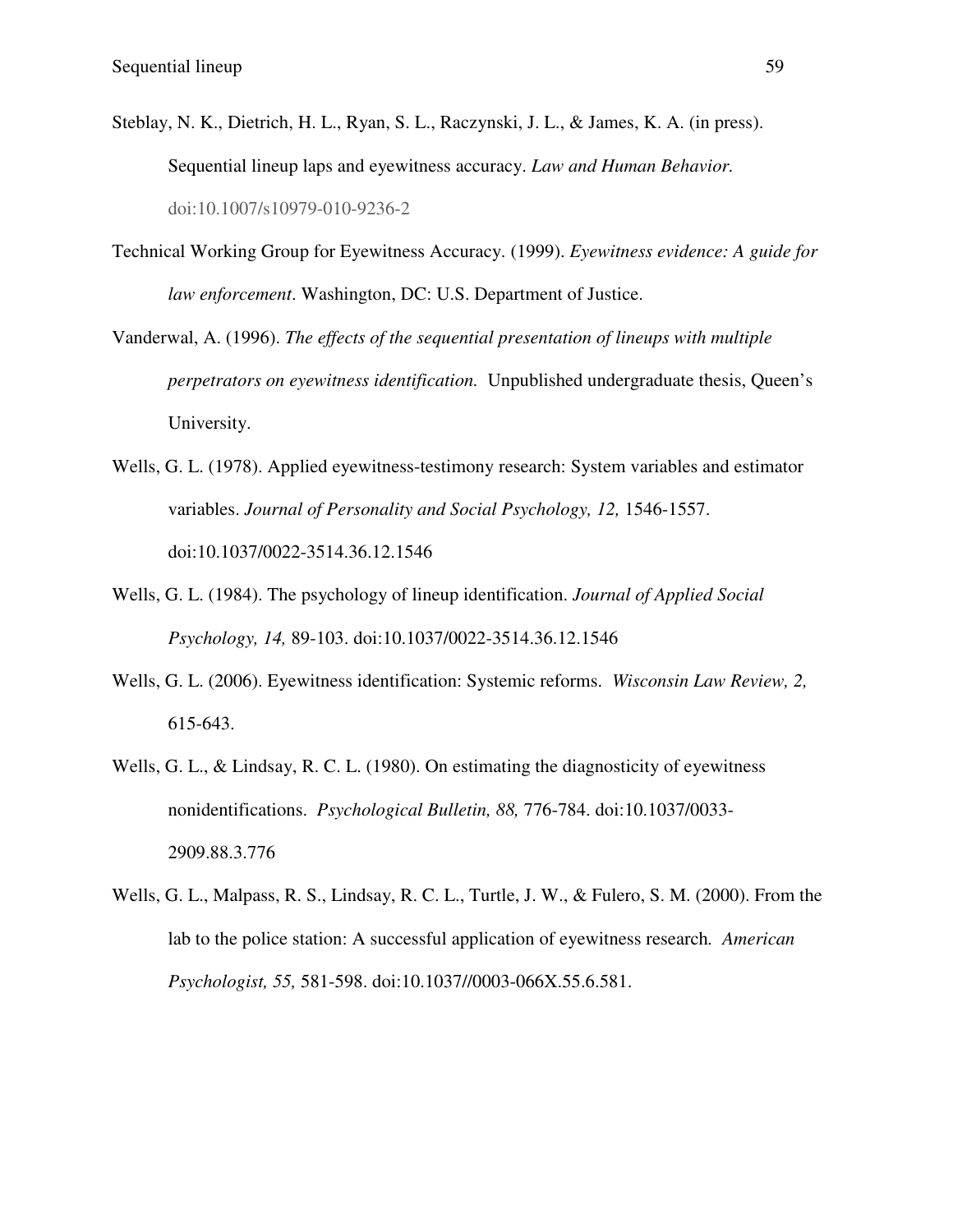- Wells, G. L., & Penrod, S. D. (in press). Eyewitness identification research: Strengths and weaknesses of alternative methods. In B. Rosenfeld, & S. D. Penrod (Eds.), *Research methods in forensic psychology.* New York: Wiley.
- Wells, G. L., & Turtle, J. W. (1986). Eyewitness identification: The importance of lineup models. *Psychological Bulletin, 99,* 320-329. doi:10.1037/0033-2909.99.3.320
- Wright, D. B., Boyd, C. E., & Tredoux, C. G. (2001). A field study of own-race bias in South Africa and England. *Psychology, Public Policy, and Law, 7,* 119-133. doi:10.1037/0033- 2909.99.3.320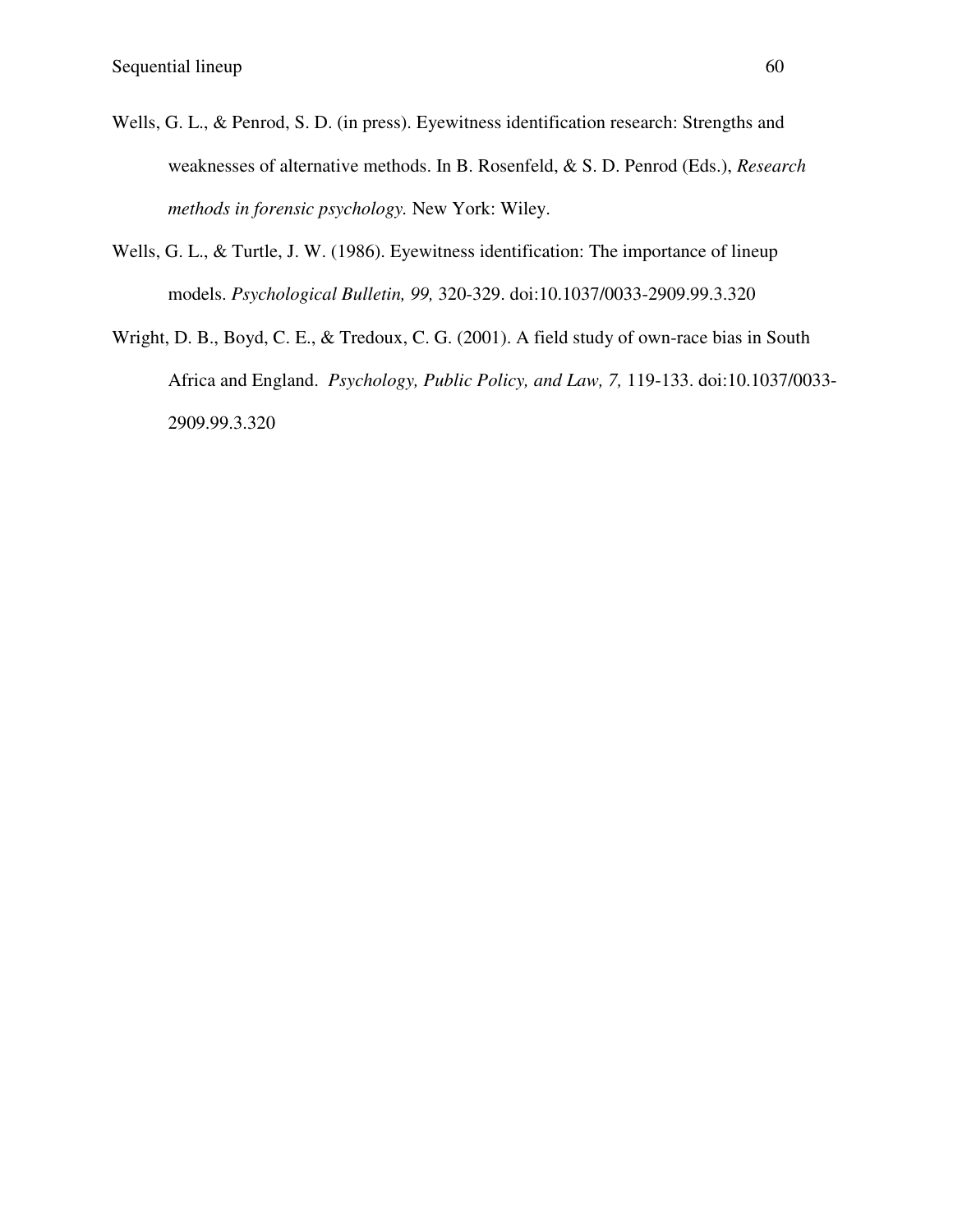# Table 1

*Lineup Performance: Sequential vs. Simultaneous Lineup Formats* 

*2010 Data (2001 Meta-analysis Data in Parentheses) \* p < .05*

|                        | $\boldsymbol{k}$ | Sequential                  | Simultaneous $r$ |        | $*(Zma)$ |
|------------------------|------------------|-----------------------------|------------------|--------|----------|
| Eyewitness decisions   |                  | $\%$                        | $\%$             |        |          |
|                        |                  | 2010 (2001)                 | 2010 (2001)      |        |          |
| Culprit-present lineup |                  |                             |                  |        |          |
| Culprit ID             | 58               | $.38$ $(.35)$               | .52(.50)         | $-.14$ | $\ast$   |
| Filler                 | 48               | $.24$ $(.19)$ $.24$ $(.24)$ |                  |        |          |
| No choice              | 48               | .41(.46)                    | $.27$ $(.26)$    |        | $\ast$   |
| Culprit-absent lineup  |                  |                             |                  |        |          |
| Correct rejection      | 64               | $.64$ $(.72)$               | $.43$ $(.49)$    | .22    | $\ast$   |
| Filler                 | 64               | $.36$ $(.28)$ $.57$ $(.51)$ |                  |        | $\ast$   |
|                        |                  |                             |                  |        |          |

| Identification of   |                        |     |   |
|---------------------|------------------------|-----|---|
| designated innocent |                        |     |   |
| suspect             | 27 .13 (.09) .25 (.27) | .14 | ∗ |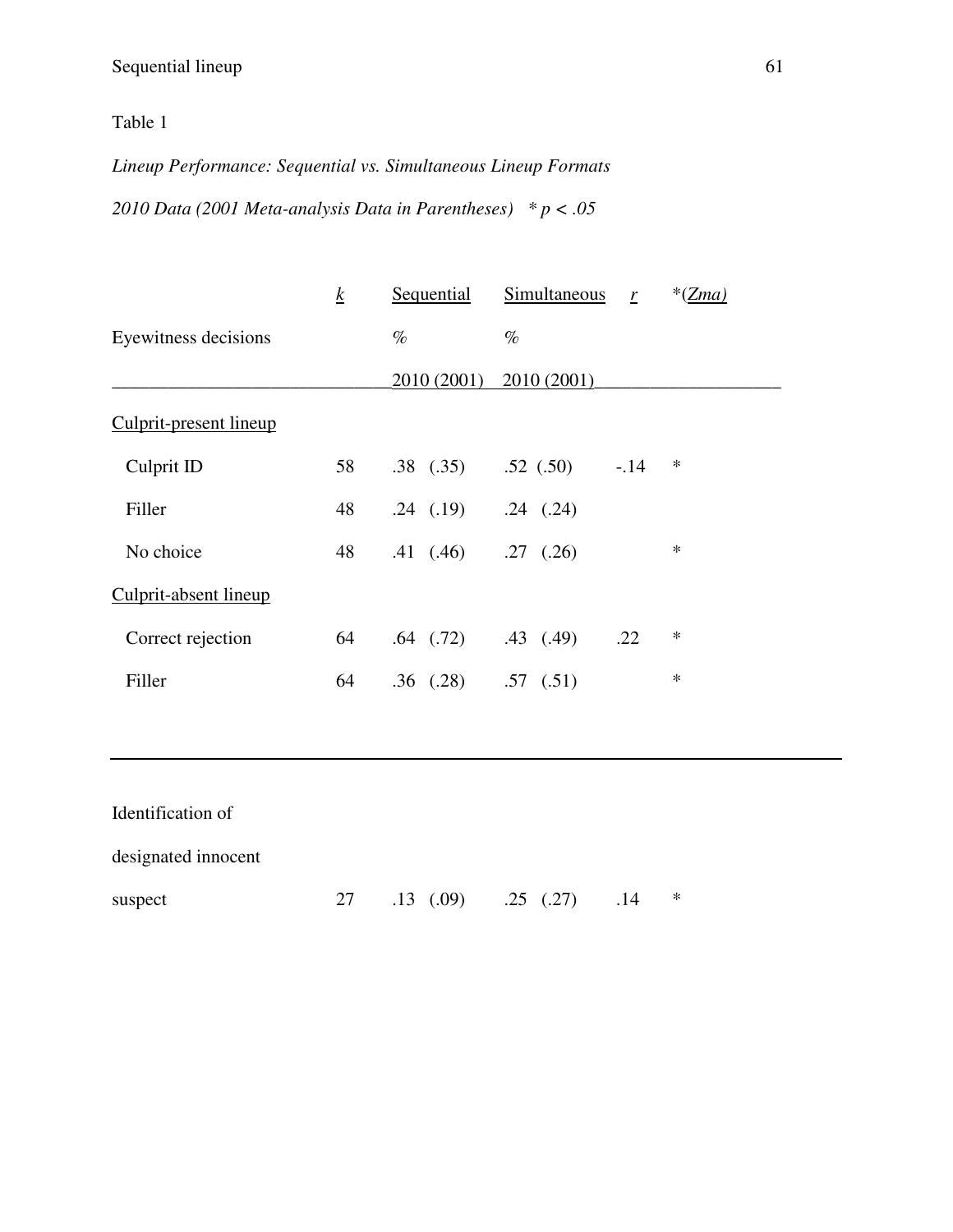### Table 2

 *Moderator Variable Analyses*: *Robustness of the Sequential-superiority Effect*

|                                                      | Culprit-present           | Culprit-Absent            | Innocent                  |
|------------------------------------------------------|---------------------------|---------------------------|---------------------------|
|                                                      | Correct IDs               | Correct rejections        | suspect                   |
|                                                      | r(k)                      | r(k)                      | r(k)                      |
| Witness age                                          |                           |                           |                           |
| <b>Adults</b>                                        | $-.13(48)*^a$             | .24 $(56) *$ <sup>*</sup> | $.15(25)*^{\mathrm{a}}$   |
| Older adults                                         | $-.25(5)$ * <sup>b</sup>  | $.27(4)$ *                | $---$                     |
| Children under 12                                    | $-.19(4)$ *               | .00 (3) $ns^b$            | .03 $(2)^{b}$             |
| Lindsay lab (adult witnesses only)                   |                           |                           |                           |
| Lindsay $k = 22$                                     | $-13(15)$ *               | .28 $(20)$ *              | .26 $(13) *$ <sup>*</sup> |
| Others<br>$k = 39$                                   | $-.13(33)*$               | .22 $(36)$ *              | .03 $(12) *$ <sup>b</sup> |
| Publication status (adult witnesses only)            |                           |                           |                           |
| Published<br>$k = 45$                                | $-.10(34) *$ <sup>a</sup> | $.25(42)$ *               | $.15(18)*$                |
| Unpublished k = 16 $-.19$ (14) <sup>*b</sup>         |                           | $.19(14)$ *               | $.14(7)$ *                |
| Full design dataset_                                 |                           |                           |                           |
| Full design dataset $k = 27 - .08$ (27) <sup>*</sup> |                           | $.23(27)*$                | $.13(11)*$                |
| All remaining tests $k = 45$ -.19 (31) <sup>*</sup>  |                           | $.21(37)*$                | $.15(16)$ *               |
|                                                      |                           |                           |                           |

\* difference between simultaneous and sequential lineups is statistically significant,  $p < .05$ ab: superscripts that differ between groups, within condition of culprit-present or culprit-absent, signify a statistically significant difference at p < .05 between the effect sizes.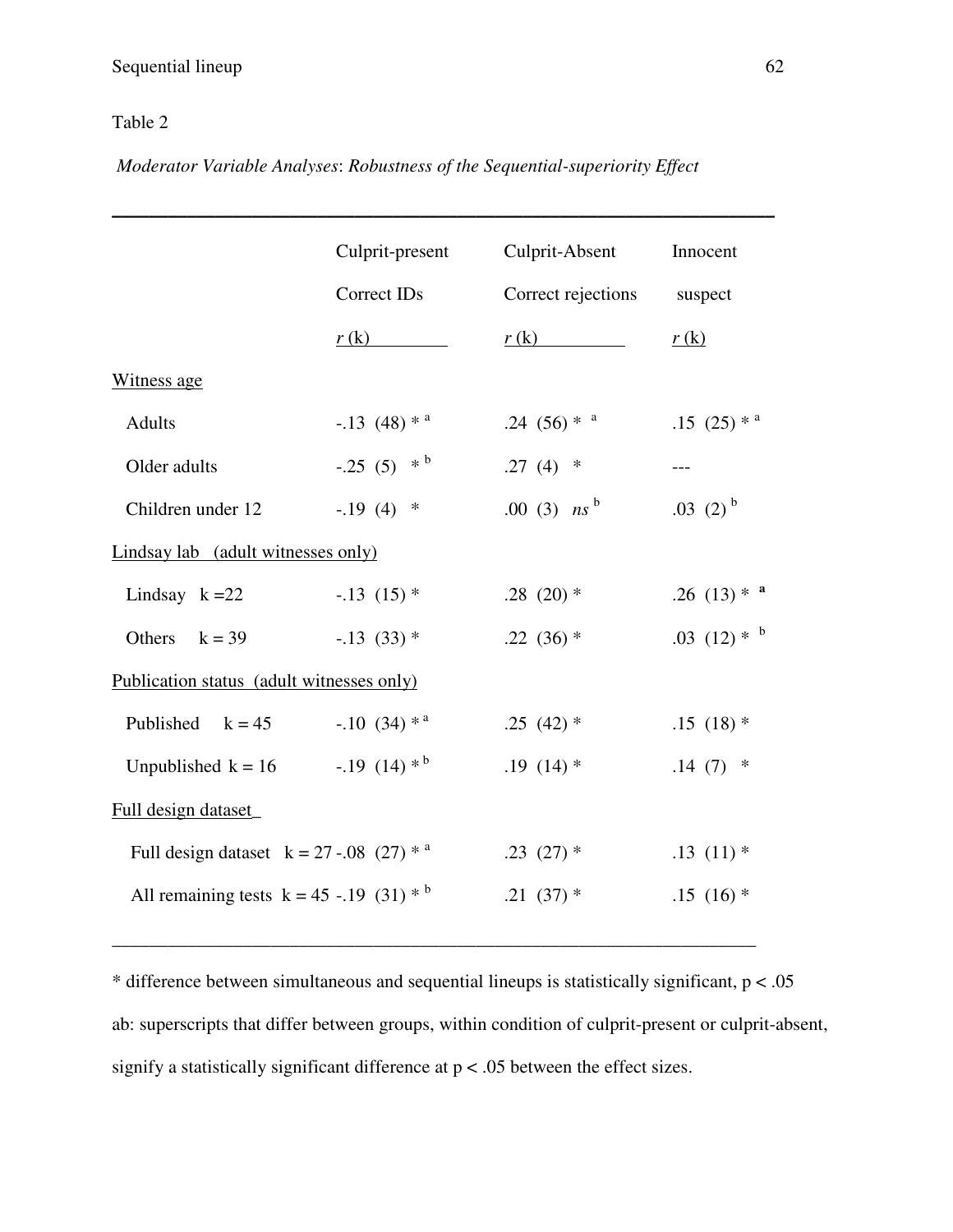Not included in the listing are "mixed conditions" (in which participants within the same study experienced different levels of the variable), cases in which the variable was unreported, or conditions in which the number of tests was very small.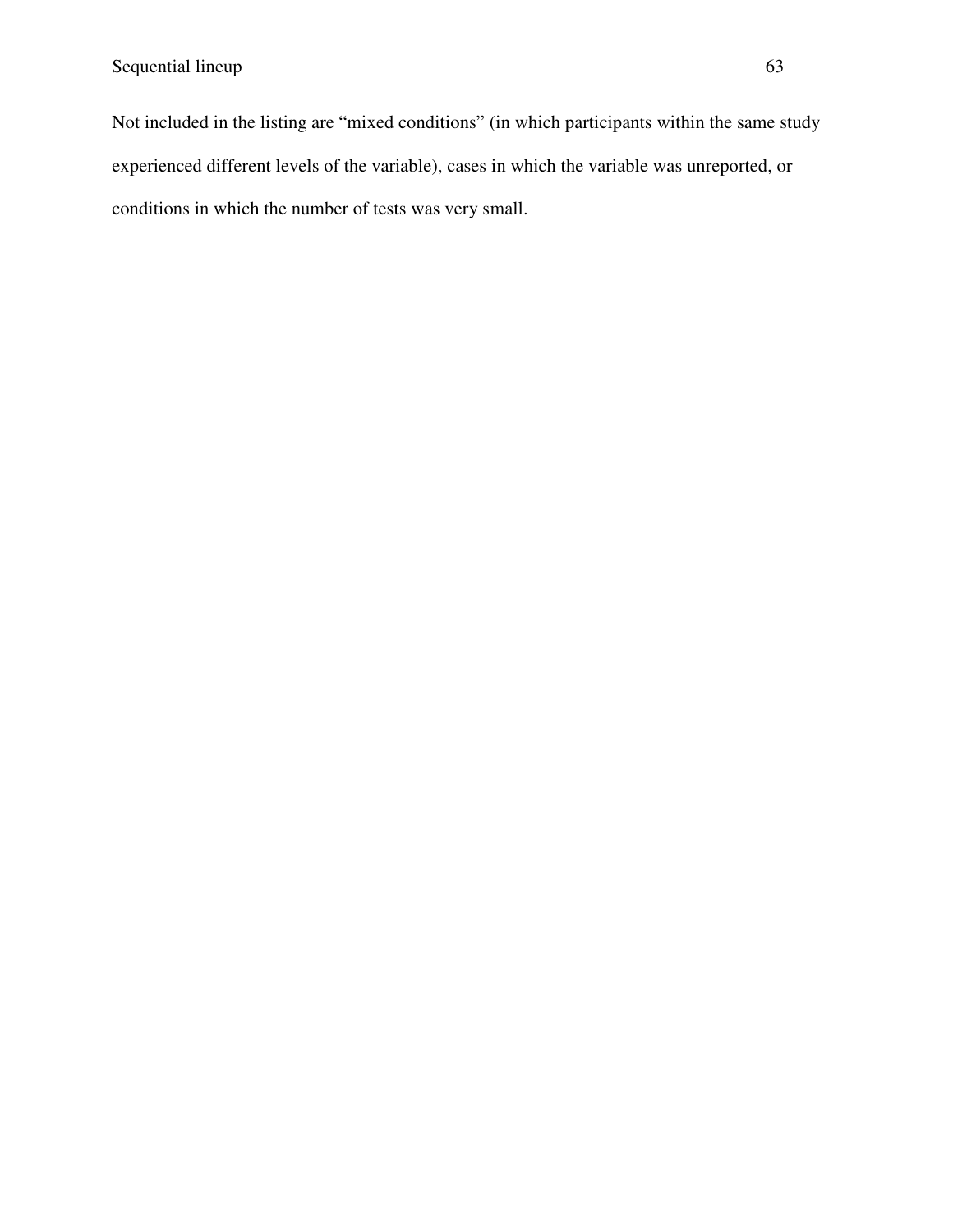# Table 3

*Lineup Performance: Sequential vs. Simultaneous Lineup Formats* 

*Full Diagnostic Design Subset of 2x2 Designs, Published, Adult Witnesses* 

|                        | $\underline{k}$ | Sequential | <b>Simultaneous</b> | $\mathbf{r}$ | $*(Zma)$ |
|------------------------|-----------------|------------|---------------------|--------------|----------|
| Eyewitness decision    |                 | $\%$       | $\%$                |              |          |
| Culprit-present lineup |                 |            |                     |              |          |
|                        |                 |            |                     |              |          |
| Culprit ID             | 27              | .44        | .52                 | $-.08$       | $\ast$   |
| Filler                 | 24              | .19        | .25                 | $-.07$       | $\ast$   |
| No choice              | 24              | .39        | .24                 |              | $\ast$   |
| Culprit-absent lineup  |                 |            |                     |              |          |
| Correct rejection      | 27              | .68        | .46                 | .23          | $\ast$   |
| Filler                 | 27              | .32        | .54                 |              | $\ast$   |
| Diagnosticity ratio    |                 | 7.72       | 5.78                |              |          |

### Identification of designated innocent suspect

|                     | 11 | .15  | .28  | .13 | $\ast$ |
|---------------------|----|------|------|-----|--------|
| Diagnosticity ratio |    | 2.94 | 1.86 |     |        |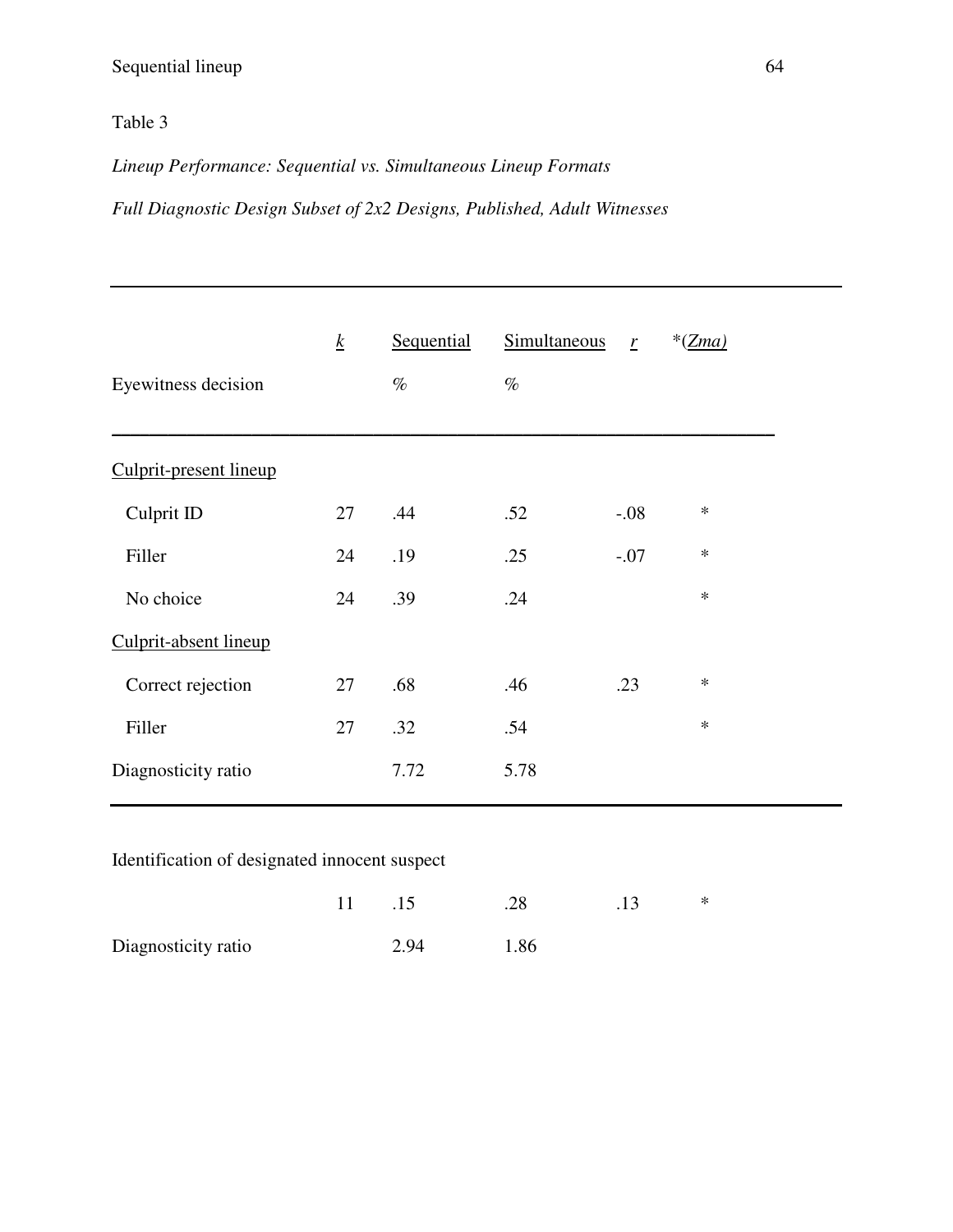# Table 4

*Moderator Analysis: System Variables in Sequential and Simultaneous Lineups (Full design dataset)* 

\_\_\_\_\_\_\_\_\_\_\_\_\_\_\_\_\_\_\_\_\_\_\_\_\_\_\_\_\_\_\_\_\_\_\_\_\_\_\_\_\_\_\_\_\_\_\_\_\_\_\_\_\_\_\_\_\_\_\_\_\_\_\_\_\_\_\_\_\_\_\_

|                                                                             |                |                           |         |                        |            | Diagnosticity |
|-----------------------------------------------------------------------------|----------------|---------------------------|---------|------------------------|------------|---------------|
|                                                                             | $\bf k$        | CPr                       | CAr     | DSr(k)                 | <b>SEQ</b> | <b>SIM</b>    |
| Lineup construction method                                                  |                |                           |         |                        |            |               |
| Match to description                                                        | 15             | $-10^*$ . 24 *            |         | $.16(8)$ *             | 10.00      | 6.64          |
| Match to culprit                                                            | 9              | $-.06*$ .23 *             |         | $.06(3)$ ns            | 5.21       | 3.82          |
| <b>Back-loading</b>                                                         |                |                           |         |                        |            |               |
| Back-loaded                                                                 | 22             | $-0.09*$ .26 *            |         | $.13(9)*$              | 8.18       | 5.47          |
| Not back-loaded                                                             | $\overline{4}$ | $.01$ ns                  | $.13*$  | .12(2)                 | 8.53       | 6.00          |
| Description of culprit before lineup                                        |                |                           |         |                        |            |               |
| Yes                                                                         | 14             | $-0.05*$ .21 *            |         | $.14(8)$ *             | 8.68       | 5.93          |
| Unreported/no                                                               | 13             | $-.12*$ .26 *             |         | $.11(3)$ *             | 7.65       | 5.51          |
| Stopping rule for sequential lineup                                         |                |                           |         |                        |            |               |
| Stop at ID                                                                  | 6              | $-17*$ <sup>a</sup> .28 * |         | .08(1)                 | 8.43       | 6.34          |
| Continue to end of lineup                                                   | 20             | $-0.05*^{b}$ .19 *        |         | $.14(10)*$             | 8.34       | 5.92          |
| Treatment of multiple IDs (for studies that continue the sequential lineup) |                |                           |         |                        |            |               |
| None made multiple IDs                                                      | $\overline{4}$ | $-.12*$ .23 *             |         | $---$                  | 6.54       | 5.06          |
| Counts as false alarm                                                       | $\overline{4}$ | $-12*$                    | $.17*$  | $.23(3)*^{\mathrm{a}}$ | 6.21       | 5.29          |
| $1st$ response rule                                                         | 9              | $-.03ns$                  | $.18 *$ | $.03(5)*^b$            | 8.42       | 5.86          |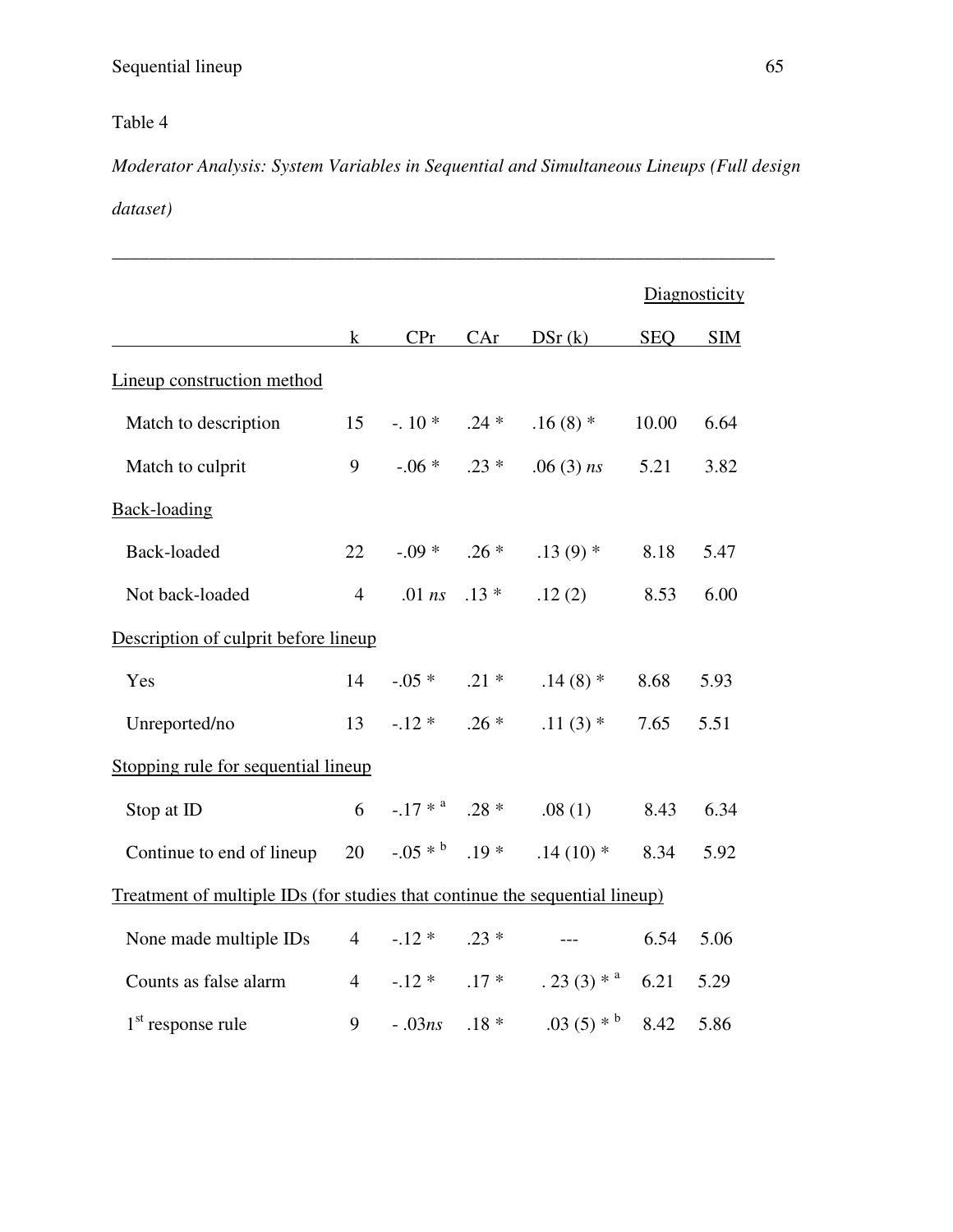### *Moderator analyses: laboratory method*

| Position of suspect                                              |                |                        |                          |             |
|------------------------------------------------------------------|----------------|------------------------|--------------------------|-------------|
| Full rotation                                                    |                | $10-.13*$              | $.22*$                   | $.12(3)$ *  |
| Partial rotation                                                 | 5 <sup>5</sup> |                        | $-0.02 \text{ ns}$ .23 * | .06(4)      |
| Stable in position $(3+)$                                        |                | $5 - 12*$              | $.25*$                   | $.15(2)$ *  |
| Photo order counterbalanced/randomized                           |                |                        |                          |             |
| Counterbalanced                                                  | 13             | $-10*$                 | $.21*$                   | $.05(6)$ *  |
| No counterbalance                                                | 5 <sup>5</sup> | $-12*$                 | $.23*$                   | $.19(2)$ *  |
| Control of experimenter expectancy effects                       |                |                        |                          |             |
| <b>Blinded</b>                                                   | 21             |                        | $-0.09*$ . 26 *          | $.07(6)$ *  |
| Not blind in at least 1/2                                        |                | $5 \t -04* \t 0.23*$   |                          | $.20(5)$ *  |
| Presence of designated innocent suspect in culprit-absent lineup |                |                        |                          |             |
| Designated suspect                                               | 11             | $-0.05*$               | $.20*$                   | $.13*$      |
| No designated suspect                                            |                | $15 \t -10^* \t .26^*$ |                          |             |
| Lineup fairness check                                            |                |                        |                          |             |
| Ranked visual similarity                                         | 7              | $-0.04$ ns             | .17                      | $.10(3)$ ns |
| Mock witness procedure                                           | $\overline{2}$ |                        | $-.15*$ .26 *            |             |
| Functional/effective size                                        | 6              | $-.06*$                | $.13*$                   | .09 $(5)$ * |
|                                                                  |                |                        |                          |             |

*k = number of tests* 

*CPr = effect size r for Culprit-Present condition CAr = effect size r for Culprit-Absent condition* 

*DSr (k) = effect size r for Designated Suspect; (k)= number of tests* 

\_\_\_\_\_\_\_\_\_\_\_\_\_\_\_\_\_\_\_\_\_\_\_\_\_\_\_\_\_\_\_\_\_\_\_\_\_\_\_\_\_\_\_\_\_\_\_\_\_\_\_\_\_\_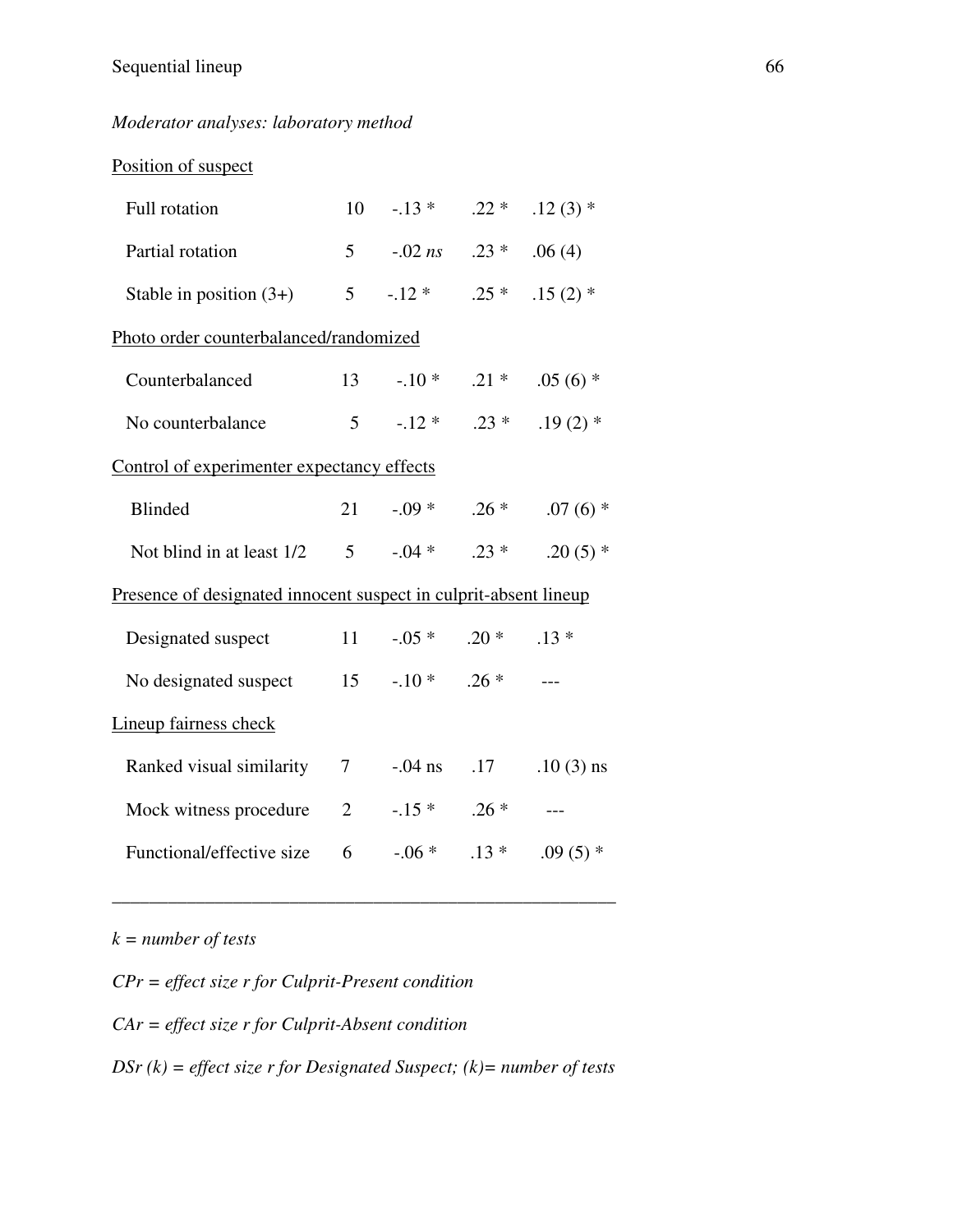## *Diagnosticity for SEQ (sequential) and SIM (simultaneous) lineups*

*ns* = a not-significant finding, but also one in which obtained effect sizes are on both sides of zero; i.e., a "zero" effect hides findings in which each of sequential and simultaneous lineups are at times favored.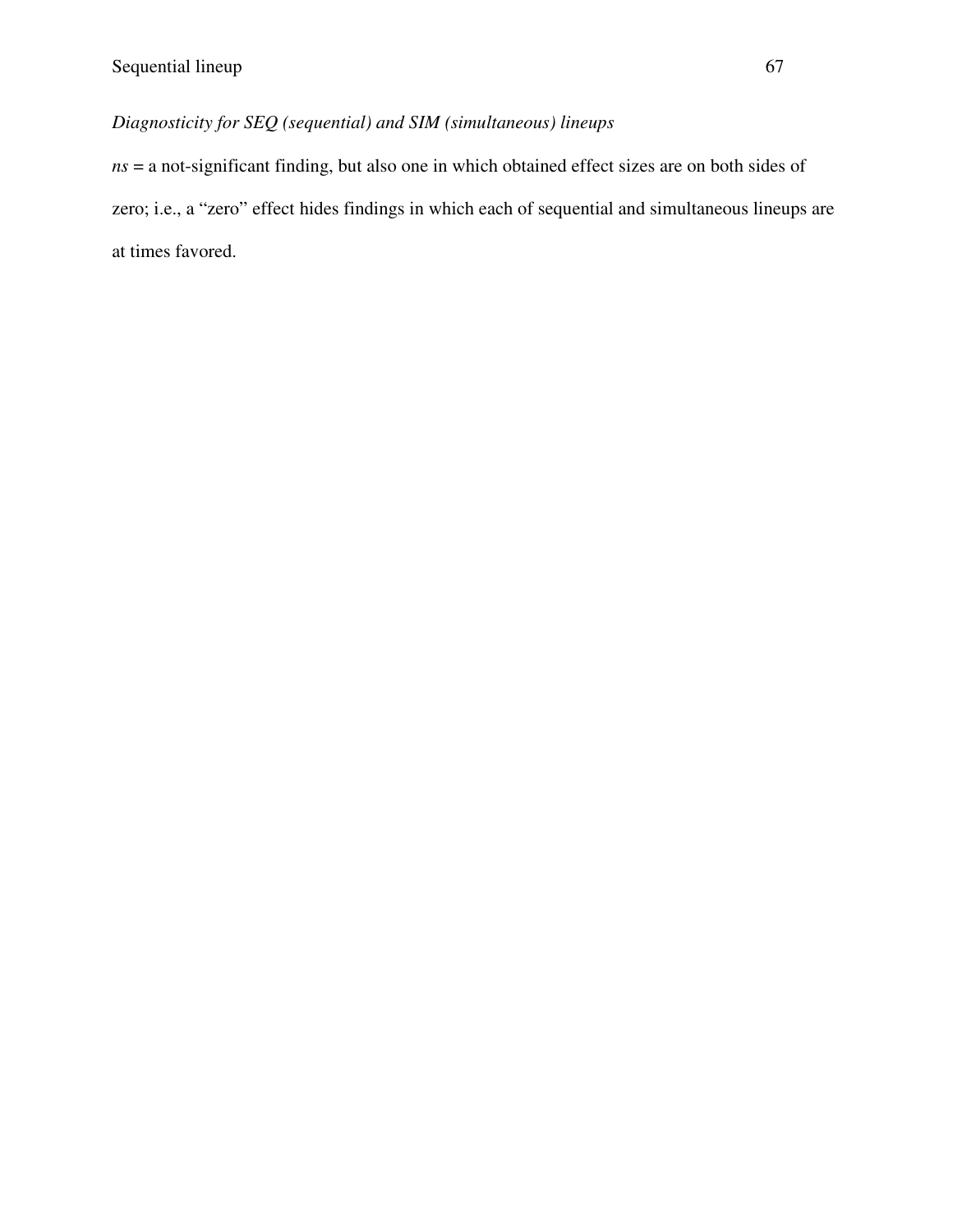#### Figure Captions

*Figure 1.* Culprit present lineups: Stem and leaf of effect sizes (r),  $k = 58$  tests (Full design data in **bold**).

*Figure 2.* Culprit absent lineups: Stem and leaf display of effect sizes  $(r)$ ,  $k = 64$  tests (Full design

data in **bold**)

*Figure 3.* Posterior (after identification) probabilities that the suspect is the culprit across all possible prior (base rate) probabilities that the suspect is the culprit as a function of simultaneous and sequential procedures for the full design dataset. Identity line represents the posterior probability if an identification had no diagnostic value. Difference refers to the amount of difference favoring the sequential procedure.

*Figure 4.* Posterior (after identification) probabilities that the suspect is the culprit across all possible prior (base rate) probabilities that the suspect is the culprit as a function of simultaneous and sequential procedures for the designated innocent suspect dataset. Identity line represents the posterior probability if an identification had no diagnostic value. Difference refers to the amount of difference favoring the sequential procedure.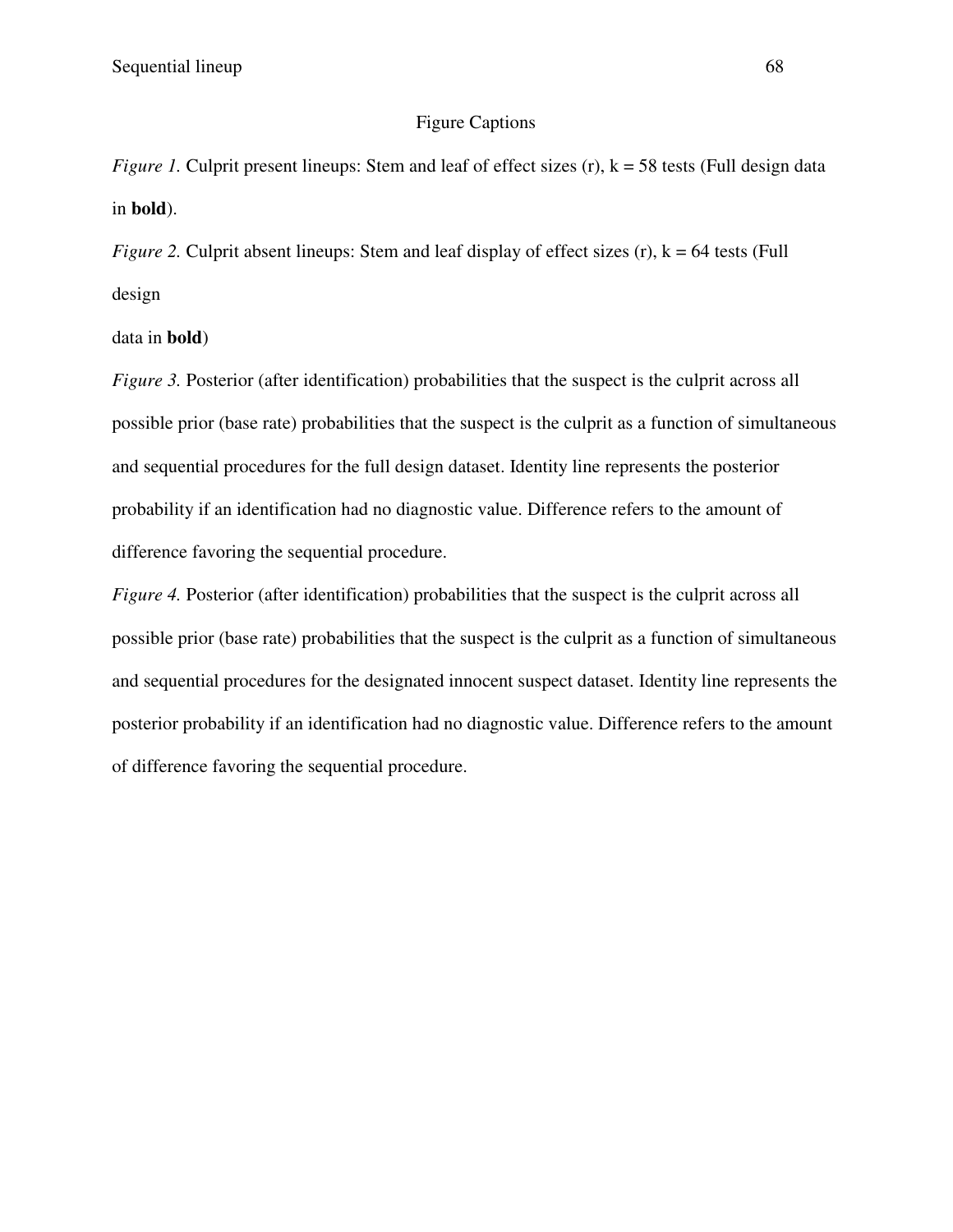*Figure 1.* 

| <b>Stem</b> | Leaf                        |
|-------------|-----------------------------|
| .8          |                             |
| .7          |                             |
| .6          |                             |
| .5          |                             |
| $\cdot$     |                             |
| .3          |                             |
| $\cdot$     | $\mathbf{1}$                |
| $\cdot$ 1   | 0,1                         |
| 0.          | 0,0,0,5,5,6,7               |
| $-0$        | 3,4,4,5,6,6,6,8,8,8,8,8,9,9 |
| $-.1$       | 0,0,0,0,1,1,1,3,5,6,8,9     |
| $-.2$       | 0,0,1,2,2,4,6,6,8,9,9,9     |
| $-.3$       | 0,0,0,1,2,2,4,5             |
| $-0.4$      | 3,7                         |
| $-.5$       |                             |
| $-0.6$      |                             |
| $-.7$       |                             |
| $-0.8$      |                             |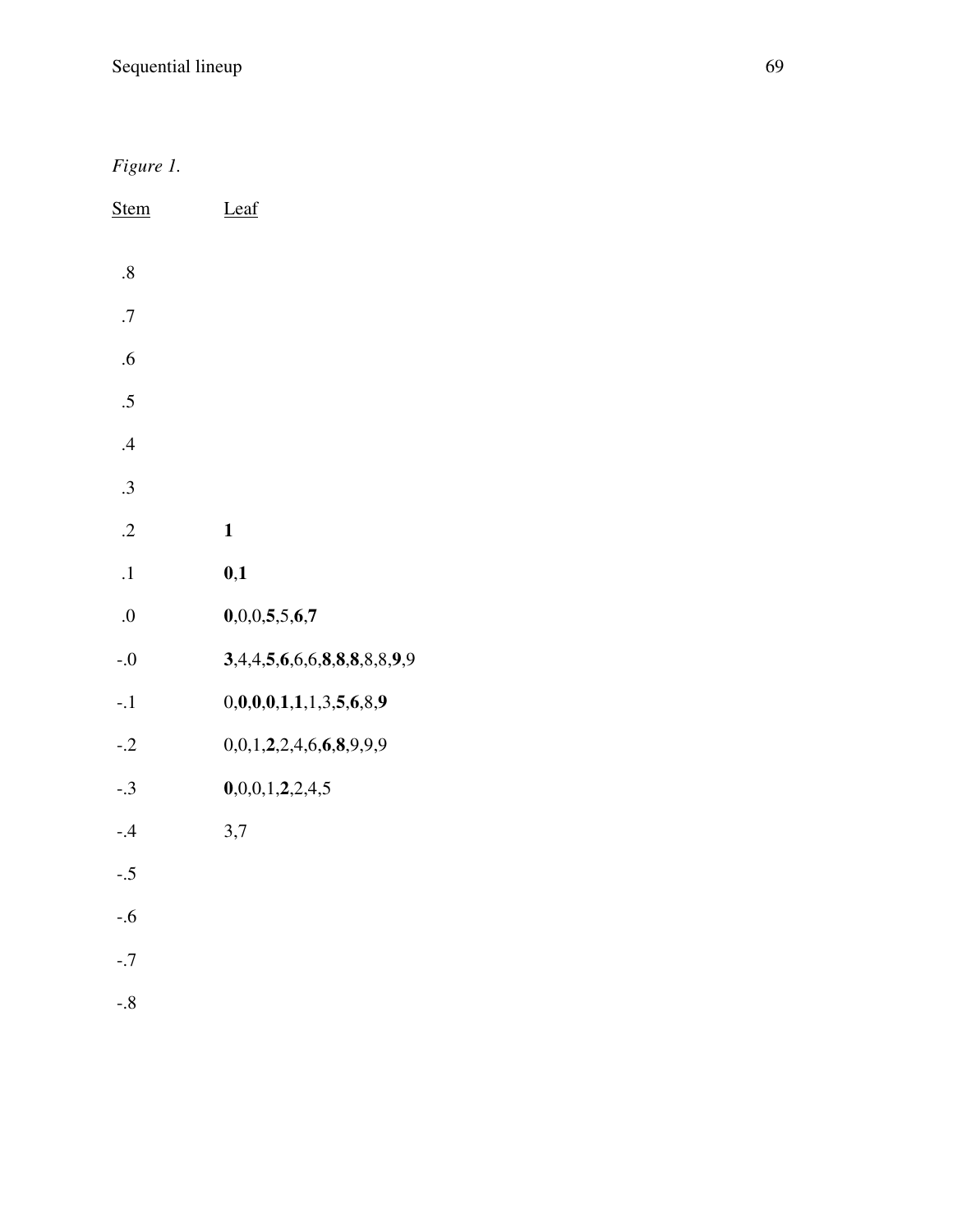*Figure 2.*

| $.8\,$     |                               |
|------------|-------------------------------|
| .7         | 8                             |
| .6         | $\mathbf{1}$                  |
| .5         | 4,7                           |
| .4         | 1, 1, 2, 3, 3, 5, 6, 6, 6, 7  |
| .3         | 0,0,2,3,3,4,6,6,6             |
| $\cdot$ .2 | 0,0,1,2,2,3,3,3,9,9,9         |
| $\cdot$ 1  | 0,0,0,1,2,4,6,7,9             |
| 0.         | 2,2,2,2,4,4,4,8,8,8,9,9,9,9,9 |
| $-0.5$     | 4,5,5,7                       |
| $-.1$      | $\overline{4}$                |
| $-.2$      |                               |
| $-.3$      |                               |
| $-0.4$     |                               |
| $-.5$      |                               |
| $-0.6$     |                               |
| $-.7$      |                               |
| $-0.8$     |                               |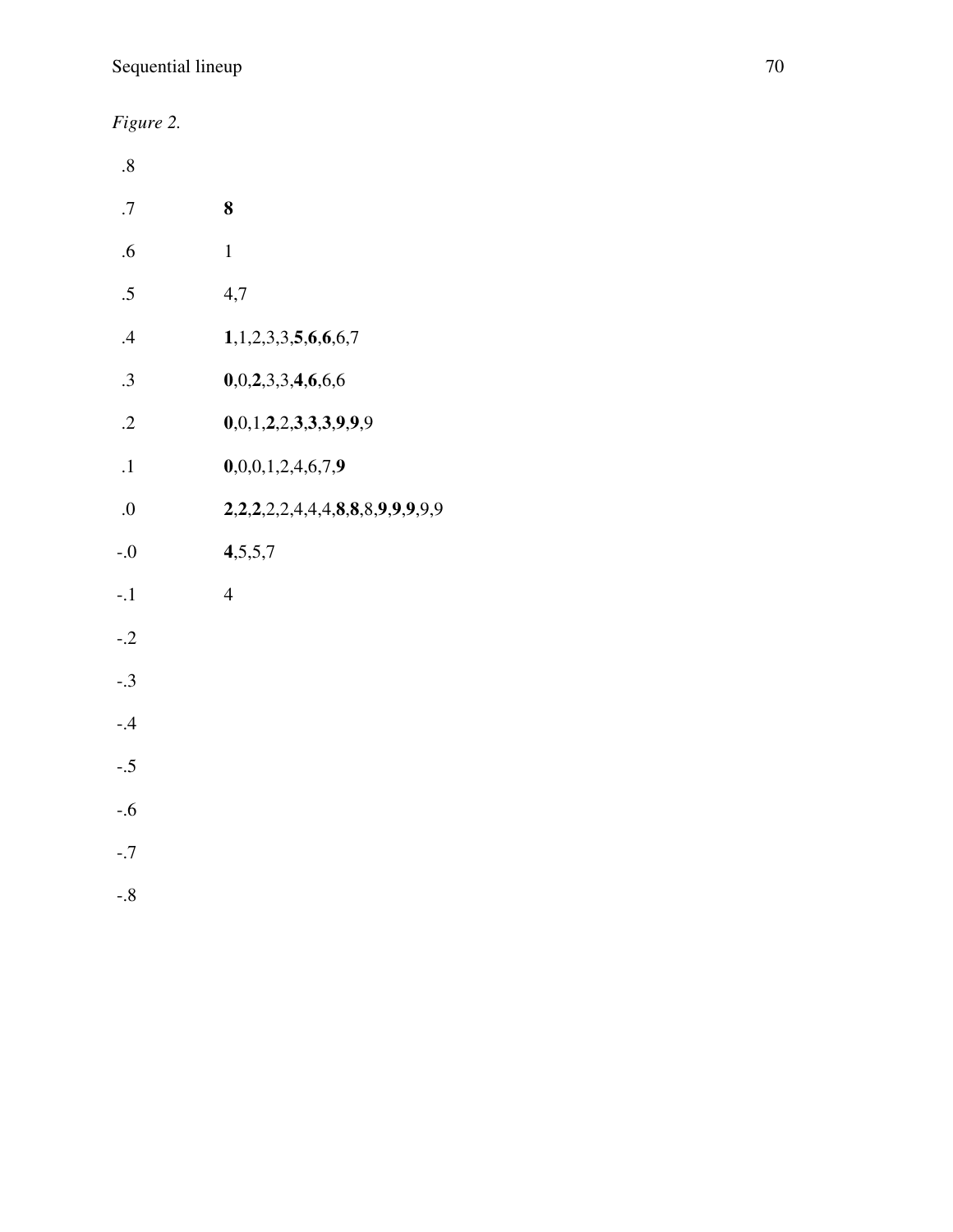



Prior (Base Rate) Probability That Suspect is Culprit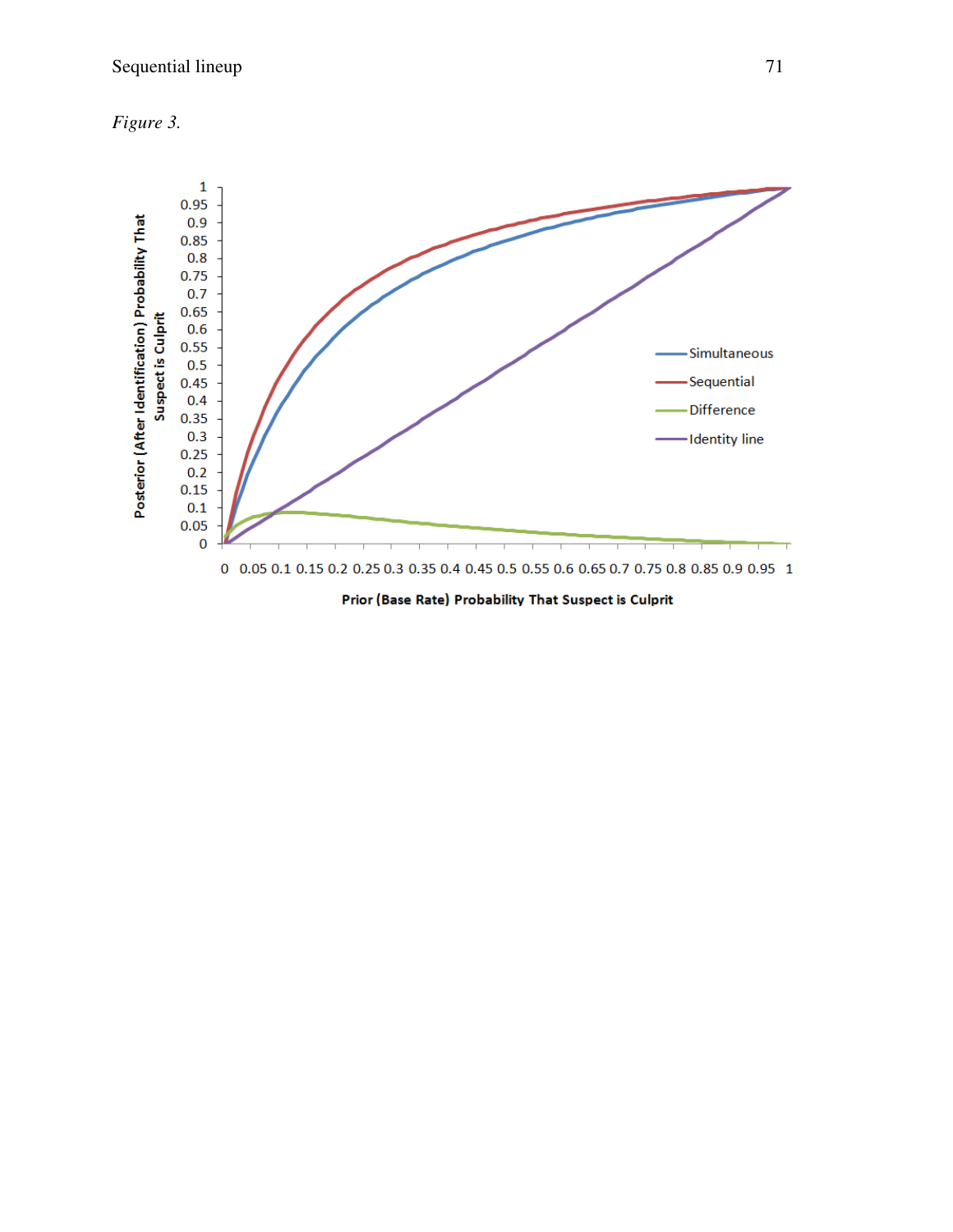



Prior (Base Rate) Probability That Suspect is Culprit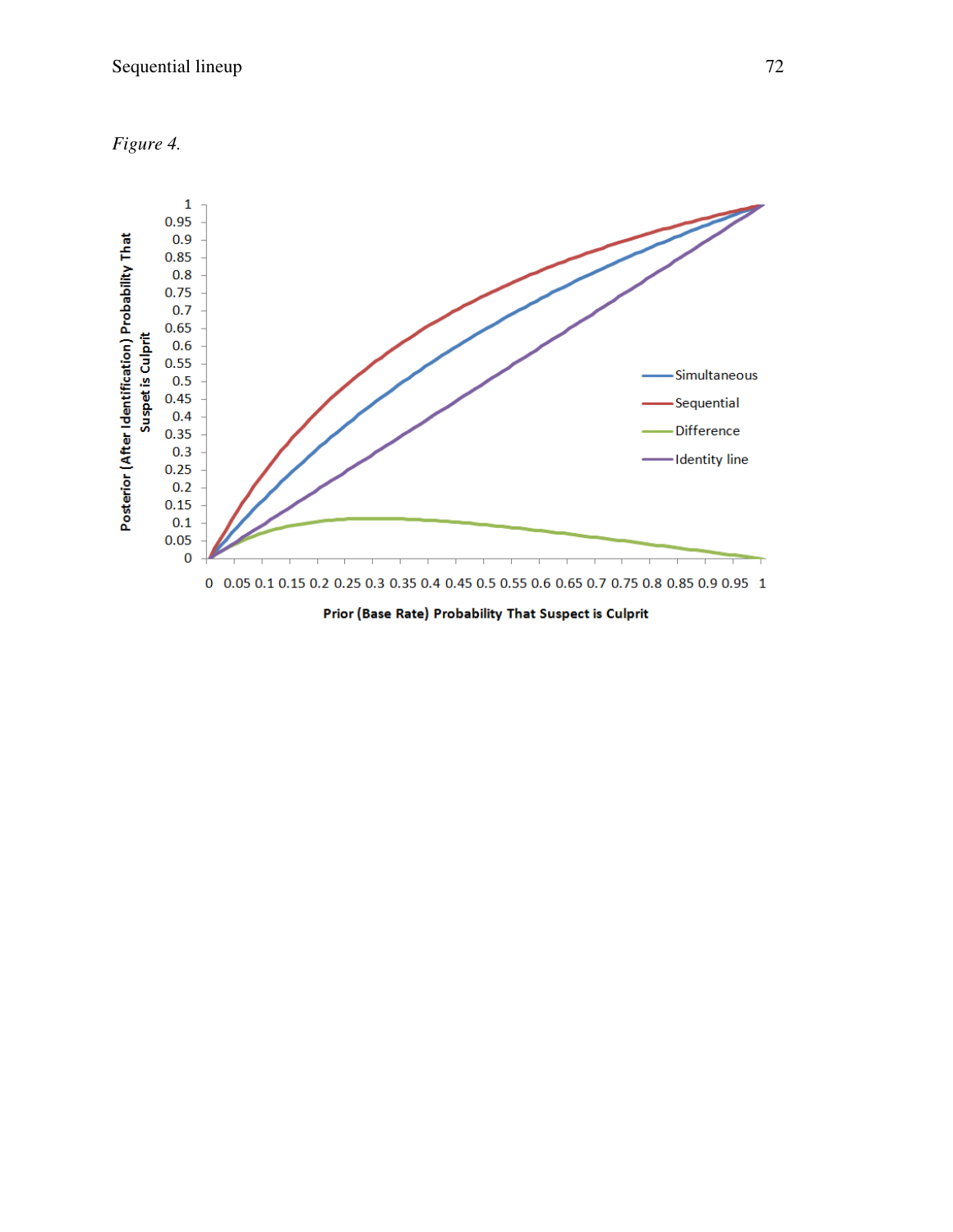## Appendix A

## Studies in the Meta-Analytic Calculations (72 tests)

|                                       |      | Culprit Culprit<br><b>Present Absent</b> |             |             |   |                        |              |              |  |
|---------------------------------------|------|------------------------------------------|-------------|-------------|---|------------------------|--------------|--------------|--|
|                                       |      | $r_{\perp}$                              | $r$ and $r$ |             |   | Inno Diag Adult LL Pub |              |              |  |
| Beaudry Mansour Bertrand Lindsay 2006 |      | $-.06$                                   | .04         |             |   | $\mathbf{A}$           | L            |              |  |
| Blank & Krahe                         | 2000 | $-.43$                                   |             |             |   | A                      |              |              |  |
| Carlson Gronlund & Clark              | 2008 | $-16$                                    | .09         | $\mathbf I$ | D | $\mathbf{A}$           |              | $\mathbf{P}$ |  |
| (2)                                   |      | $-.11$                                   | .20         | $\bf{I}$    | D | $\mathbf{A}$           |              | $\mathbf{P}$ |  |
| Clark & Davey                         | 2005 | .21                                      | .02         | $\bf I$     | D | $\mathbf{A}$           |              | $\mathbf{P}$ |  |
| (2)                                   |      | .06                                      | .02         | $\mathbf I$ | D | $\mathbf{A}$           |              | $\mathbf{P}$ |  |
| Cutler & Penrod                       | 1988 | .05                                      | .23         |             | D | $\mathbf{A}$           |              | $\mathbf{P}$ |  |
| (2)                                   |      | $-.06$                                   | .22         |             | D | $\mathbf{A}$           |              | $\mathbf{P}$ |  |
| Dormer                                | 1983 | $-.08$                                   | .16         | $\mathbf I$ |   | $\mathbf{A}$           | L            |              |  |
| Douglass & McQuiston-Surrett          | 2006 |                                          | .21         |             |   | $\mathbf{A}$           |              | $\mathbf{P}$ |  |
| (2)                                   |      | $-.31$                                   | .02         |             |   | $\mathbf{A}$           |              | $\mathbf{P}$ |  |
| <b>Dysart</b>                         | 1999 | $-.04$                                   | .10         |             |   | $\mathbf{A}$           | L            |              |  |
| Dysart & Lindsay                      | 2001 |                                          | .41         |             |   | $\mathbf{A}$           | L            | $\mathbf{P}$ |  |
| Ferch & Ebbesen                       | 2003 | $-.29$                                   | .22         |             |   | $\mathbf{A}$           |              |              |  |
| (2)                                   |      | $-.47$                                   | .30         | $\bf{I}$    |   | A                      |              |              |  |
| Gaitens et al.                        | 2002 |                                          | .17         | $\bf I$     |   | $\mathbf{A}$           |              |              |  |
| Greathouse & Kovera                   | 2009 | .00                                      | $.08\,$     | $\bf I$     | D | $\mathbf{A}$           |              | ${\bf P}$    |  |
| Gronlund, et al                       | 2009 | $-.10$                                   | .14         | $\bf{I}$    |   | $\mathbf{A}$           |              | ${\bf P}$    |  |
| Hannaford                             | 1985 | $-.21$                                   | .02         | $\bf I$     |   | $\mathbf{A}$           | $\mathbf{L}$ |              |  |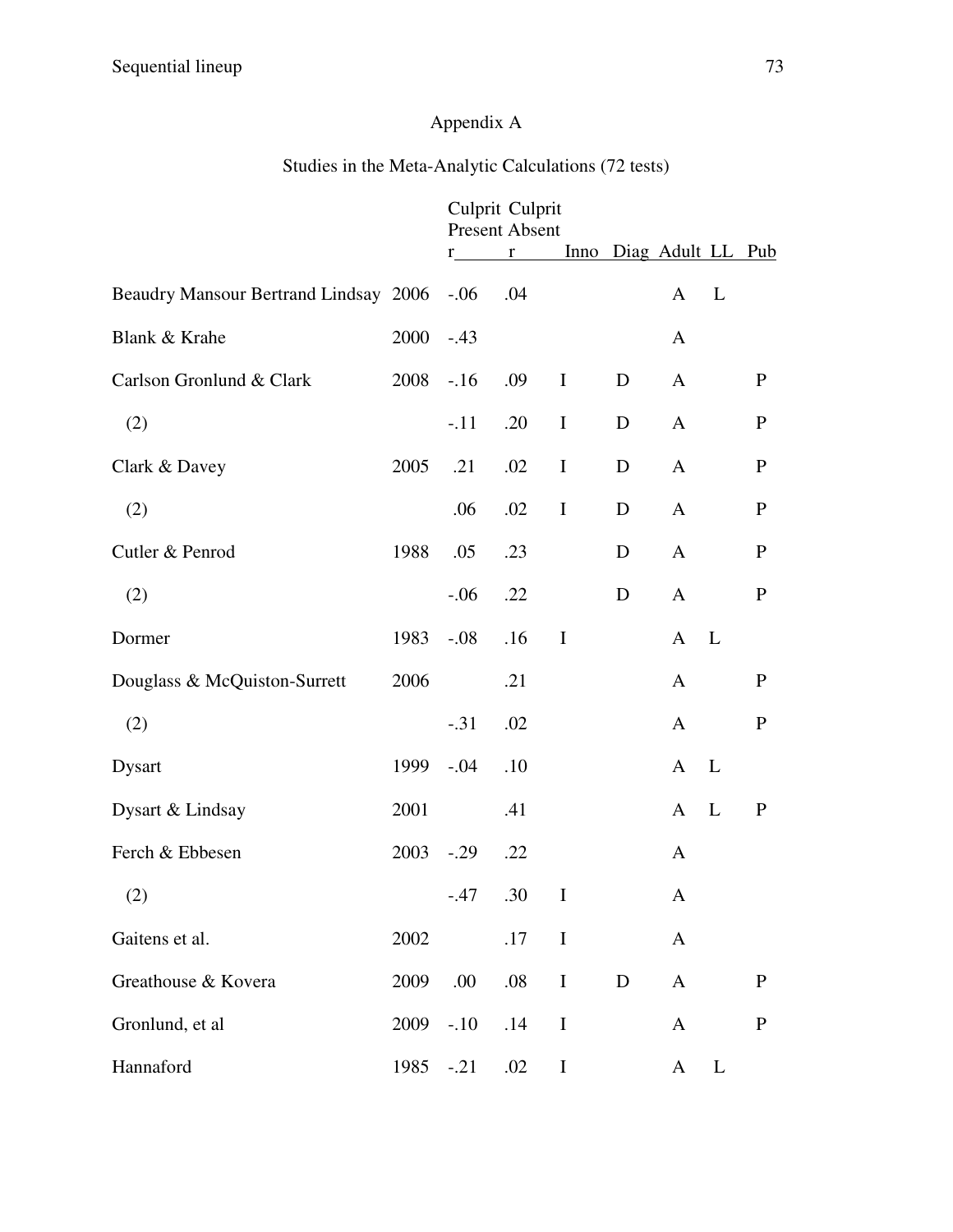Sequential lineup 74

| Kneller Memon & Stevenage             | 2001 | $-.11$ | .41    |             | D           | A             |              | $\mathbf{P}$ |
|---------------------------------------|------|--------|--------|-------------|-------------|---------------|--------------|--------------|
| Levi                                  | 2006 | $-.28$ | .19    |             | D           | $\mathbf{A}$  |              | $\mathbf P$  |
| Lindsay & Bellinger                   | 1999 |        | .43    |             |             | $\mathbf{A}$  | $\mathbf{L}$ | $\mathbf P$  |
| Lindsay Lea & Fulford                 | 1991 | $-.10$ | .34    | $\mathbf I$ | D           | $\mathbf{A}$  | L            | $\mathbf P$  |
| (2, from Exp 3)                       |      |        | .09    |             |             | $\mathbf{A}$  | L            | $\mathbf{P}$ |
| Lindsay et al.                        | 1991 | .11    | .30    | $\bf{I}$    | $\mathbf D$ | $\mathbf{A}$  | $\mathbf{L}$ | $\mathbf P$  |
| (2)                                   |      | $-.10$ | .36    | $\bf I$     | ${\bf D}$   | $\mathbf{A}$  | $\mathbf{L}$ | $\mathbf{P}$ |
| (3)                                   |      |        | .46    | $\bf I$     |             | $\mathbf{A}$  | L            | $\mathbf{P}$ |
| (4)                                   |      |        | .36    | $\mathbf I$ |             | $\mathbf{A}$  | $\mathbf{L}$ | $\mathbf{P}$ |
| (5)                                   |      |        | .57    | $\bf{I}$    |             | $\mathbf{A}$  | $\mathbf{L}$ | $\mathbf{P}$ |
| Lindsay Martin & Webber               | 1994 |        | .33    | $\bf{I}$    |             | $\mathbf{A}$  | L            | $\mathbf{P}$ |
| Lindsay et al.                        | 1997 | .07    | .10    |             | $\mathbf D$ | $\mathbf{A}$  | $\mathbf{L}$ | ${\bf P}$    |
| (2)                                   |      | $-.11$ | $-.14$ |             |             | $\mathbf T$   | L            | ${\bf P}$    |
| (3)                                   |      | $-.06$ | $-.07$ |             |             | $\mathcal{C}$ | L            | ${\bf P}$    |
| (4)                                   |      | $-.32$ |        |             |             | $\mathbf{A}$  | L            | $\mathbf P$  |
| (5)                                   |      | $-.26$ |        |             |             | $\mathbf C$   | $\mathbf{L}$ | $\mathbf{P}$ |
| Lindsay & Wells                       | 1985 | $-.08$ | .23    | $\mathbf I$ | D           | $\mathbf{A}$  | $\mathbf{L}$ | $\mathbf{P}$ |
| MacLin & Phelen                       | 2007 | $-.26$ | .45    | $\bf I$     | $\mathbf D$ | $\mathbf{A}$  |              | $\mathbf P$  |
| MacLin Zimmerman & Malpass            | 2005 | $-.08$ | .23    |             | D           | $\mathbf{A}$  |              | ${\bf P}$    |
| (2)                                   |      | $-.22$ | .29    |             | D           | $\mathbf{A}$  |              | $\mathbf P$  |
| Martins/Ferguson                      | 1996 | $-.20$ |        |             |             | $\mathbf{A}$  | L            |              |
| Melara Dewitt-Rickards & O'Brien 1989 |      | $-.15$ | .78    |             | D           | $\mathbf{A}$  |              | ${\bf P}$    |
| Memon & Bartlett                      | 2002 | $-.18$ |        |             |             | $\mathbf{A}$  |              | ${\bf P}$    |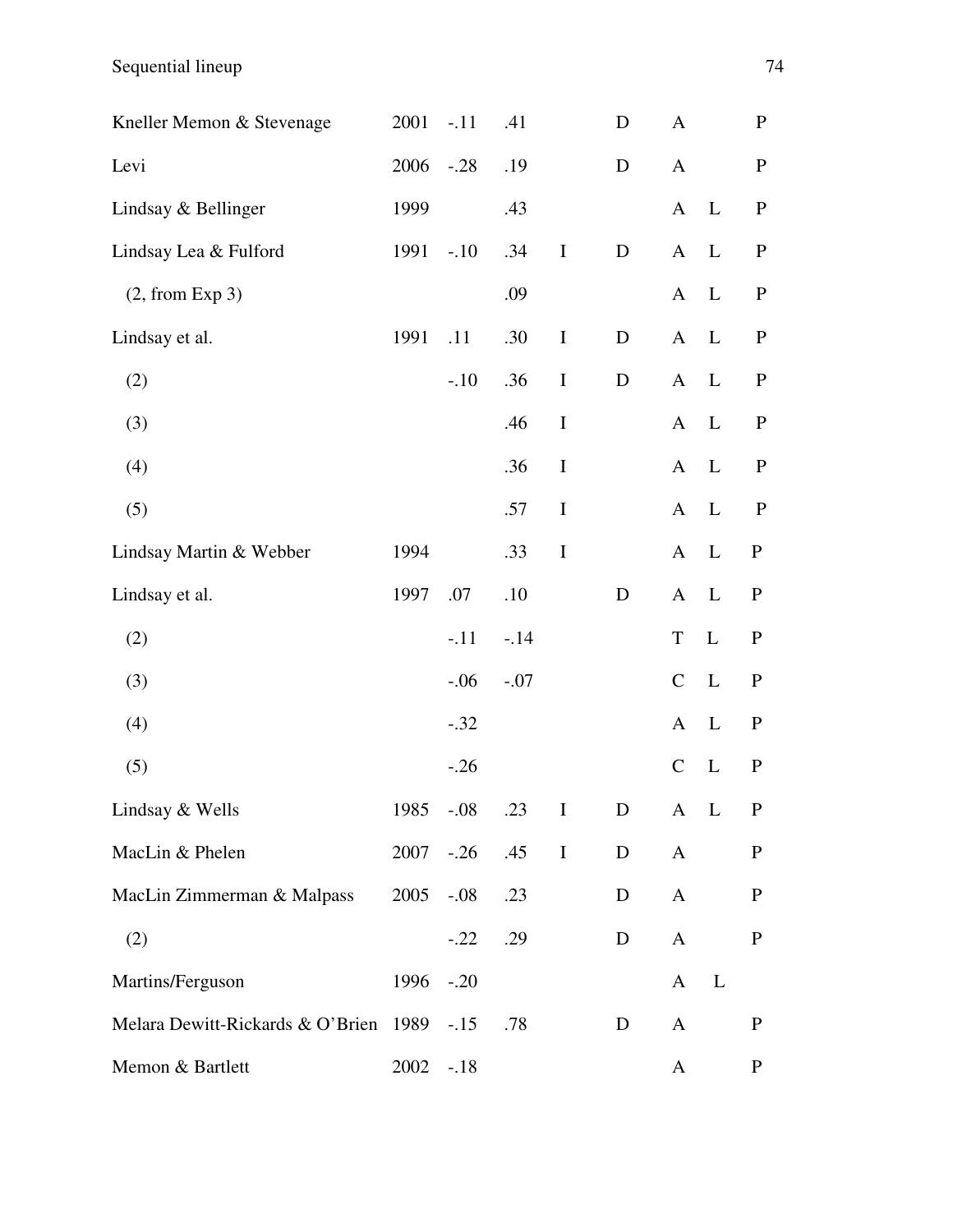| (2)                          |                   | $-.30$ |        |             |             | $\overline{O}$ |              | ${\bf P}$    |
|------------------------------|-------------------|--------|--------|-------------|-------------|----------------|--------------|--------------|
| Memon & Gabbert              | 2003a - .24       |        |        |             |             | A              |              | $\mathbf{P}$ |
| (2)                          |                   | $-.09$ |        |             |             | $\mathbf{O}$   |              | ${\bf P}$    |
| Memon & Gabbert              | 2003b -.32        |        | .46    |             | D           | $\mathbf{A}$   |              | ${\bf P}$    |
| (2)                          |                   | $-.29$ | .54    |             |             | $\overline{O}$ |              | $\mathbf{P}$ |
| Morgan et al.                | 2004              | .00    | .61    |             |             | $\mathbf{A}$   |              | $\mathbf{P}$ |
| Newman                       | 1998              | $-.29$ | .11    |             |             | $\mathbf{A}$   | $\mathbf{L}$ |              |
| Ogle & Reisberg              | 2006              | .00    | .33    |             |             | $\mathbf{A}$   |              |              |
| Parker & Ryan                | 1993              | $-.09$ | .09    | $\mathbf I$ | D           | $\mathbf{A}$   |              | $\mathbf{P}$ |
| (2)                          |                   | $-.13$ | $-.04$ | $\mathbf I$ |             | $\mathcal{C}$  |              | $\mathbf{P}$ |
| Parker Tredoux & Nunez       | 2000              |        | .12    |             |             | $\mathbf{A}$   |              |              |
| Phillips et al.              | 1999              |        | $-.05$ | $\mathbf I$ |             | $\mathbf{A}$   |              | $\mathbf{P}$ |
| Pozzulo et al.               | $(in press)$ -.08 |        | .29    |             | D           | $\mathbf{A}$   |              | $\mathbf{P}$ |
| Pozzulo & Marciniak          | 2006              | $-.10$ | .09    |             | D           | $\mathbf{A}$   |              | $\mathbf{P}$ |
| Rombough                     | 1994              | $-.30$ | .10    | $\mathbf I$ |             | $\mathcal{C}$  | L            |              |
| Rose Bull & Vrij             | 2005              | $-.30$ | .08    |             | D           | A              |              | $\mathbf{P}$ |
| (2)                          |                   | $-.22$ | .09    |             |             | $\mathbf{O}$   |              | $\mathbf{P}$ |
| Searcy Bartlett & Memon      | 2000              |        | .42    |             |             | $\mathbf{A}$   |              | ${\bf P}$    |
| (2)                          |                   |        | .36    |             |             | $\overline{O}$ |              | ${\bf P}$    |
| Shapiro & Hiatt              | 2002              | .05    | $-.05$ |             |             | A              |              |              |
| Smith Lindsay Pryke & Dysart | 2001              | $-.20$ | .20    | $\bf I$     |             | A              | L            |              |
| Smyth                        | 1994              | $-.34$ | .43    | $\bf I$     |             | A              | L            |              |
| Sporer                       | 1993              | $-.05$ | .32    |             | $\mathbf D$ | A              |              | ${\bf P}$    |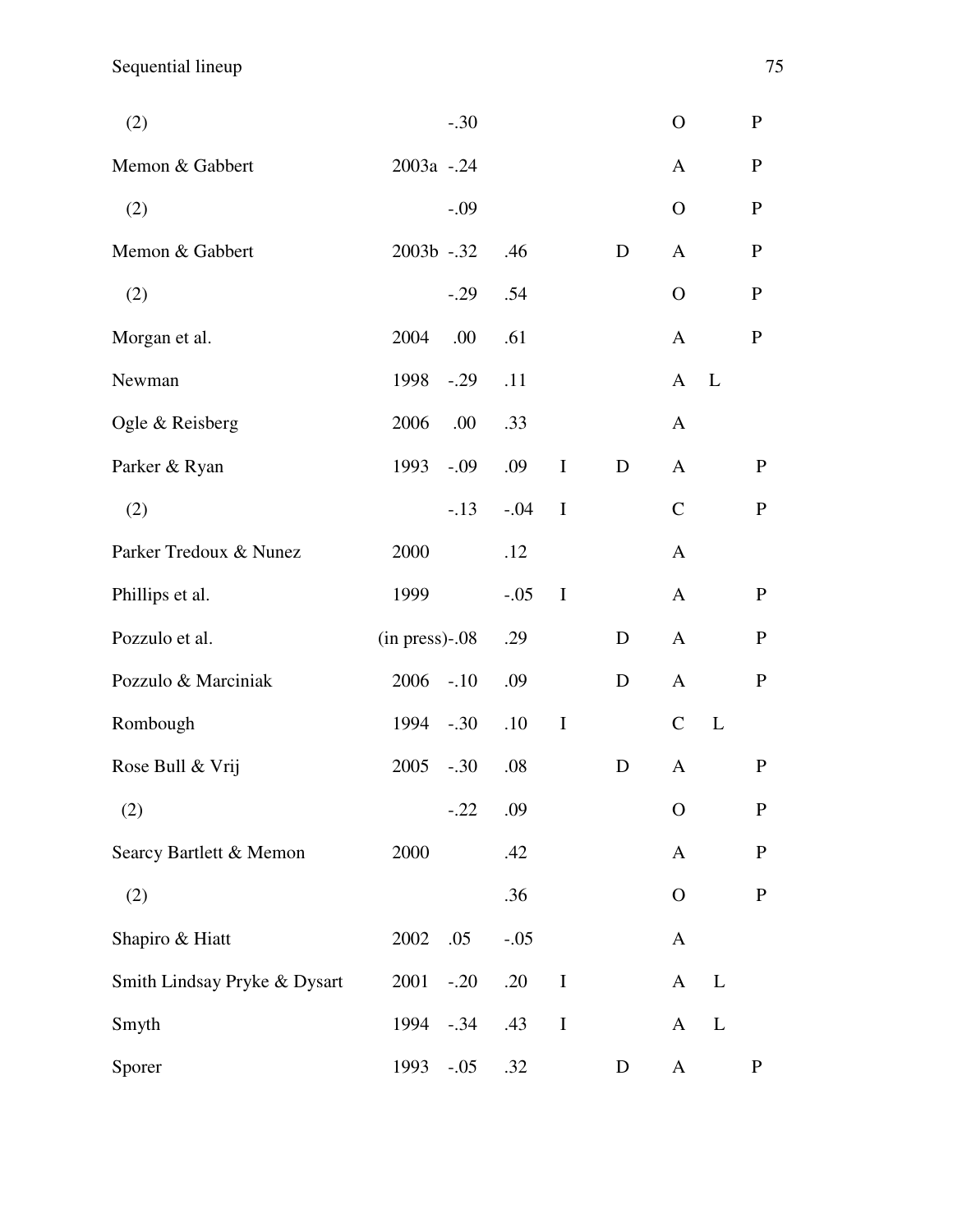| Steblay             |      | 2010 -.04 .04 |           |              |    | $\mathbf{A}$ |              | $\mathbf{P}$ |
|---------------------|------|---------------|-----------|--------------|----|--------------|--------------|--------------|
| (2)                 |      |               | $.10-.04$ |              | D  | $\mathbf{A}$ |              | $\mathbf{P}$ |
| Varrette            | 1994 | $-.08$        | .47       | $\mathbf{I}$ |    | $\mathbf{A}$ | $\mathbf{L}$ |              |
| Wells & Pozzulo     |      | 2006 - 19     | .02       |              | D  | $\mathbf{A}$ |              | $\mathbf{P}$ |
| Wilcock Bull & Vrij |      | $2005 - 03$   | .46       |              | D  | $\mathbf{A}$ |              | $\mathbf{P}$ |
| (2)                 |      | $-.35$        | .08       |              |    | $\Omega$     |              | $\mathbf{P}$ |
| Yarmey & Morris     | 1998 |               | .29       | $\bf{I}$     |    | $\mathbf{A}$ |              | $\mathbf{P}$ |
|                     |      |               |           |              |    |              |              |              |
|                     |      | 58            | 64        | 27           | 27 |              | 27           | 55           |

\_\_\_\_\_\_\_\_\_\_\_\_\_\_\_\_\_\_\_\_\_\_\_\_\_\_\_\_\_\_\_\_\_\_\_\_\_\_\_\_\_\_\_\_\_\_\_\_\_\_\_\_\_\_\_\_\_\_\_\_\_\_\_\_\_\_\_\_\_\_\_\_

Culprit-Present r: Effect size for correct identifications

Culprit-Absent r: Effect size for correct rejections

Inno: tests that include a designated innocent suspect (27)

Diag: the Full design Dataset—published tests, adult witnesses, 2 X 2 design (29).

Adult: age category of the witness-participants (Age:  $A =$  Adult; O = Older adult; C = Children under 12;  $T = \text{teen}$ )

LL: tests from the Lindsay lab (27)

Pub: Published tests (55)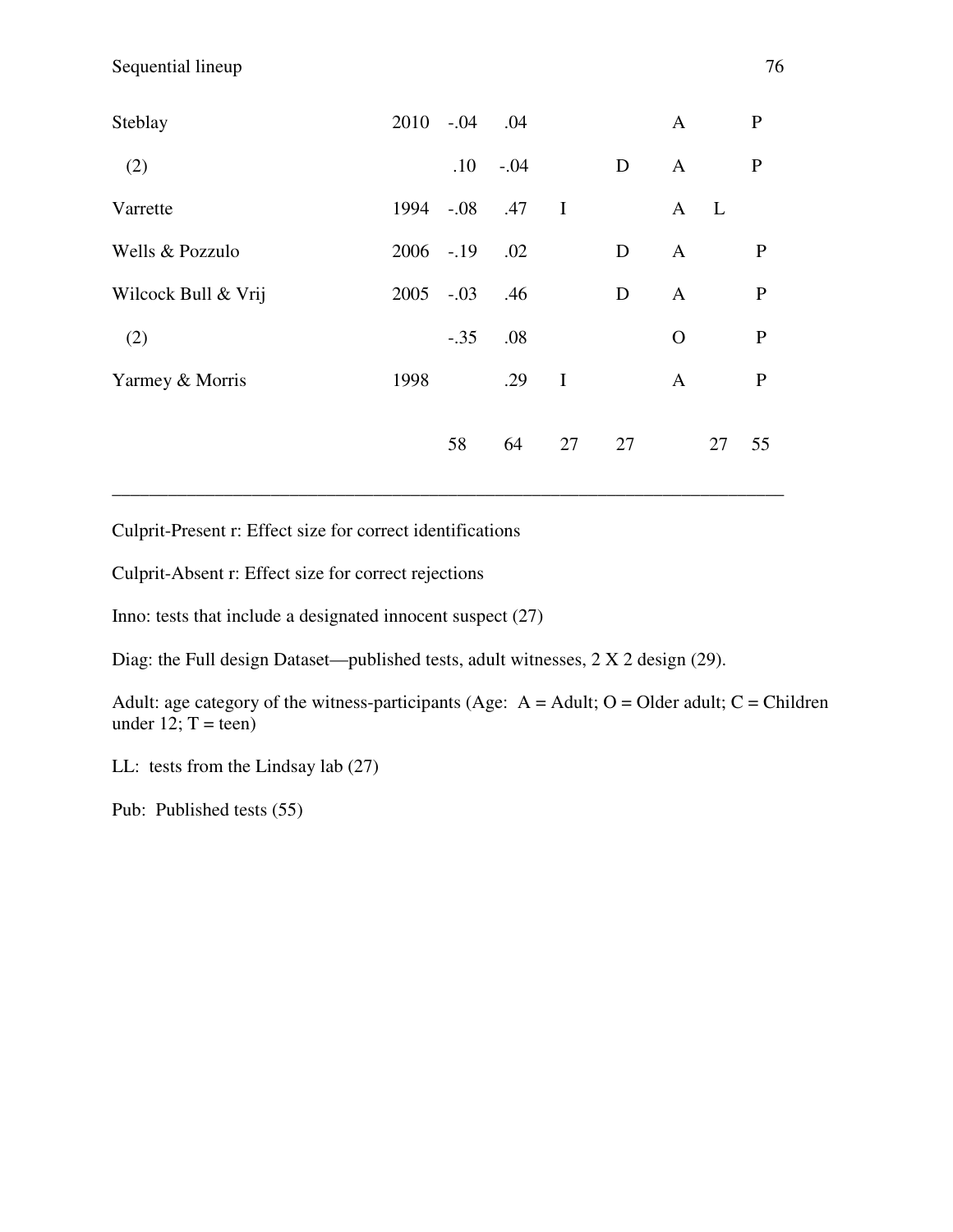## Appendix B

## Study Features of the Full Diagnoticity Design Dataset (27 tests)

|                          |                 | Lineup<br>Const Fair |                                | Perp                                          |                          |      | Photo<br>Position ExpE Stop Order             | Back-<br><u>loaded</u> |
|--------------------------|-----------------|----------------------|--------------------------------|-----------------------------------------------|--------------------------|------|-----------------------------------------------|------------------------|
| Carlson Gronlund & Clark | 2008            | Desc                 | size                           | Full                                          | Multi End                |      | Bal                                           | <b>Back</b>            |
| (2)                      |                 | Desc                 | size                           | Part                                          | Multi End                |      | Bal                                           | <b>Back</b>            |
| Clark & Davey            | 2005            | Culp                 | visual Part                    |                                               | Blind End                |      | Bal                                           | Back                   |
| (2)                      |                 | Culp                 | visual Part                    |                                               | Blind End                |      | Bal                                           | <b>Back</b>            |
| Cutler & Penrod          | 1988            | $-$                  |                                |                                               | Multi End                |      | $-$                                           | <b>Back</b>            |
| (2)                      |                 |                      |                                | $-$                                           | Multi End                |      | $-$                                           | N <sub>0</sub>         |
| Greathouse & Kovera      | (in press) Desc |                      | Size                           |                                               | Fixed Mixed Stop         |      | N <sub>0</sub>                                | N <sub>o</sub>         |
|                          |                 |                      |                                |                                               |                          |      |                                               |                        |
| Kneller et al.           | 2001            |                      | Culp Visual Full               |                                               | $\overline{\phantom{a}}$ | Stop | $--$                                          | <b>Back</b>            |
| Levi                     | 2006            | $-$                  |                                | $-$                                           | Multi Stop               |      | Bal                                           | $-$                    |
| Lindsay Lea & Fulford    | 1991            | Desc                 | Size                           |                                               | Fixed Mixed End          |      | $-$                                           | Back                   |
| Lindsay et al.           | 1991            | Desc                 | Visual --                      |                                               | Mixed End                |      | $-$                                           | Back                   |
| (2)                      |                 | Desc                 | $-$                            |                                               | Mixed End                |      |                                               | <b>Back</b>            |
| Lindsay et al.           | 1997            | Desc                 | $\overline{\phantom{m}}$       | $\mathord{\hspace{1pt}\text{--}\hspace{1pt}}$ | Multi End                |      | $\mathord{\hspace{1pt}\text{--}\hspace{1pt}}$ | Back                   |
| Lindsay & Wells          | 1985            | Desc                 | $\overline{\phantom{m}}$       | Part                                          | Multi End                |      | N <sub>o</sub>                                | <b>Back</b>            |
| MacLin et al             | 2007            | Desc                 | Visual Full                    |                                               | Blind End                |      | Bal                                           | Back                   |
| MacLin et al.            |                 |                      | 2005 Desc Mock -- Multi End -- |                                               |                          |      |                                               | Back                   |
| (2)                      |                 |                      | Desc Mock -- Multi End --      |                                               |                          |      |                                               | Back                   |
| Melara et al.            |                 |                      | 1989 Culp -- Part Blind --     |                                               |                          |      | Bal                                           | Back                   |
| Memon & Gabbert          |                 | 2003b Desc --        |                                |                                               | Fixed Multi Stop         |      | No                                            | Back                   |